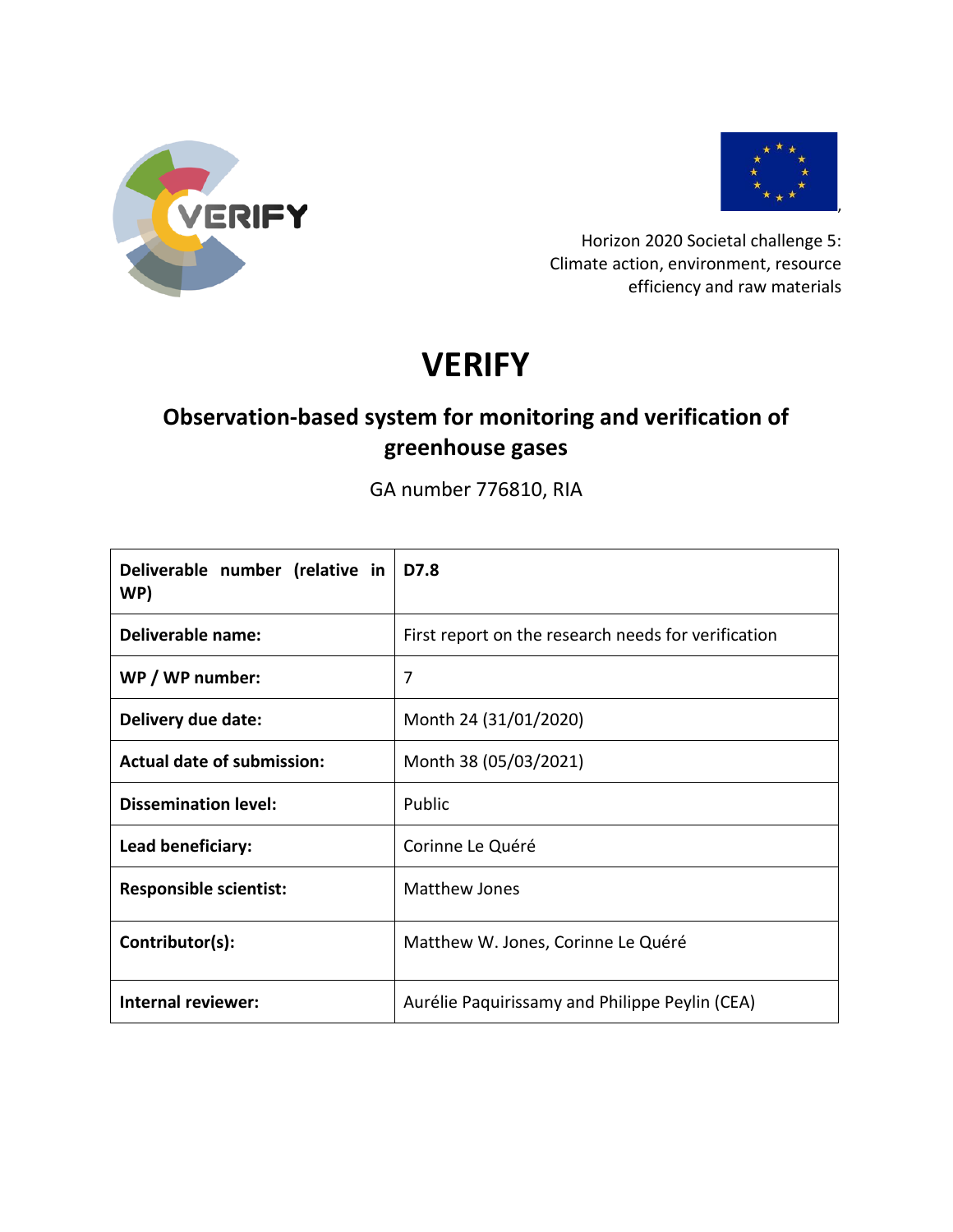

#### **Changes with respect to the DoA**

**The Future Earth international platform for global sustainability was developing a new Knowledge Assessment Platform (KAN) on decarbonisation. We proposed to dedicate effort and resources to support the elaboration of the KAN decarbonisation with the objective of providing the best possible scientific support to measure and assess progress in decarbonisation in Europe and elsewhere. However, Future Earth's development of the KAN ceased in 2018 and so our opportunity to support the platform disappeared.** 

**Responding to this change of circumstance, we focussed our efforts on synthesis of the outstanding obstacles to verification of a change in the trajectory of atmospheric CO<sup>2</sup> concentrations, the ongoing and outstanding efforts to overcome those obstacles, reviewing the needs of decision makers for scientific insights.**

**Dissemination and uptake**

**(Who will/could use this deliverable, within the project or outside the project?)**

**This work serves two purposes. First it outlines to researchers working in diverse elements of carbon cycle science, the key known biases and uncertainties in the global carbon budget (GCB). It elaborates on activities that are required to resolve or alleviate those issues. It is hoped that targeted discussion of these issues might stimulate fresh ideas, draw in other perspectives and foster new breakthroughs that have hitherto been overlooked. This synthesis can serve as an agenda for future reduction of bias and uncertainty in the carbon cycle. Second it reflects on how the regular publication of updates on the carbon cycle can better serve the community of decision makers that use them.** 

**Short Summary of results (<250 words)**

**Biases and spread in the estimates of each term of the global carbon budget challenge the robust detection of a trend in their central estimates, and moreover inhibit the attribution of a trend in atmospheric CO<sup>2</sup> to anthropogenic emissions. We outline the key sources of bias and spread in each term of the global carbon budget, highlight examples of progress made in recent years and opportunities for further progress in the coming decades. Overall, we suggest that the capacity to verify changes in atmospheric CO<sup>2</sup> on sub-decadal timescales will require concerted effort to incrementally address biases and uncertainties across all components of the budget.**

**Evidence of accomplishment (report, manuscript, web-link, other)**

**The content of this report represents the accomplishment of the work.**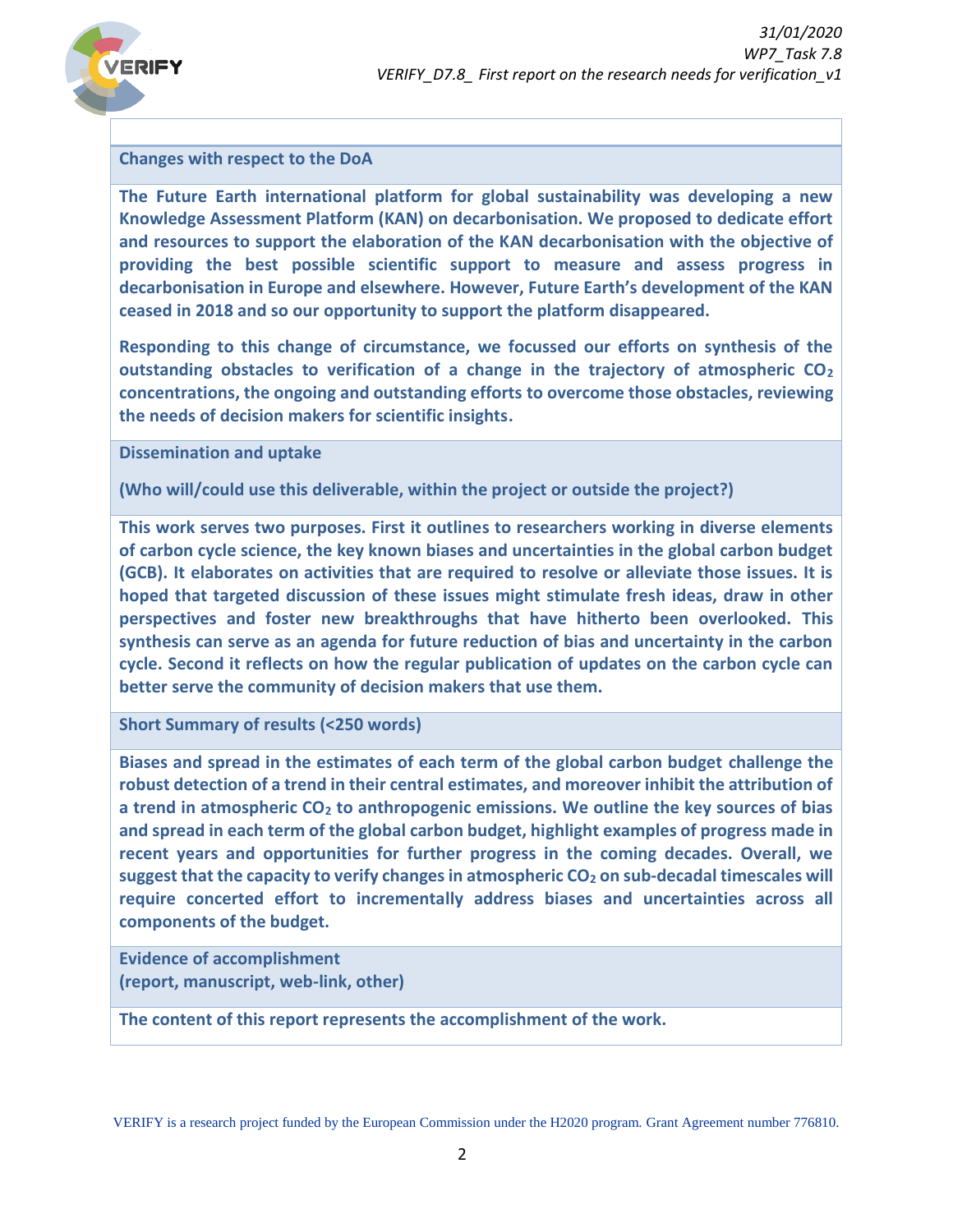

| <b>Version</b> | Date       | <b>Description</b>                                      | <b>Author (Organisation)</b>             |
|----------------|------------|---------------------------------------------------------|------------------------------------------|
| V0             | 25/02/2021 | Creation/Writing                                        | Matthew Jones (UEA)                      |
| V1             | 02/03/2021 | Formatting/Delivery on the<br><b>Participant Portal</b> | Philippe Peylin, Aurelie<br>Paquirissamy |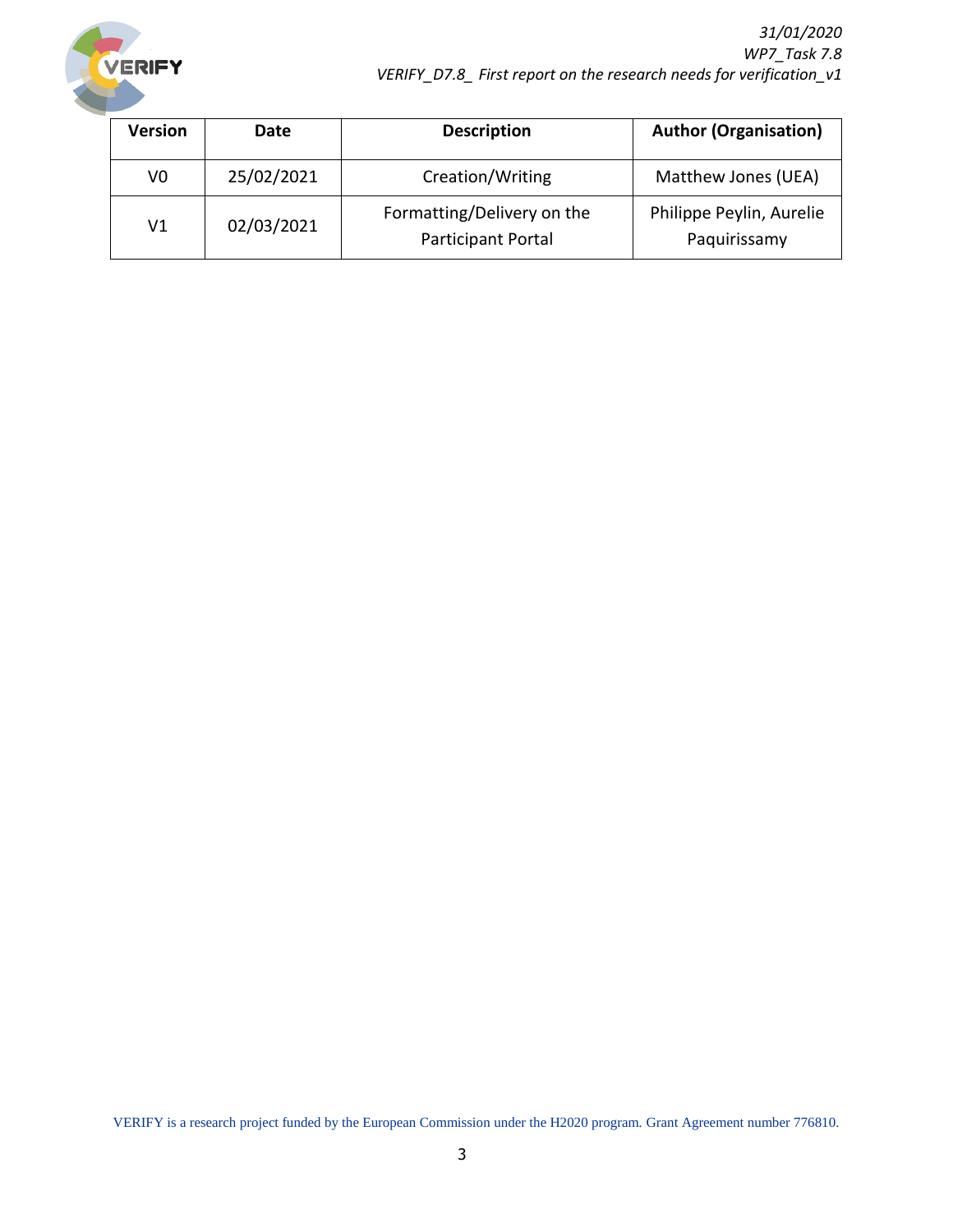

| 1.     | <b>Executive Summary</b>                                             | 7  |
|--------|----------------------------------------------------------------------|----|
| 2.     | Introduction                                                         | 9  |
|        | 2.1. Observing and Reconstructing the Global Carbon Budget           | 9  |
|        | 2.2. Defining Verification                                           | 9  |
|        | 2.3. Current Verification Capacity                                   | 10 |
|        | 2.4. Scope of the Deliverable                                        | 11 |
| 3.     | <b>Bias and Uncertainty Reduction: Progress towards Verification</b> | 12 |
|        | 3.1. Fossil CO <sub>2</sub> Emissions (E <sub>FOS</sub> )            | 13 |
| 3.1.1. | <b>Summary</b>                                                       | 13 |
| 3.1.2. | <b>Detail on Type II Issues (Biases)</b>                             | 14 |
| 3.1.3. | Detail on Type III Issues (Spread across estimates)                  | 15 |
|        | 3.2. Land Use Change Emissions (ELUC)                                | 16 |
| 3.2.1. | <b>Summary</b>                                                       | 16 |
| 3.2.2. | <b>Detail on Type II Issues (Biases)</b>                             | 17 |
| 3.2.3. | Detail on Type III Issues (Spread across estimates)                  | 20 |
|        | 3.3. Land Sink (SLAND)                                               | 22 |
| 3.3.1. | <b>Summary</b>                                                       | 22 |
| 3.3.2. | Detail on Type II (Biases) and Type III Issues (Spread)              | 22 |
| 3.3.3. | <b>Detail on Type III Issues (Spread)</b>                            | 25 |
|        | 3.4. Ocean Sink (S <sub>OCEAN</sub> )                                | 26 |
| 3.4.1. | <b>Summary</b>                                                       | 26 |
| 3.4.2. | <b>Detail on Type II Issues (Biases)</b>                             | 27 |
| 3.4.3. | Detail on Type III Issues (Spread across estimates)                  | 27 |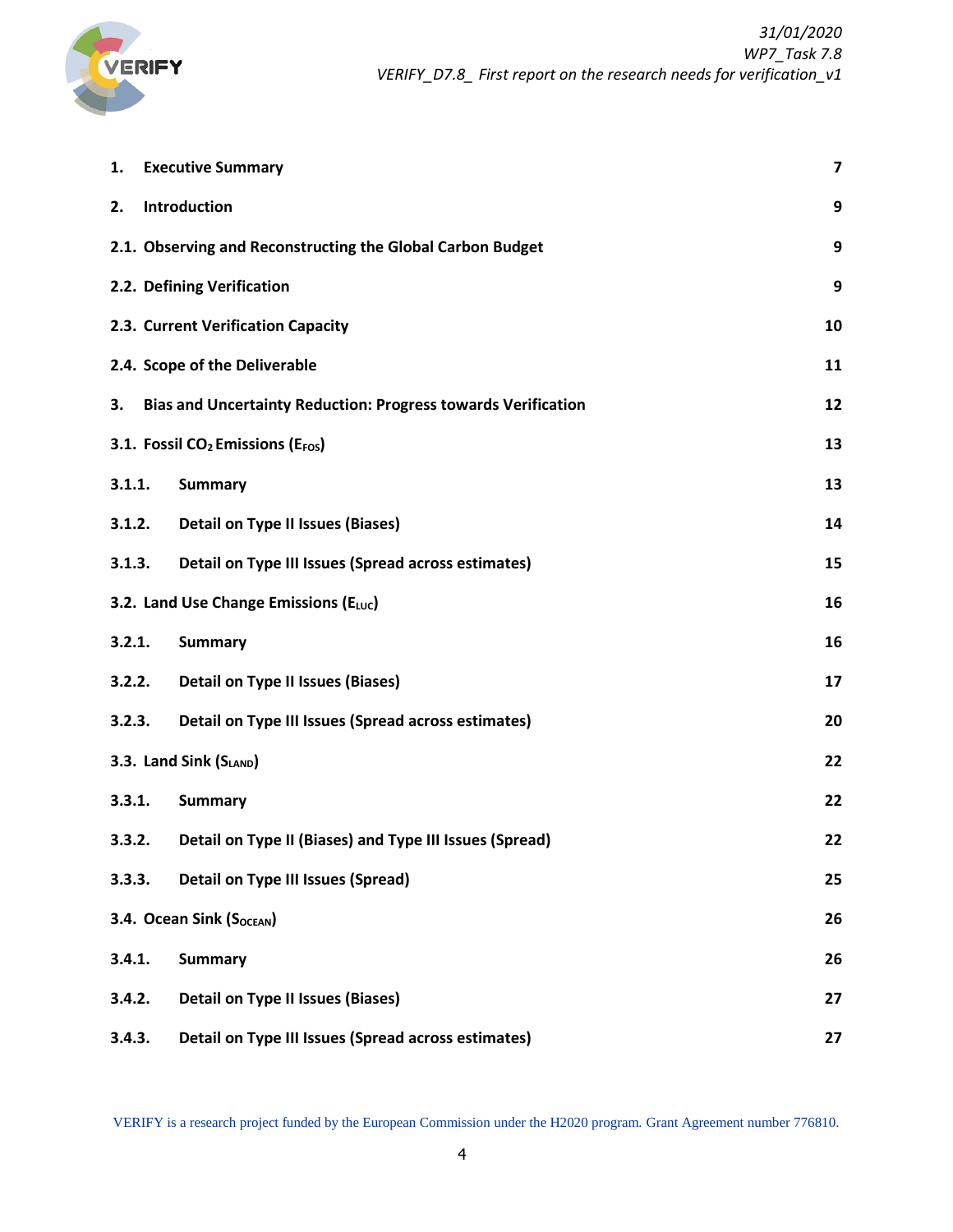

| 4.     | <b>Synthesis: Biases and Uncertainty in the Carbon Budget</b>                                           | 29 |
|--------|---------------------------------------------------------------------------------------------------------|----|
|        | 4.1. Fossil CO <sub>2</sub> Emissions (EFF)                                                             | 29 |
|        | 4.2. Land Use Change Emissions (ELUC)                                                                   | 30 |
|        | 4.3. Land Sink (SLAND)                                                                                  | 31 |
|        | 4.4. Ocean Sink (S <sub>OCEAN</sub> )                                                                   | 32 |
| 5.     | <b>Discussion</b>                                                                                       | 33 |
|        | 5.1. Current Status of Verification                                                                     | 33 |
|        | 5.2. Progress and Outlook                                                                               | 34 |
| 6.     | <b>Conclusions</b>                                                                                      | 36 |
| 7.     | Role of annual updates of the Global Carbon Budget in meeting the needs of the Stakeholder<br>community | 36 |
| 8.     | <b>References</b>                                                                                       | 38 |
| 9.     | Appendix A: The Global Carbon Budget in the decarbonization decade                                      | 43 |
|        | 9.1. The policy and narrative context at a turning point                                                | 43 |
|        | 9.2. Option 1: the Scientific Lane                                                                      | 44 |
| 9.2.1. | <b>Products</b>                                                                                         | 44 |
| 9.2.2. | <b>Metrics</b>                                                                                          | 45 |
|        | 9.3. Option 2: The user-centric lane                                                                    | 45 |
| 9.3.1. | Introduction                                                                                            | 46 |
| 9.3.2. | <b>Products</b>                                                                                         | 46 |
| 9.3.3. | <b>Metrics</b>                                                                                          | 47 |
|        | 9.4. Option 3: The advocacy lane                                                                        | 48 |
| 9.4.1. | Introduction                                                                                            | 48 |
| 9.4.2. | <b>Products</b>                                                                                         | 48 |
| 9.4.3. | <b>Metrics</b>                                                                                          | 48 |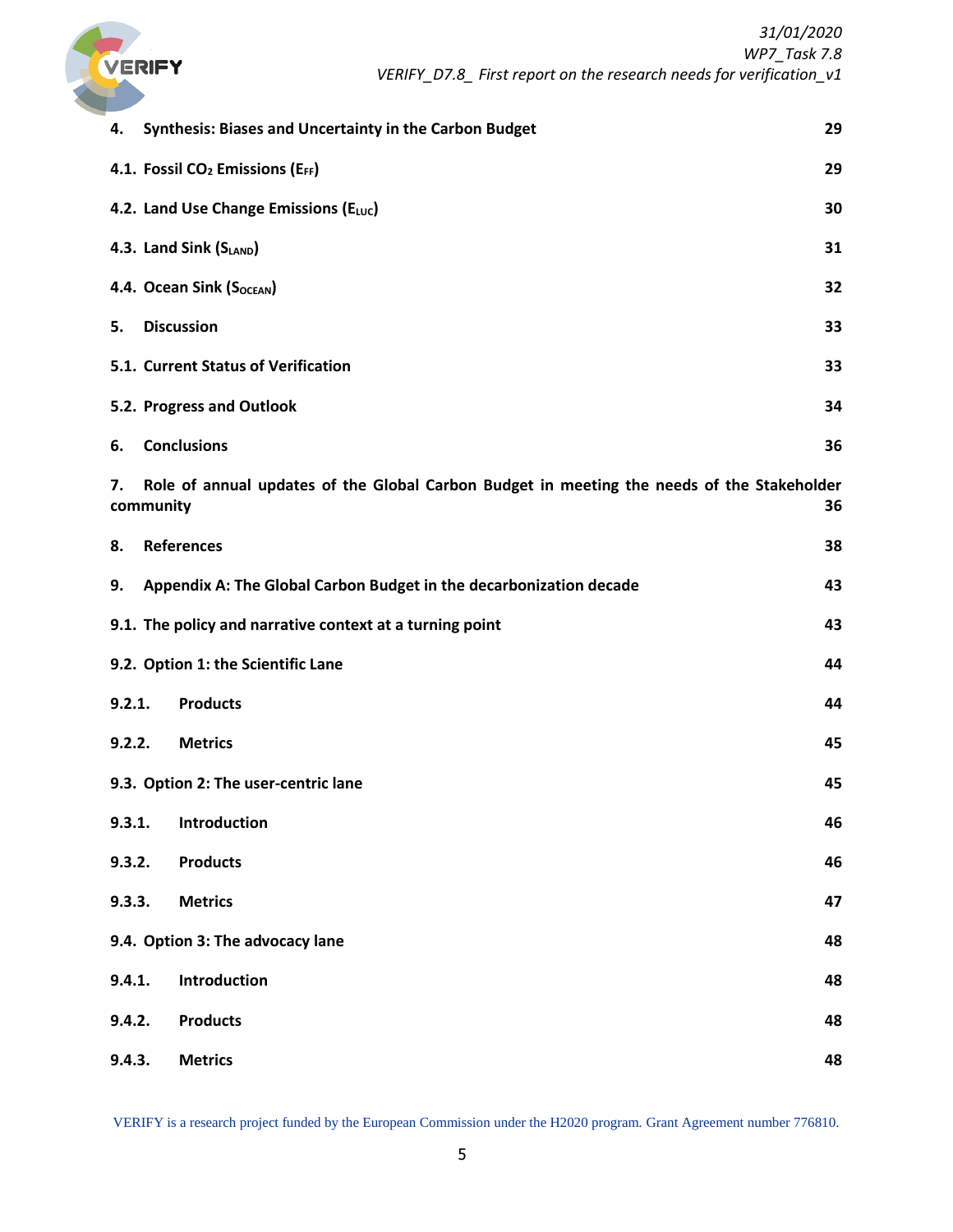

|                             | 9.5. Survey Findings                       |    |
|-----------------------------|--------------------------------------------|----|
| 9.5.1.                      | <b>Our process</b>                         | 49 |
| 9.6. Perceptions of the GCB |                                            | 49 |
| 9.6.1.                      | <b>Users</b>                               | 49 |
| 9.6.2.                      | <b>Scientists</b>                          | 50 |
|                             | 9.7. Needs and demands                     | 50 |
| 9.7.1.                      | <b>Users</b>                               | 50 |
| 9.7.2.                      | <b>Scientists</b>                          | 50 |
|                             | 9.8. Communications                        | 50 |
| 9.8.1.                      | <b>Users</b>                               | 50 |
| 9.8.2.                      | <b>Scientists</b>                          | 51 |
|                             | 9.9. Publication schedule and process      | 51 |
| 9.9.1.                      | <b>Users</b>                               | 51 |
| 9.9.2.                      | <b>Scientists</b>                          | 51 |
| 9.10.                       | Anything else you would like to share?     | 52 |
| 9.10.1.                     | <b>Users</b>                               | 52 |
| 9.10.2.                     | <b>Scientists</b>                          | 52 |
| 9.11.                       | <b>Outlook: Developing a new narrative</b> | 52 |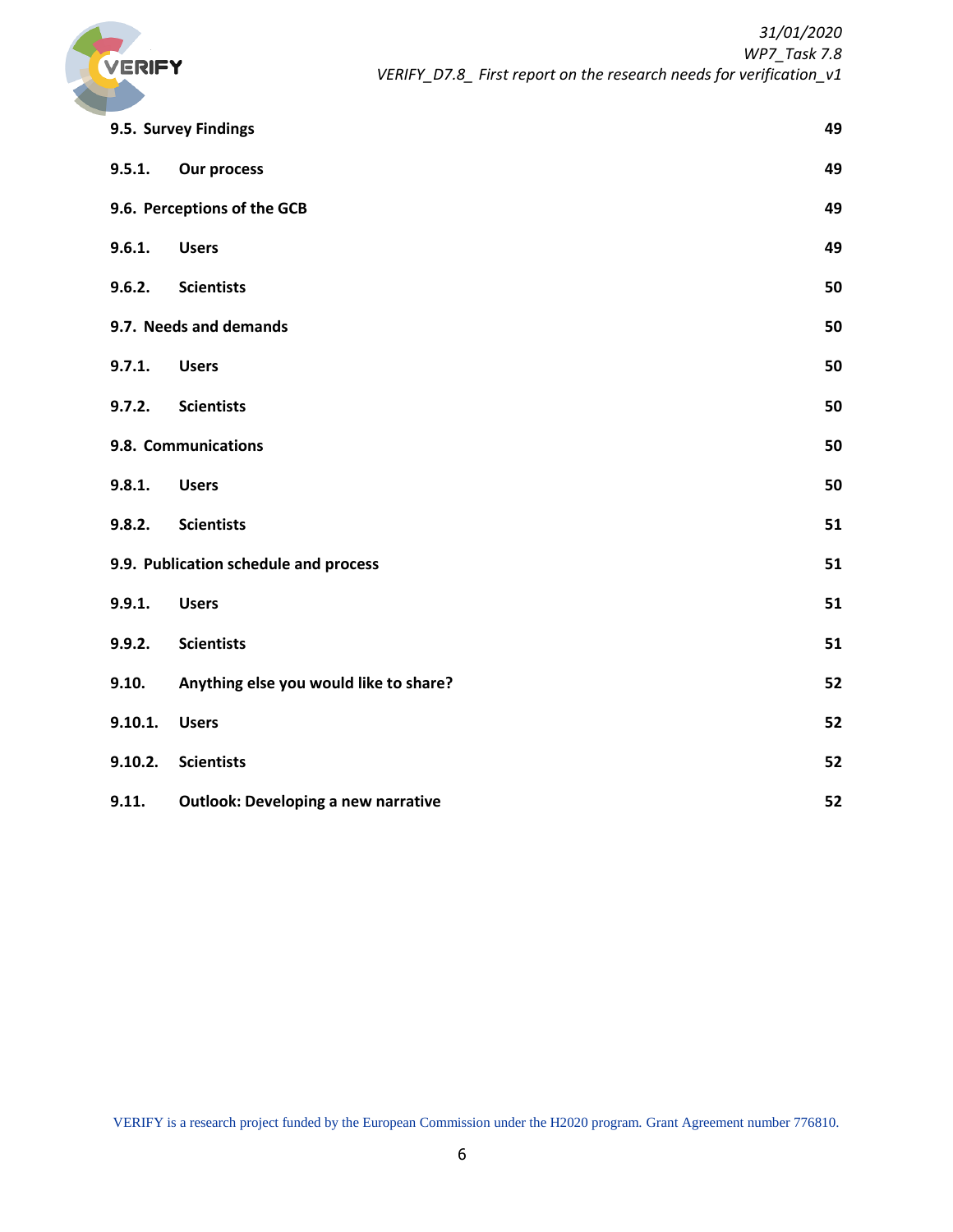

# <span id="page-6-0"></span>**1. Executive Summary**

"Verification" refers to our capacity to detect a change in the trajectory of the atmospheric growth of  $CO<sub>2</sub>$  and attribute this to change in anthropogenic  $CO<sub>2</sub>$  emissions. For verification, we must first diagnose a change in the trend of atmospheric  $CO<sub>2</sub>$  and second attribute this to a change in anthropogenic  $CO<sub>2</sub>$  emissions. To inform and feed back to policy setting, it is desirable that verification is possible on timeframes relevant to political terms and to the evaluation and review of international agreements; ideally, less than 5 years.

Biases and spread in the estimates of each term of the global carbon budget challenge the robust detection of a trend in their central estimates, and moreover inhibit the attribution of a trend in atmospheric  $CO<sub>2</sub>$  to a specific driver. While it is not possible to completely remove bias and spread from reconstructions of the global carbon budget, our review of the current status of verification capacity allows us to identify some key examples of progress in resolving these issues in recent years as well as opportunities for the future.

We assess the requirements, progress and future outlook for reducing bias and spread as follows.

- First, it is critical to resolve known biases in each term of the budget. Known biases are present in all fluxes of the budget, and these contribute to imbalances between the reconstructed and observed growth rates of atmospheric  $CO<sub>2</sub>$ . In the past, the systematic underestimation of fossil  $CO<sub>2</sub>$  emissions from Chinese coal has been addressed. On the other hand, the omission of the lost additional sink capacity from the carbon budget, caused by the combination of bookkeeping estimates for land use change emissions and process-based models for the land sink, has remained a persistent source of bias in the carbon budget. Additionally, the ensemble of process-based models systematically underestimate the response of the land sink to  $CO<sub>2</sub>$  fertilisation and overestimate the response of the tropical land sink to climate change. There are also mis-matches in the mean ocean  $CO<sub>2</sub>$  sink assessment between process models and data-based products, possibly due to uncertainties in the contribution of river input of carbon to the ocean. Emergent constraints are yet to be fully exploited through benchmarking or model weighting to reduce these biases in the land sink.
- Second, it is necessary to incrementally gather the observational evidence required to reduce uncertainty in model parameter values. Increasing the volume and specificity of observations of fossil fuel carbon content and emission factors is key to reducing spread in inventory estimates of fossil  $CO<sub>2</sub>$  emissions. Likewise, increasing the volume and specificity of vegetation carbon densities is key to reducing spread in inventory estimates of land use change emissions, and of ocean  $pCO<sub>2</sub>$  measurements to capture regional variability. Recent progress in the remote sensing of vegetation is likely to significantly aid with this goal in the near future. Improving records of historical land use change is also critical to reducing the spread of land use change emission estimates, however progress is hampered by poor or patchy historical records of land use and sluggish improvements in the availability of archaeological evidence. The slow convergence of

VERIFY is a research project funded by the European Commission under the H2020 program. Grant Agreement number 776810.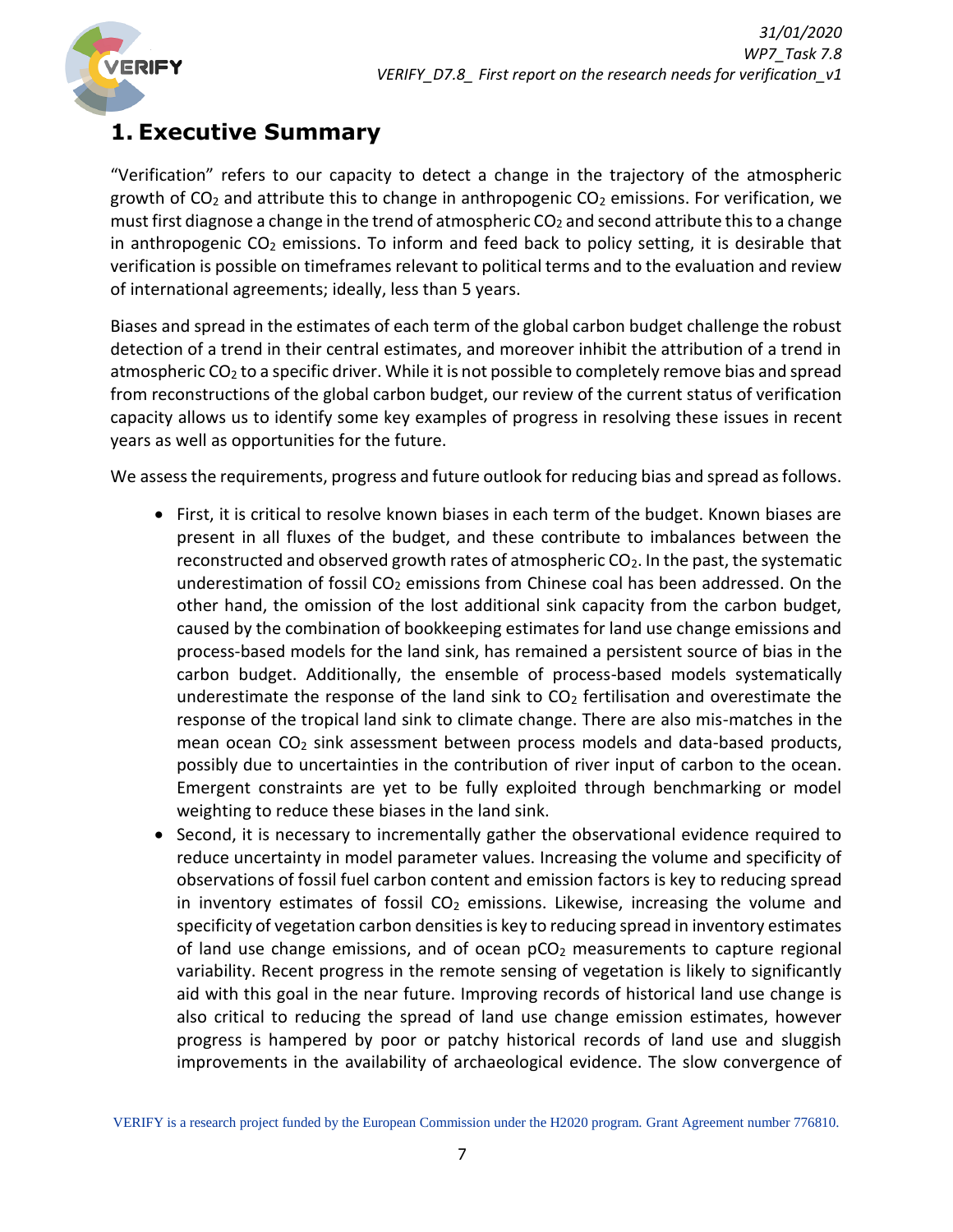

the assessment of ocean  $CO<sub>2</sub>$  variability between process models and data-based products shows the value of good observational coverage. Emergent constraints are likely to play a key role in the reduction of spread across models of the land and ocean sinks, as the values of parameters that are most uncertain and most challenging to observe are expected to converge across models as modellers strive for better alignment with those constraints.

Overall, the capacity to verify changes in atmospheric  $CO<sub>2</sub>$  on sub-decadal timescales will require concerted effort to incrementally address the biases and uncertainties across all components of the budget.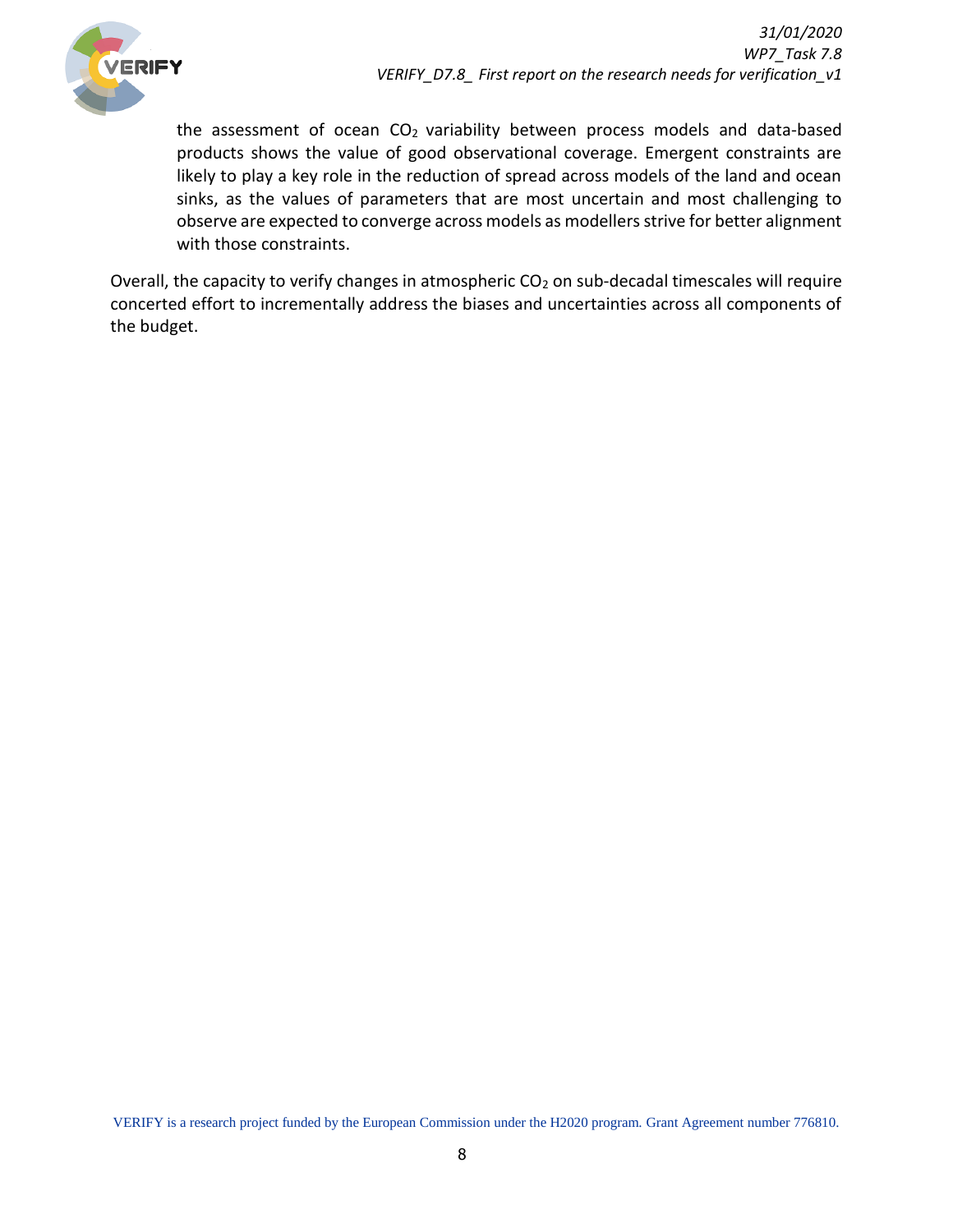

# <span id="page-8-0"></span>**2. Introduction**

# <span id="page-8-1"></span>**2.1. Observing and Reconstructing the Global Carbon Budget**

The Global Carbon Project (GCP) publishes an annual assessment of the global carbon budget, most recently in 2020 (Friedlingstein et al., 2020). As part of the budget, the atmospheric growth of CO<sub>2</sub> (G<sub>ATM</sub>) is reconstructed as the residual of two source fluxes (fossil CO<sub>2</sub> emissions, E<sub>F</sub>, and; land use change emissions,  $E_{LUC}$ ) and two sink fluxes (the land sink,  $S_{LAND}$  and; the ocean sink, S<sub>OCEAN</sub>):

$$
(1) \qquad G_{ATM\_budget} = E_{FOS} + E_{LUC} - S_{LAND} - S_{OCEAN}
$$

Where  $G_{ATM\_recon}$  represents the reconstructed value of  $G_{ATM}$ . As  $E_{FOS}$  has continued to rise in the past half-century, around half of the emitted  $CO<sub>2</sub>$  has been sequestered by the land and ocean sinks. E<sub>F</sub>, SLAND and S<sub>OCEAN</sub> have been rising on decadal timescales throughout the period of their robust estimation (since the 1960s). However, variability in the land and ocean sinks on interannual and quasi-decadal timescales means that  $G_{ATM}$  is far more variable than  $E_{FOS}$ .

As atmospheric growth can also be observed directly and with high accuracy ( $G_{ATM}$ <sub>obs</sub>), it is also possible to redefine equation 1 to include the budget imbalance  $(B_{IM})$  between  $G_{ATM \, obs}$  and GATM\_budget:

(2) 
$$
G_{ATM\_m} = E_{FOS} + E_{LUC} - S_{LAND} - S_{OCEAN} + B_{IM}
$$

Where the B<sub>IM</sub> is the difference between reconstructed and measured values of GATM. The BIM is small and rarely exceeds  $\sim$ 1 Gt CO<sub>2</sub> year<sup>-1</sup> ( $\sim$ 0.3 Gt C year<sup>-1</sup>) on decadal timescales, indicating that decadal trends in  $G_{ATM}$  can be estimated with reasonable accuracy through estimation of the sink and source fluxes. However, for individual years it frequently reaches  $\sim$ 2 Gt CO<sub>2</sub> year<sup>-1</sup> ( $\sim$ 0.5 Gt C year-1 ) or higher.

# <span id="page-8-2"></span>**2.2. Defining Verification**

"Verification" refers to our capacity to detect a change in the trajectory of the atmospheric growth of  $CO<sub>2</sub>$  and attribute this to change in anthropogenic  $CO<sub>2</sub>$  emissions. For verification, we must first diagnose a change in the trend of  $G_{ATM}$  and second attribute this to a change in global fossil CO<sub>2</sub> emissions – just one of the four accountable fluxes that impacts  $G_{ATM}$  (equation 1). To inform and feed back to policy setting, it is desirable that verification is possible on timeframes relevant to political terms and to the evaluation and review of international agreements such as the Paris Agreement; ideally, less than 5 years.

It is challenging to detect trends in  $G_{ATM}$  caused by a reduction in  $E_{FOS}$  for three reasons.

VERIFY is a research project funded by the European Commission under the H2020 program. Grant Agreement number 776810.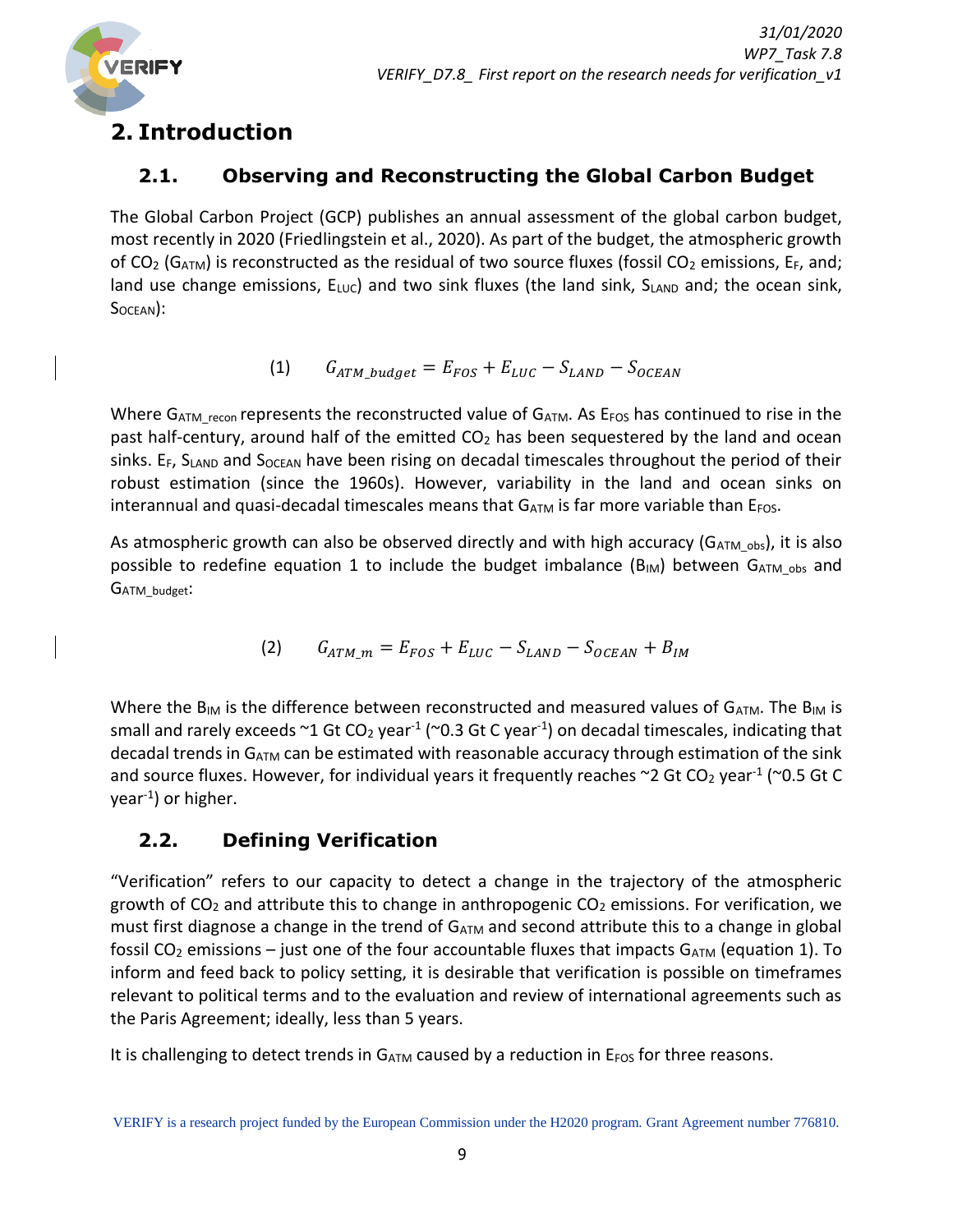### **Type I: Variability of observed atmospheric growth**

First, variability in  $G_{ATM}$ , driven largely by real (and not necessarily reconstructed) variation in the land and ocean sinks (see Figure 1), means that a change in the trend of  $G_{ATM}$  must be sustained for some time before it conclusively emerges beyond its own variability. Variability includes that occurring on interannual timescales as well as quasi-decadal timescales. This *Type I* issue inhibits our capacity to detect a long-term divergence of G<sub>ATM</sub> from its own variability (the first requirement for verification).

*Note that variability in ELUC would also affect GATM (see equation 1) however ELUC has a lesser magnitude and is more stable than the sink terms.*

### **Type II: Biases affecting the central estimate of budget terms.**

Second, the  $B_{IM}$  is typically non-zero on sub-decadal timescales indicating that  $G_{ATM}$  cannot be reconstructed without error (G<sub>ATM recon</sub>  $\neq$  G<sub>ATM obs</sub>). For example, when G<sub>ATM recon</sub>  $\lt$ G<sub>ATM</sub> <sub>obs</sub> this indicates a central underestimation of sources or overestimation of sinks. This may highlight biases in the emission inventory estimates for  $E_{FOS}$ , biases in the bookkeeping models for  $E_{\text{LUC}}$ , or biases in the inventories or process representation of the land or ocean sinks. Biases are indicative of poor process representation across all models, or underlying biases in input data to these models (e.g. carbon density or emission factors).

#### **Type III: Spread around the central estimates of budget terms.**

Third, spread in estimates of  $E_{LUC}$  (~40%), SLAND (~30%) and SOCEAN (~25%) is large across different models and estimation approaches; indeed, larger than the variability in the central estimate. Uncertainties in  $E_{FOS}$  (5% globally) are smaller in relative terms but comparably large in absolute terms because  $E_{FOS}$  is the largest individual flux of the carbon budget. Spread relates to differences in the estimates of flux magnitude across methods and/or models which are considered equally possible.

Biases (*Type II*) and spread (*Type III*) in the estimates of each budget term challenge the robust detection of a trend in their central estimates, and moreover inhibit the attribution of a trend in G<sub>ATM</sub> to a specific driver. Even if G<sub>ATM</sub> has detectably reduced beyond its variability (see *Type I*), can we be confident that this is due to a reduction in  $E_{FOS}$ , and; can we rule out changes in the other terms of equation 1 (e.g.  $S_{LAND}$  or  $S_{OCEAN}$ ) with confidence after accounting for the uncertainties of all terms?

# <span id="page-9-0"></span>**2.3. Current Verification Capacity**

Peters et al. (2017b) assessed the timeframe over which a change in the trend of  $G_{ATM}$  can be detected and attributed to a trend in E<sub>FOS</sub>, considering *Type I*, *Type II* and *Type III* issues. They found that the verification of small changes in GATM is only feasible on decadal timescales (**Figure 1**), depending on the rate of change in E<sub>FOS</sub>. At present, it would take around 10 years to detect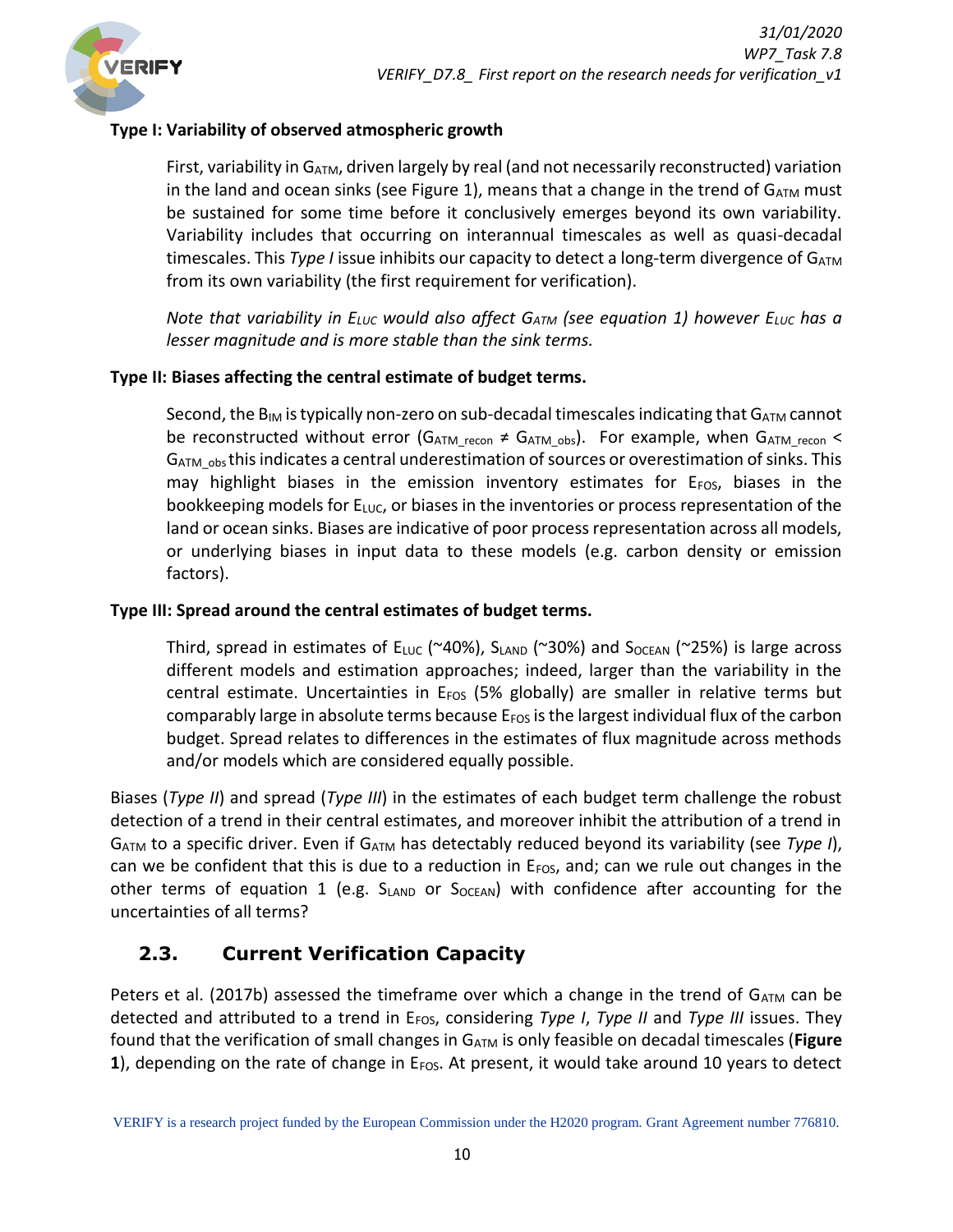

the impact of flattening emissions (0% growth in  $E_{FOS}$ ) for 68% confidence, and 20 years for 95% confidence. It might be possible to detect a reduction to E<sub>FOS</sub> of -1% per year on shorter timescales (5 years for 68% confidence; 10 years for 95% confidence). The need to resolve these issues is growing. With stocktakes for the Paris agreement upcoming and with a growing number of countries strengthening their commitments on emissions reduction, frequent verification that policies are impactful may help to maintain momentum towards the stabilisation and reduction of fossil CO<sub>2</sub> emissions.

# <span id="page-10-0"></span>**2.4. Scope of the Deliverable**

Here, we consult and synthesise a number of recent publications that have outlined the key obstacles that limit verification with respect to  $E_{FOS}$ ,  $E_{LUC}$ ,  $S_{LAND}$  and  $S_{OCEAN}$ . We specifically highlight *Type II* (biases) and *Type III* (spread across estimates) issues related to each term and the progressive steps that have been taken, or could be taken in future, to alleviate these issues.



Figure 1: From Peters et al. (2017b). Our current ability to detect sustained changes in CO<sub>2</sub> emissions based on atmospheric CO<sub>2</sub> observations. Observations show a large inter-annual to decadal variability (black), which can be only partially reconstructed through the global carbon budget (grey; growth rate diagnosed by difference between estimated fossil fuel and industry emissions, and the simulated land and ocean sinks). Our limited ability to fully reproduce the observed variability is quantified through the budget imbalance (the difference between the black and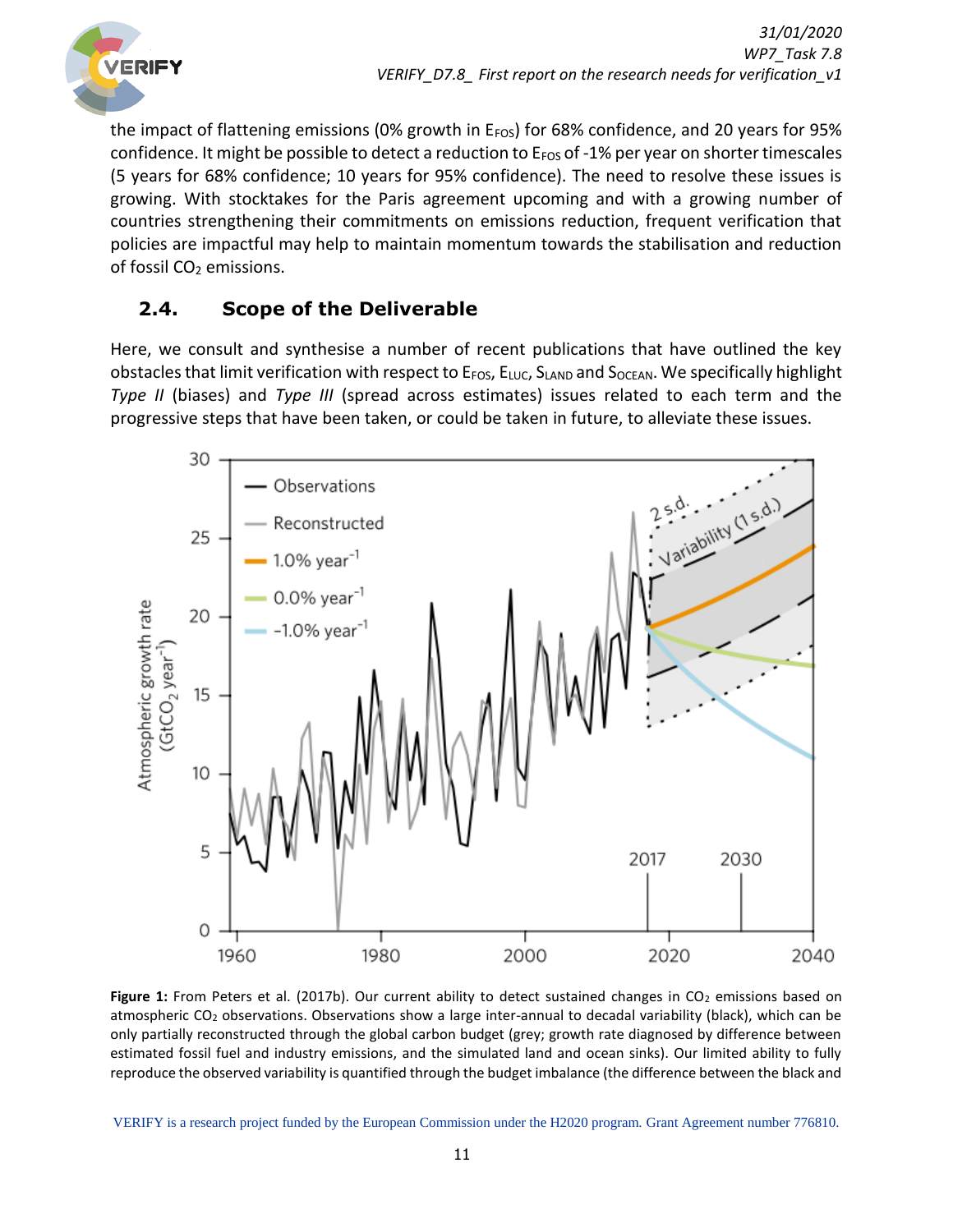

grey lines). The budget imbalance has zero mean over the 1959–2016 period, but the standard deviation (3 Gt CO<sub>2</sub> per year) is used here to illustrate variability and our current detection delay (grey bands). If CO<sub>2</sub> emissions stay flat for the next decades (green; 0% annual growth), then it may take 10 years before the estimated atmospheric concentrations would exceed the budget imbalance with a probability of 68% or more (and therefore could be detected) compared to a pathway of atmospheric concentrations consistent with growth in CO<sub>2</sub> emissions (orange, 1% per year similar to the emission pledges submitted to the Paris Agreement). This delay increases to 20 years for a 95% probability. If emissions declined faster than expected (blue, –1% per year), then a more marked change in atmospheric growth would be expected, and a much earlier detection.

# <span id="page-11-0"></span>**3. Bias and Uncertainty Reduction: Progress towards Verification**

Here we draw evidence from key recent publications on the current status of uncertainty in each term of the GCB (Equation 1). Peters et al. (2017b) provided succinct summaries of the major uncertainties in each term of the budget, with a specific focus on the uncertainties that principally drive limitations to verification. We present these summaries below. Since the publication of Peters et al. (2017b), the status of uncertainty and its reduction has been reviewed during annual iterations of the GCB assessment (Friedlingstein et al., 2020, 2019; Le Quéré et al., 2018b), and we include the latest perspectives below.

The study of Peters et al. (2017b) and subsequent reviews has driven action within the GCP research community and beyond, resulting in important breakthroughs in how we understand uncertainties in each term of the budget and inspiring some creative thinking on how to resolve those uncertainties. We draw on relevant information and recommendations from targeted studies of uncertainty in fossil  $CO<sub>2</sub>$  emissions, the ocean sink, land use change emissions and the land sink.

VERIFY is a research project funded by the European Commission under the H2020 program. Grant Agreement number 776810.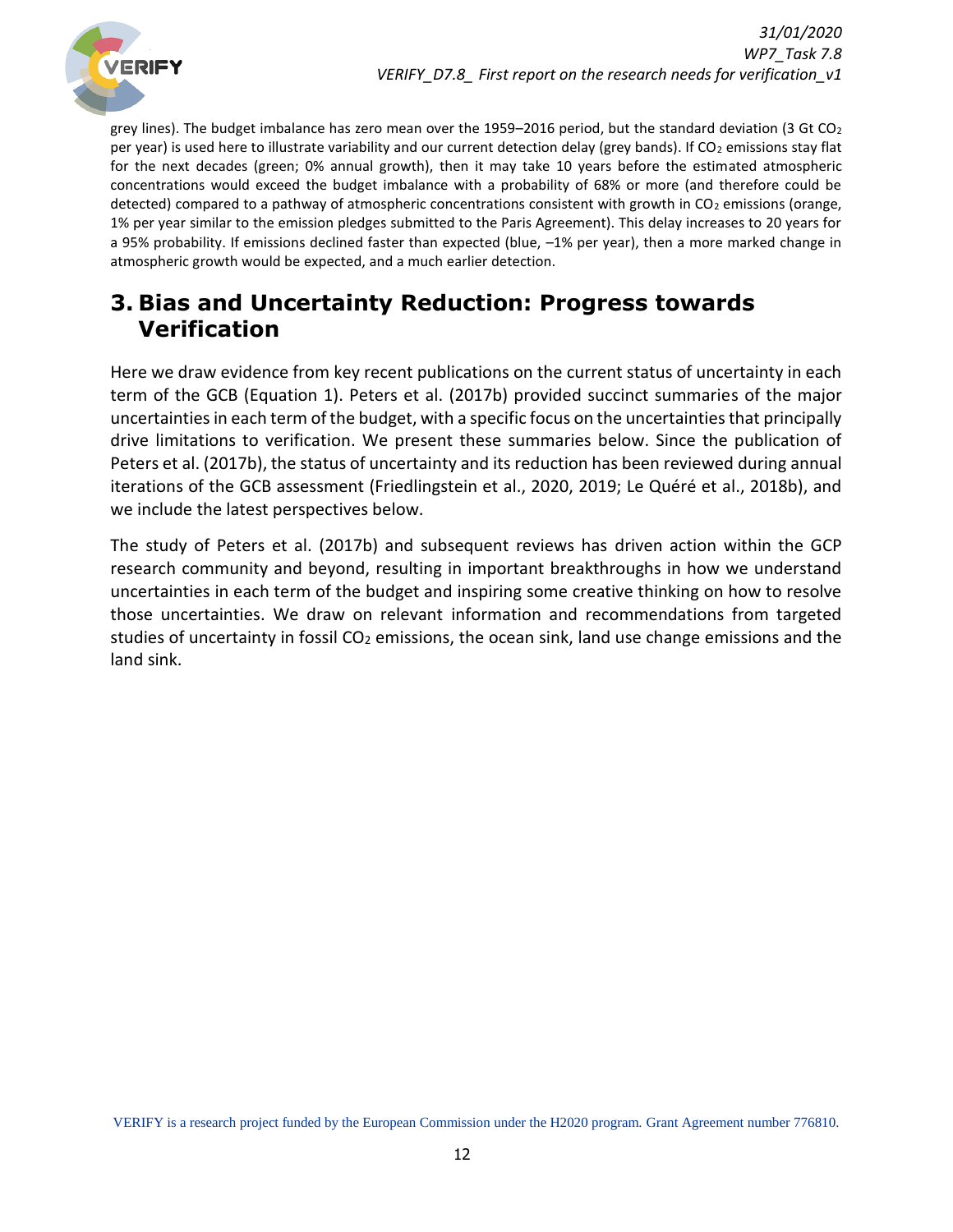

**Table 1**, reproduced from Friedlingstein et al. (2020), expressly summarises the key known uncertainties in the global carbon budget (GCB). Major known sources of uncertainties in each component of the Global Carbon Budget, defined as input data or processes that have a demonstrated effect of at least ±0.3 GtC yr-1.

| Source of uncertainty                                                                                      | Time scale (years)      | Location                                                    | <b>Evidence</b>                                     |
|------------------------------------------------------------------------------------------------------------|-------------------------|-------------------------------------------------------------|-----------------------------------------------------|
| Fossil CO <sub>2</sub> emissions (E <sub>FOS</sub> ; Section 2.1)                                          |                         |                                                             |                                                     |
| energy statistics                                                                                          | annual to decadal       | global, but mainly China<br>& major developing<br>countries | (Korsbakken et al., 2016;<br>Liu et al., 2015)      |
| carbon content of coal                                                                                     | annual to decadal       | global, but mainly China<br>& major developing<br>countries | (Liu et al., 2015)                                  |
| system boundary                                                                                            | annual to decadal       | all countries                                               |                                                     |
| Net land-use change flux (ELUC; section 2.2)                                                               |                         |                                                             |                                                     |
| land-cover and land-use<br>change statistics                                                               | continuous              | global; in particular<br>tropics                            | (Gasser et al., 2020;<br>Houghton et al., 2012)     |
| sub-grid-scale transitions                                                                                 | annual to decadal       | global                                                      | (Wilkenskjeld et al., 2014)                         |
| vegetation biomass                                                                                         | annual to decadal       | global; in particular<br>tropics                            | (Houghton et al., 2012)                             |
| wood and crop harvest                                                                                      | annual to decadal       | global; SE Asia                                             | (Arneth et al., 2017; Erb<br>et al., 2018)          |
| peat burning as result of<br>interactions between land-<br>use and climate                                 | multi-decadal trend     | global                                                      | (van der Werf et al.,<br>2010)                      |
| loss of additional sink<br>capacity                                                                        | multi-decadal trend     | global                                                      | (Gasser et al., 2020;<br>Pongratz et al., 2014)     |
| Ocean sink (Socean; section 2.4)                                                                           |                         |                                                             |                                                     |
| variability in oceanic<br>circulation (Could in part be<br>due to uncertainties in<br>atmospheric forcing) | semi-decadal to decadal | global                                                      | (DeVries et al., 2017,<br>2019; Swart et al., 2014) |
| internal variability                                                                                       | annual to decadal       | high latitudes;<br><b>Equatorial Pacific</b>                | (McKinley et al., 2016)                             |
| anthropogenic changes in<br>nutrient supply                                                                | multi-decadal trend     | global                                                      | (Duce et al., 2008)                                 |
| Land sink (SLAND; section 2.5)                                                                             |                         |                                                             |                                                     |
| strength of CO2 fertilisation                                                                              | multi-decadal trend     | global                                                      | (Wenzel et al., 2016)                               |
| response to variability in<br>temperature and rainfall<br>nutrient limitation and<br>supply                | annual to decadal       | global; in particular<br>tropics                            | (Cox et al., 2013)                                  |
| response to diffuse<br>radiation                                                                           | annual                  | global                                                      | (Mercado et al., 2009)                              |

# <span id="page-12-1"></span><span id="page-12-0"></span>**3.1. Fossil CO2 Emissions (EFOS)**

# **3.1.1.Summary**

VERIFY is a research project funded by the European Commission under the H2020 program. Grant Agreement number 776810.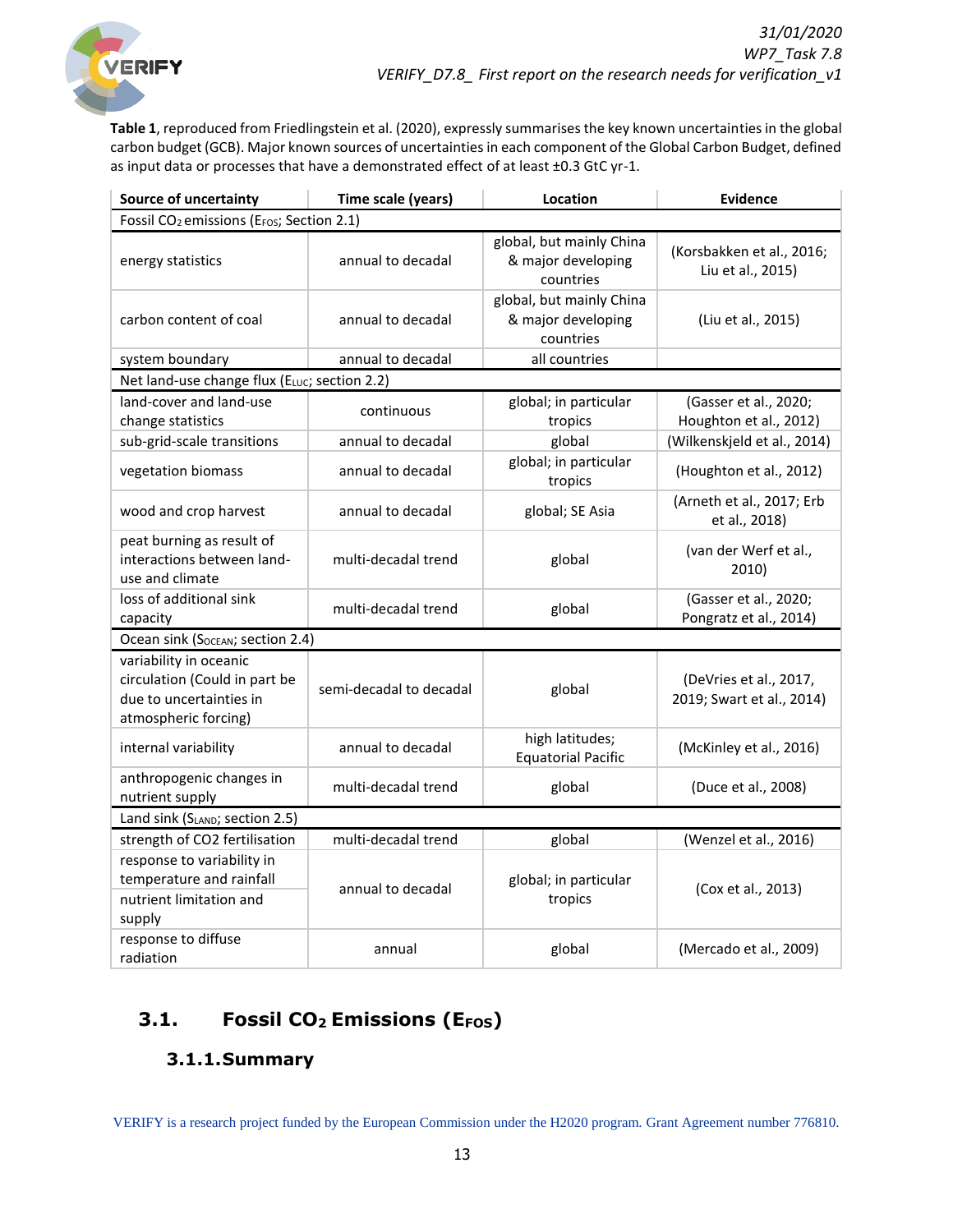

#### **Summary from Peters et al. (2017b).**

Global fossil fuel and industry emissions are the sum of those countries with declining emissions (for example, US and Europe) and those countries with rising emissions (for example, China and India), indicating the importance of tracking country level changes (Peters et al., 2017a). They are also the sum of the declines in coal use, growth in oil and natural gas use, and the growth in renewables which displaces some fossil fuel use, indicating the importance of tracking changes in the energy system (Jackson et al., 2016; Peters et al., 2017a). Economic growth and new policies will play an important role in determining short-term emission pathways (Peters et al., 2017a). Emission uncertainty persists at the country level (Korsbakken et al., 2016) limiting our ability to accurately understand emission trends and drivers (Peters et al., 2017a). Considerable improvements are needed in estimating recent emission trends and their drivers, particularly in rapidly emerging economies and developing countries.

#### **Updated perspective from (Friedlingstein et al., 2020):**

Estimates of global fossil  $CO<sub>2</sub>$  emissions from different data sets are in relatively good agreement when the different system boundaries of these data sets are taken into account (Andrew, 2020). But while estimates of  $E_{FOS}$  are derived from reported activity data requiring much less complex transformations than some other components of the budget, uncertainties remain, and one reason for the apparently low variation between data sets is precisely the reliance on the same underlying reported energy data.

# **3.1.2.Detail on Type II Issues (Biases)**

<span id="page-13-0"></span>**Andrew (2020) described the alleviation of** *Type II* **issues through harmonization of system boundaries and isolated the key remaining biases that could not be resolved through harmonization:**

Since the first estimate of global CO<sub>2</sub> emissions was published in 1894, important progress has been made in the development of estimation methods while the number of available datasets has grown. The existence of parallel efforts should lead to improved accuracy and understanding of emissions estimates, but there remains significant deviation between estimates and relatively poor understanding of the reasons for this. Here I describe the most important global emissions datasets available today and – by way of global, large- emitter, and case examples – quantitatively compare their estimates, exploring the reasons for differences. In many cases differences in emissions come down to differences in system boundaries: which emissions sources are included and which are omitted.

While "true" emissions cannot be known, by comparing different datasets methodically, differences that result from system boundaries and allocation approaches can be

VERIFY is a research project funded by the European Commission under the H2020 program. Grant Agreement number 776810.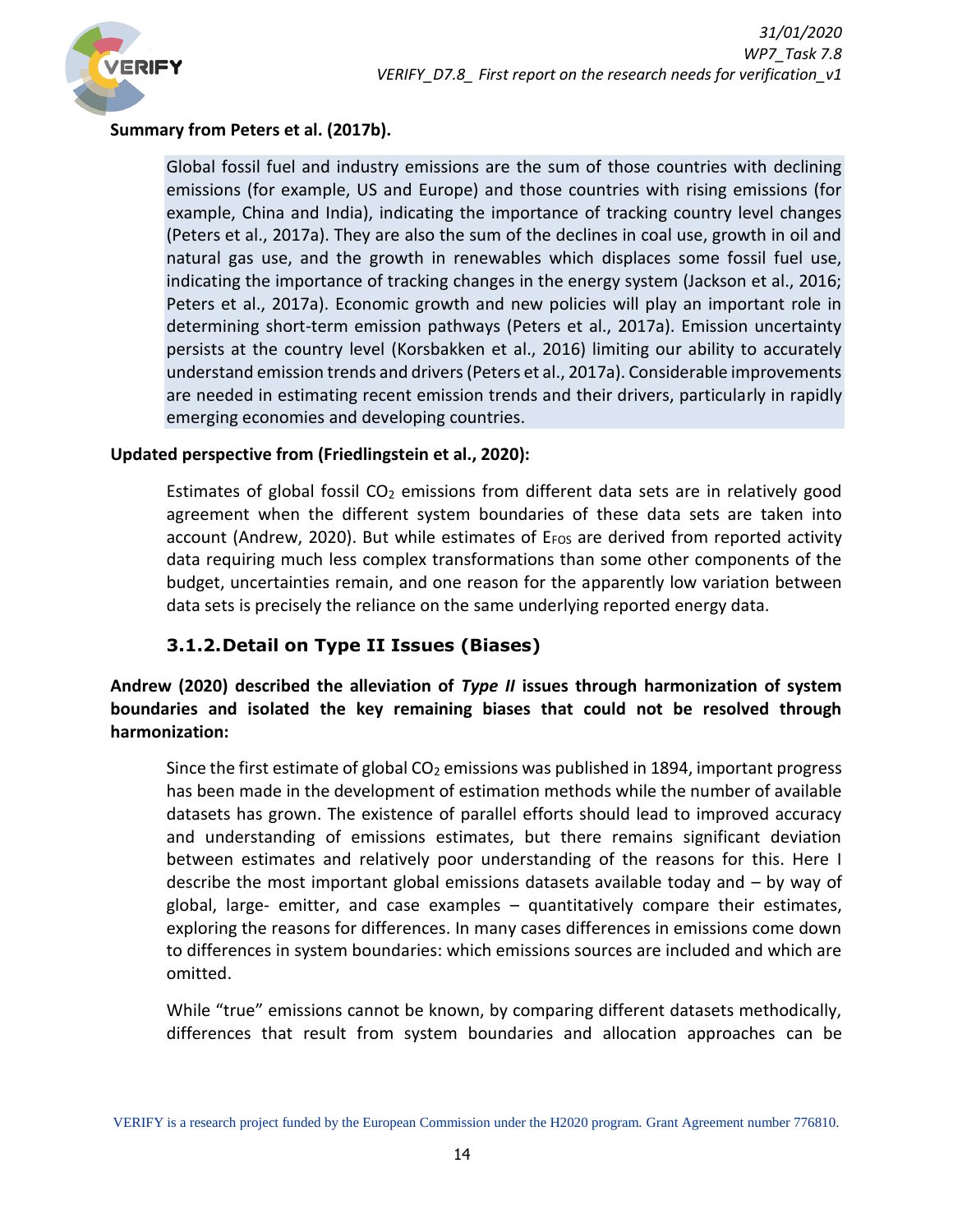

highlighted and set aside to enable identification of true differences, and potential errors. This must be an important way forward in improving global datasets of  $CO<sub>2</sub>$  emissions.

#### **Remaining biases:**

At the global scale, a core reason for differing emissions estimates is simply the coverage of the dataset, whether geographic coverage or type of emitting activity. Some datasets do not include emissions from the decomposition of fossil carbonates, such as in the production of cement, while others include international bunker fuels in national estimates. The inclusion of emissions from non-energy uses of fossil fuels also varies across datasets.

#### **Liu et al. (2015) highlight emissions that emissions from China can be estimates substantially by some inventories, including nationally reported figures, due in particular to poor constraints on the carbon content of Chinese coal.**

Nearly three-quarters of the growth in global carbon emissions from the burning of fossil fuels and cement production between 2010 and 2012 occurred in China. Yet estimates of Chinese emissions remain subject to large uncertainty; inventories of China's total fossil fuel carbon emissions in 2008 differ by 0.3 gigatonnes of carbon, or 15 per cent. The primary sources of this uncertainty are conflicting estimates of energy consumption and emission factors, the latter being uncertain because of very few actual measurements representative of the mix of Chinese fuels. Here we re-evaluate China's carbon emissions using updated and harmonized energy consumption and clinker production data and two new and comprehensive sets of measured emission factors for Chinese coal. We find that total energy consumption in China was 10 per cent higher in 2000–2012 than the value reported by China's national statistics, that emission factors for Chinese coal are on average 40 per cent lower than the default values recommended by the Intergovernmental Panel on Climate Change, and that emissions from China's cement production are 45 per cent less than recent estimates. Altogether, our revised estimate of China's CO2 emissions from fossil fuel combustion and cement production is 2.49 gigatonnes of carbon (2 standard deviations ±7.3 per cent) in 2013, which is 14 per cent lower than the emissions reported by other prominent inventories. Over the full period 2000 to 2013, our revised estimates are 2.9 gigatonnes of carbon less than previous estimates of China's cumulative carbon emissions. Our findings suggest that overestimation of China's emissions in 2000–2013 may be larger than China's estimated total forest sink in 1990–2007 (2.66 gigatonnes of carbon) or China's land carbon sink in 2000–2009 (2.6 gigatonnes of carbon).

### **3.1.3.Detail on Type III Issues (Spread across estimates)**

<span id="page-14-0"></span>**After alleviating** *Type II* **issues (see above), Andrew (2020) quantified spread amongst emission inventory estimates and isolated its two leading sources:**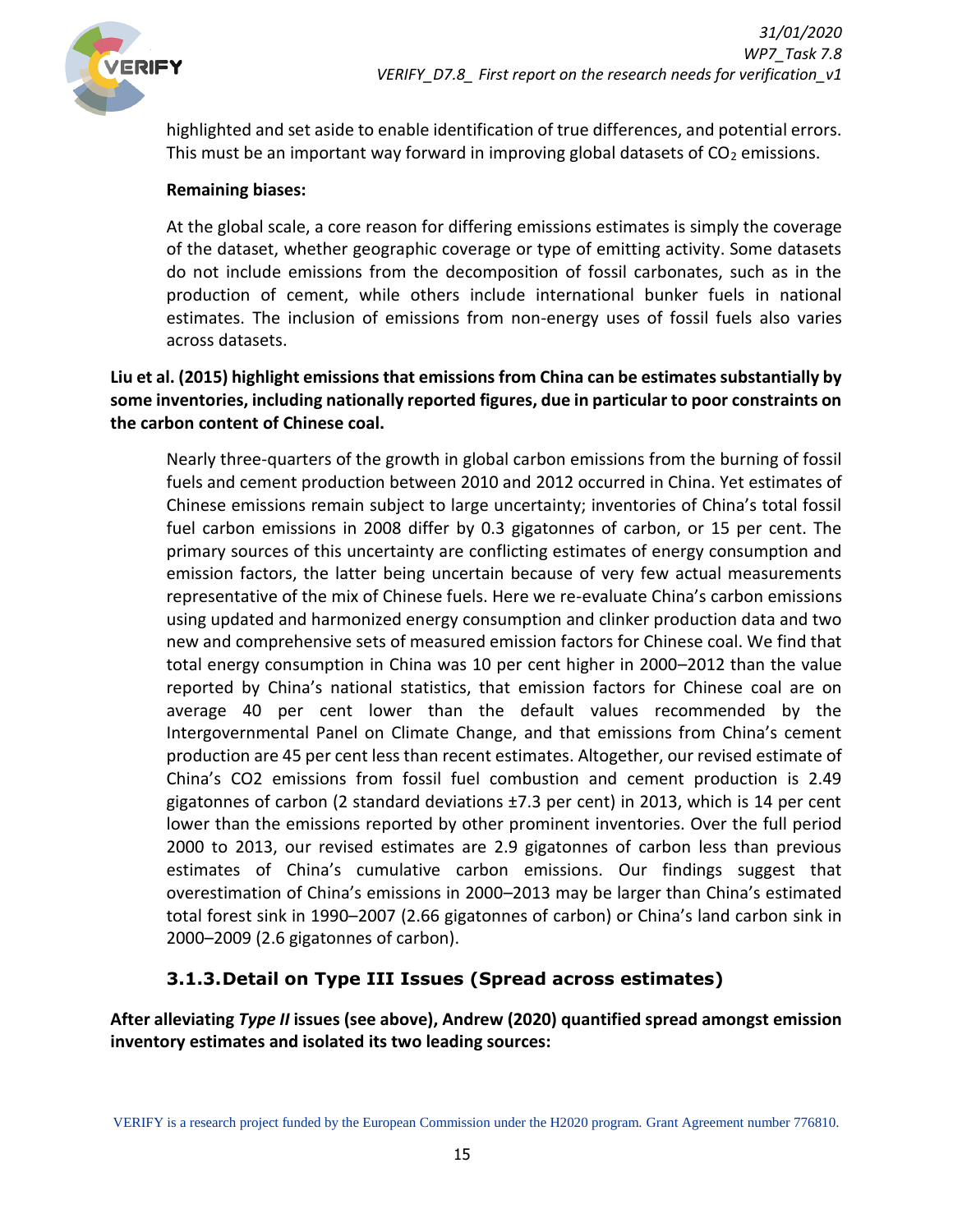

#### **Magnitude:**

With minimal work in harmonising these system boundaries across datasets, the range of estimates of global emissions drops to 5 %, and further work on harmonisation would likely result in an even lower range, without changing the data. Some potential errors were found, and some discrepancies remain unexplained, but it is shown to be inappropriate to conclude that uncertainty in emissions is high simply because estimates exhibit a wide range.

#### **Key sources:**

All emissions datasets build from data on energy and other activities, such as cement production, but it is emissions from fossil fuels and therefore energy data that are most important. There are several major energy datasets with global coverage. While some differences in emissions datasets are due to the use of different energy datasets, different processing methods can result in different emissions estimates even when emissions datasets rely on the same underlying energy data. Fundamentally, energy datasets are not independent, with all relying on the same underlying energy data in physical units reported by national agencies, with few exceptions. However, differences in interpreting these data, converting to the energy units required for estimating  $CO<sub>2</sub>$  emissions, emissions factors used, and of course errors, all result in different emissions estimates.

Of the three large emitters investigated here (USA, EU, China), estimates of the European Union's emissions varied the least, after known differences in coverage were accounted for. It is expected that this results from the considerable effort put into energy and emissions statistics in the EU, combined with close collaboration both between countries and with the EEA and IEA. The EU's Emissions Trading System also acts as a valuable data source.

That said, some discrepancies were found, such as the EIA's apparent overestimate of China's consumption of coal energy, and the sizable differences between estimates of US emissions could not be fully explained. Emissions and energy datasets are complex, and errors are bound to occur, requiring careful checks and comparison with other datasets. For China there was relatively good agreement between datasets for emissions from fossil fuels, apart from the EIA, mentioned earlier. While there is good agreement, revisions have previously led to substantial changes in all datasets.

The large discrepancies in estimates of emissions from liquid fuels in the USA warrant further investigation beyond what was possible in this article. The reporting of energy in physical units and use of gross calorific values rather than net calorific values, among other things, hamper a quantitative comparison between datasets.

# <span id="page-15-1"></span><span id="page-15-0"></span>**3.2. Land Use Change Emissions (E**<sub>LUC</sub>)

### **3.2.1.Summary**

VERIFY is a research project funded by the European Commission under the H2020 program. Grant Agreement number 776810.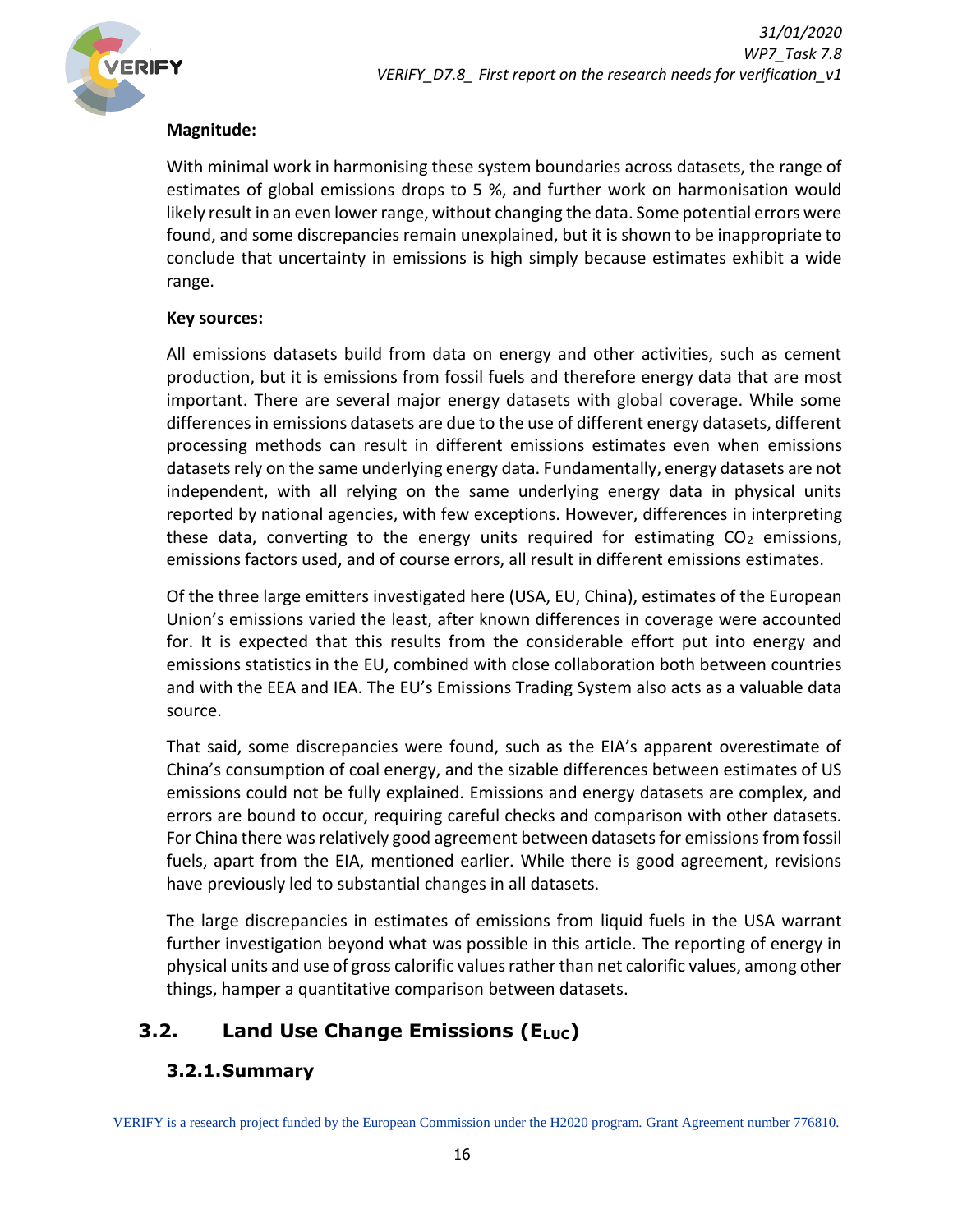

#### **Summary from Peters et al. (2017b):**

Whereas emissions from land-use change are only about 10% of the global anthropogenic total, land-use change emissions are highly uncertain (Le Quéré et al., 2018a). The two dominant fluxes that make up the net flux from land-use change are emissions from land clearing and sinks from regrowth, such as afforestation, reforestation, land abandonment and shifting cultivation practices (Arneth et al., 2017). Major improvements in emission estimates will come from better estimates of standing biomass carbon and changes in carbon density across landscapes that include land degradation and disturbances currently poorly understood or not captured, and from better quantification of emissions associated with land management such as harvesting, afforestation, and shifting cultivation (Arneth et al., 2017; Baccini et al., 2017).

### **Updated perspective from Friedlingstein et al. (2020)**

Estimates of  $E_{\text{LUC}}$  suffer from a range of intertwined issues, including the poor quality of historical land-cover and land-use change maps, the rudimentary representation of management processes in most models, and the confusion in methodologies and boundary conditions used across methods (e.g. (Arneth et al., 2017; Pongratz et al., 2014)). Uncertainties in current and historical carbon stocks in soils and vegetation also add uncertainty in the LUC flux estimates. Unless a major effort to resolve these issues is made, little progress is expected in the resolution of  $E_{LUC}$ . This is particularly concerning given the growing importance of  $E_{\text{LUC}}$  for climate mitigation strategies, and the large issues in the quantification of the cumulative emissions over the historical period that arise from large uncertainties in  $E_{LUC}$ .

# **3.2.2.Detail on Type II Issues (Biases)**

### <span id="page-16-0"></span>**Pongratz et al. (2014) discuss issues relating to terminology and boundary conditions that introduce** *Type II* **issues to estimates of ELUC from both bookkeeping models and DGVMs.**

Reasons for the large uncertainty in land use and land cover change emissions ( $E_{LUC}$ ) go beyond recognized issues related to the available data on land cover change and the fact that model simulations rely on a simplified and incomplete description of the complexity of biological and  $E_{LUC}$  processes.

The large range across published  $E_{LUC}$  emission estimates is also fundamentally driven by the fact that the net  $E_{LUC}$  flux is defined and calculated in different ways across models.

We introduce a conceptual framework that allows us to compare the different types of models and simulation setups used to derive land use fluxes. We find that published studies are based on at least nine different definitions of the net  $E_{\text{LUC}}$  flux. Many multimodel syntheses lack a clear agreement on definition.

Our analysis reveals two key processes that are accounted for in different ways: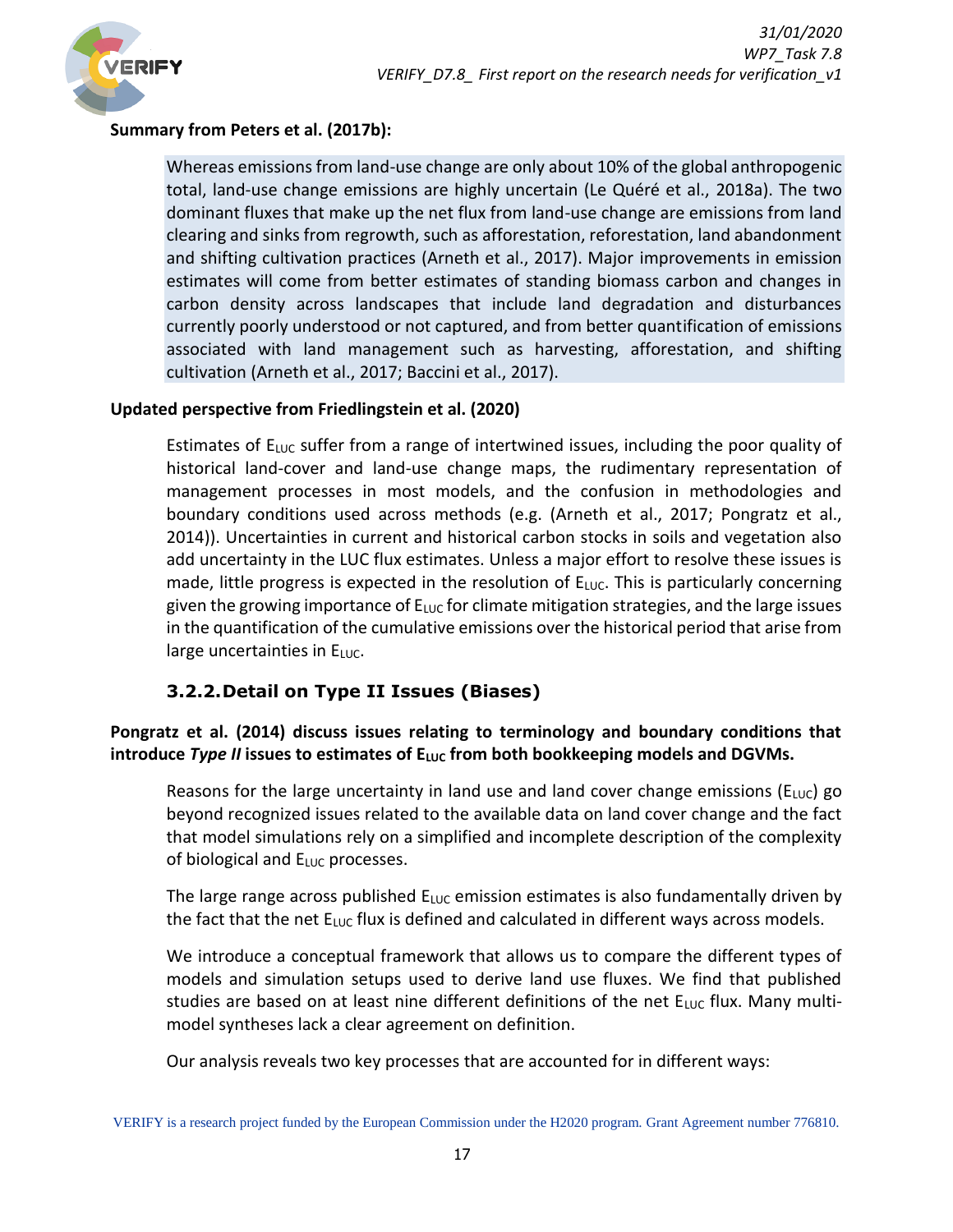

- (1) *The inclusion or exclusion of indirect effects of ELUC – the "land use feedback"*. The inclusion of the land use feedback (the effect of emissions from  $E_{\text{LUC}}$  on subsequent land carbon storage via higher concentrations of atmospheric  $CO<sub>2</sub>$  and other environmental changes). The land use feedback reflects changes in atmospheric  $CO<sub>2</sub>$ concentration as a result of human activity on the land, and as such should be quantified for full carbon accounting. The largest discrepancy occurs on natural land, which includes highly productive vegetation. The question becomes whether the land use feedback should be accounted as part of the net  $E_{LUC}$  flux. Alternatively, the net  $E_{LUC}$  flux can be defined so as to include only the feedback on managed land, while the feedback on unmanaged lands is counted as part of the land sink, or the net  $E_{\text{LUC}}$  flux can be defined to account only for fluxes associated with direct effects of human activity and to account for feedbacks as the residual terrestrial flux.
- *(2) The loss of additional sink capacity (LASC).* Forests have large amounts of woody biomass and typically have a slower average turnover rate than managed land cover types with which they may be replaced, e.g. pastureland and cropland. An increase in biomass due to CO<sup>2</sup> fertilization would therefore be expected to lead to larger carbon stores and longer-term storage in forest than in non-woody managed vegetation. Thus, upon deforestation this possibility of surplus storage following an increase in atmospheric  $CO<sub>2</sub>$  is lost and leads to a "loss of additional sink capacity" (LASC) and a higher calculated  $E_{LUC}$ . To quantify the LASC, changes in productivity due to environmental changes have to be compared for managed land with a hypothetical situation where that particular land had not been converted, i.e. when it would be covered with "potential natural vegetation".

*Note that the bookkeeping models exclude the land use feedback and the LASC, whereas the DGVMs account for the LASC but include the land use feedback with SLAND.* 

**Friedlingstein et al. (2020) further describe the loss of additional sink capacity due to historical land use change. They describe how ignoring the LASC introduces negative bias to DGVM-based estimates of E**<sub>LUC</sub>.

Historical land-cover change was dominated by transitions from vegetation types that can provide a large carbon sink per area unit (typically, forests) to others less efficient in removing  $CO<sub>2</sub>$  from the atmosphere (typically, croplands). The resultant decrease in land sink, called the "loss of additional sink capacity", can be calculated as the difference between the actual land sink under changing land cover and the counterfactual land sink under pre-industrial land cover. This term is not accounted for in our GCB estimate.

Here, we provide a quantitative estimate of this term to be used in the discussion. Seven of the DGVMs used in Friedlingstein et al. (2019) performed additional simulations with and without land-use change under cycled pre-industrial environmental conditions. The resulting loss of additional sink capacity amounts to 0.9±0.3 GtC yr<sup>−</sup><sup>1</sup> on average over

VERIFY is a research project funded by the European Commission under the H2020 program. Grant Agreement number 776810.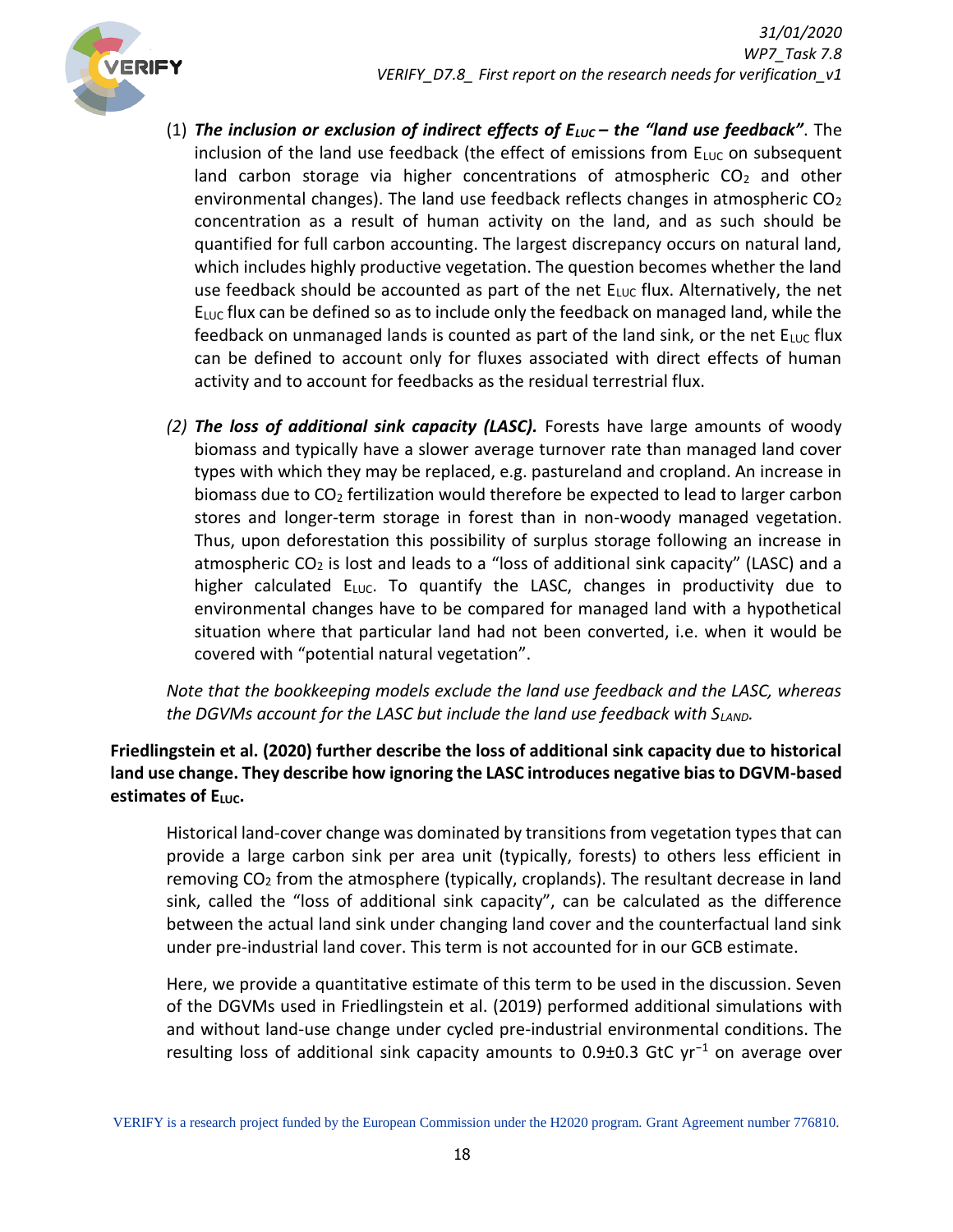

2009–2018 and 42±16 GtC accumulated between 1850 and 2018. OSCAR, emulating the behaviour of 11 DGVMs, finds values of the loss of additional sink capacity of 0.7±0.6 GtC yr−1 and 31±23 GtC for the same time period (Gasser et al., 2020).

### **Arneth et al. (2017) describe key processes that are excluded by DGVMs, resulting in biases in DGVM-based estimates of ELUC.**

Until recently, most processes related to land management and the sub-grid-scale dynamics of land-use change have been ignored in large-scale assessments of the terrestrial carbon balance. We argue that including these missing processes – shifting cultivation (SC), wood harvesting (WH), grazing and crop harvesting (GH) and more realistic cropland management processes (MC) – might systematically increase the magnitude of  $E_{LUC}$ .

When ignoring the additional land-use processes investigated here, average  $E_{\text{LUC}}$  is 119 ± 50 PgC. Adding effects of SC, wood harvesting WH, grazing and crop harvesting GH and more realistic cropland management processes MC enhance land-use-change emissions by, on average, 20–30% each, with individually large uncertainties.

The combined effects of SC, WH, GH, and MC on  $E_{LUC}$  are difficult to judge as DGVMs do not yet account for all of these factors. For instance, SC and WH effects are expected to enhance  $E_{\text{LUC}}$  additively as there is little overlap in the input dataset used by DGVMs regarding the areas that are assumed to be under SC, and areas where other types of forest harvesting occur7. But in the case of accounting for harvesting and other management on arable lands and pastures, carbon cycle interactions with SC and WH cannot be excluded because subsequent transitions could occur in a grid location, between primary vegetation and cropland, pastures or secondary forests. The overall enhancement of  $E_{LUC}$  therefore, will need to be explored with model frameworks that include all dynamic land-use-change processes.

DGVMs currently contributing to the annual update of the GCB account for some of the processes examined here, but as of yet not at all comprehensively, and we thus expect DGVM-based  $E_{LUC}$  to increase substantially compared to results reported therein (Le Quéré et al., 2015).

### **Wilkenskjeld et al. (2014) had earlier evaluated the bias resulting form exclusion of sub-grid scale land cover transitions, including shifting cultivation, in DGVMs.**

Using the land carbon model of MPI-ESM, CBALANCE, this study demonstrates that ignoring subgrid-scale LULCC conversions like shifting cultivation leads to much lower ELUC than when such conversions are included (gross LULCC). In the four studied scenarios (historical, RCP2.6, RCP4.5 and RCP8.5), the cumulated  $E_{\text{LUC}}$  estimates are lowered by 85, 40, 2.4 and 30 Pg C (Table 2), corresponding to ignoring emissions of 0.54, 0.32, 0.02 and 0.42 Pg C yr−1, respectively on average.

VERIFY is a research project funded by the European Commission under the H2020 program. Grant Agreement number 776810.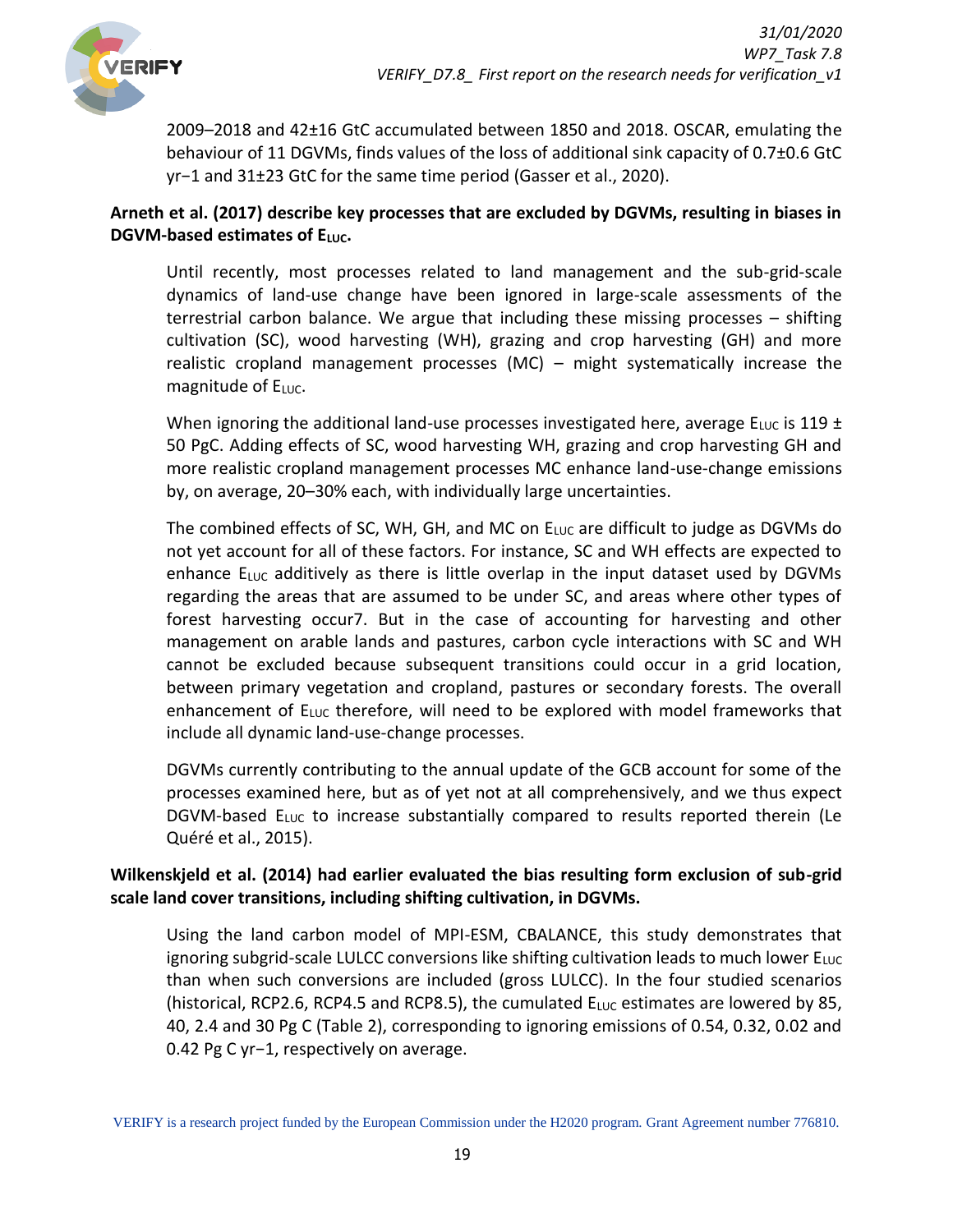

Gross transitions need more input data. Accurate historical information on LULCC is scarce and thus Hurtt et al. (2011) applied a rather coarse and static map of the location of shifting cultivation (mostly in the tropics) and assumed a fixed period for which agricultural land is cultivated before it is again abandoned (15 years). In reality the extent and cycle period of shifting cultivation is strongly dependent on location and time. Hurtt et al. (2011) assesses the uncertainty of the LULCC data by testing a large ensemble of different assumptions, resulting in a large range of converted areas (both net and gross). Despite the uncertainties associated with existing data sets of LULCC and their assumptions on subgrid-scale conversions, it is known that shifting cultivation plays a role in global agriculture and therefore the estimates of  $E_{\text{LUC}}$  from the net transitions are highly likely to be underestimated.

### Gasser et al. (2020) evaluated the bias in bookkeeping estimates of E<sub>LUC</sub> due to ignoring the **LASC.**

Our experimental setup allows for the investigation of several factors within OSCAR that affect the spread in our global results: Over the last decade, the difference between including and excluding the LASC corresponds to a debiased 1σ range of ±0.43 PgC yr−1 and a coefficient of variation (CV) of  $\pm 25\%$ . This rather substantial value is in line with previous studies that quantified this discrepancy (Gasser and Ciais, 2013; Stocker and Joos, 2015). Because the LASC only became non-negligible in the recent past, the effect of its inclusion or exclusion on cumulative LULCC emissions is smaller than for recent annual emissions: we estimate that it is only ±20 PgC (±9 %) over the 1750–2018 period. However, it is crucial to understand that the intensity of this discrepancy will keep increasing and accumulating as long as changes in environmental conditions do not stabilize (Gasser and Ciais, 2013).

# **3.2.3.Detail on Type III Issues (Spread across estimates)**

<span id="page-19-0"></span>**Gasser et al. (2020) used a bookkeeping model to estimate the leading causes of spread in bookkeeping estimates of ELUC forced by different datasets for land cover change. Bookkeeping models using different land cover change input datasets give considerably different estimates of ELUC.**

We find that the annual emissions from the two data sets are in particularly good agreement on average over the last decade (Table 3), although this is purely fortuitous as the discrepancy is ±0.30 PgC yr−1 (±24 %) over the 1995–2004 period and even peaks at ±0.39 PgC yr−1 (±34 %) in 1999. More worrying, perhaps, is the two data sets' disagreement on the trend in emissions after 1990.

Additionally, there is visible uncertainty among different versions of each of the two main data sets. We find that the difference among several versions of the same data set is of the same order of magnitude as the difference between our two main data sets. For the LUH data set, this is explained by several factors, from the simple update of the historical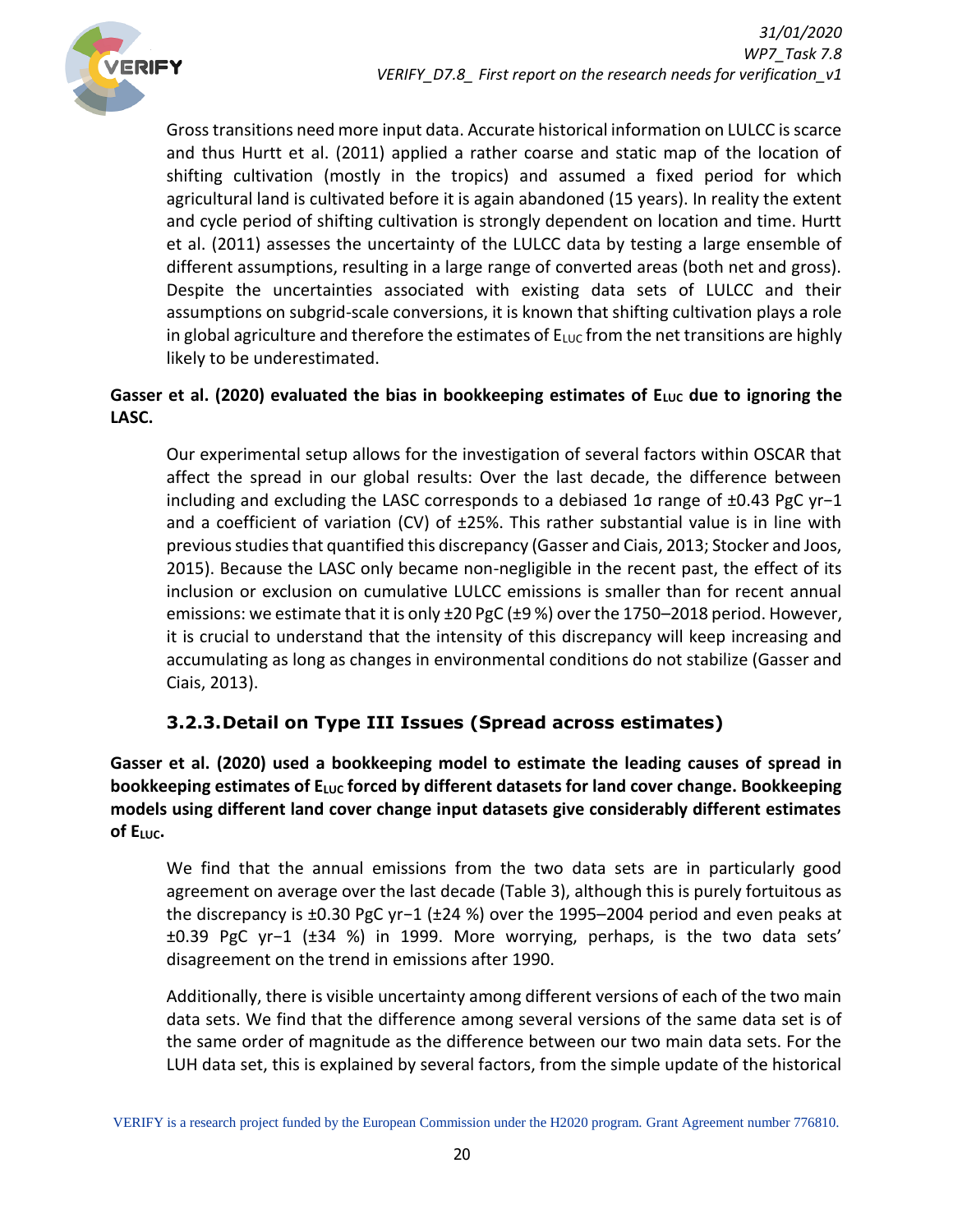

land cover data used as input to the complete overhaul of how shifting cultivation is estimated.

An additional important factor of uncertainty is the parameterization of carbon densities in different bookkeeping models. Using our Monte Carlo ensemble, we find a weighted standard deviation of ±0.40 PgC yr−1 (±29 %) for annual emissions averaged over the 2009–2018 period and of ±55 PgC (±27 %) for emissions cumulated over the 1750–2018 period. Carbon densities (and the parameters determining them) are the key modeling factors explaining this spread. The variation caused by the parameters that relate to harvest wood products is found to be one order of magnitude smaller than the total uncertainty caused by all parameters, confirming that biogeochemical parameters explain most of the uncertainty.

#### **Bastos et al. (2020) further investigated the impact of differences in carbon stocks and**  allocation used in two bookkeeping models on the spread of  $E_{\text{LUC}}$  estimates from those models.

The rules for allocation of displaced carbon to different pools have the strongest effect on average  $E_{\text{LUC}}$ , as well as their variability, but they appear to affect mainly recovery fluxes. That global  $E_{LUC}$  curves 1850-2015 of BLUE and HN2017 show better agreement is a consequence not of making temporal dynamics in highly dynamic regions more similar, but of the fact that the C density and allocation parameterizations of HN2017 dampen the effect of land-use change dynamics. In particular, differences between BLUE and HN2017 arise from the higher allocation of cleared and harvested material to quickly decomposing pools in BLUE, compared to HN2017, combined with higher emissions in BLUE due to often larger differences in soil and vegetation C densities between natural and managed vegetation or primary and secondary vegetation. It should be noted however that specific transitions and prevalence of specific PFTs in certain regions prohibits generalizing this statement. Together with the larger land-use dynamics which stem from BLUE representing gross transitions and its usage of LUH2v2.1 as LUC forcing, these changes lead to overall higher carbon losses that have a faster decay.

The parameterization of C densities of vegetation and soil pools is the second most relevant parameter, but one that affects all flux components. Even though both models were parameterized based on observation-based C densities, these parameters are highly uncertain, as they are derived from sparse plot-level data with high variance across datasets. The large contribution of the C densities to the differences between the  $E_{\text{LUC}}$ estimates of the two BK models found in our results highlights the importance to derive spatially explicit maps of vegetation and soil C densities discriminated per vegetation type would be required. Producing such maps is challenging, especially for the estimates of C densities in undisturbed land, as most of the land surface has been directly or indirectly impacted by human activity. However, observation-based maps of vegetation and soil C densities in both disturbed and undisturbed land would be highly valuable, as they could be used in BK models to reduce uncertainties in ELUC.

VERIFY is a research project funded by the European Commission under the H2020 program. Grant Agreement number 776810.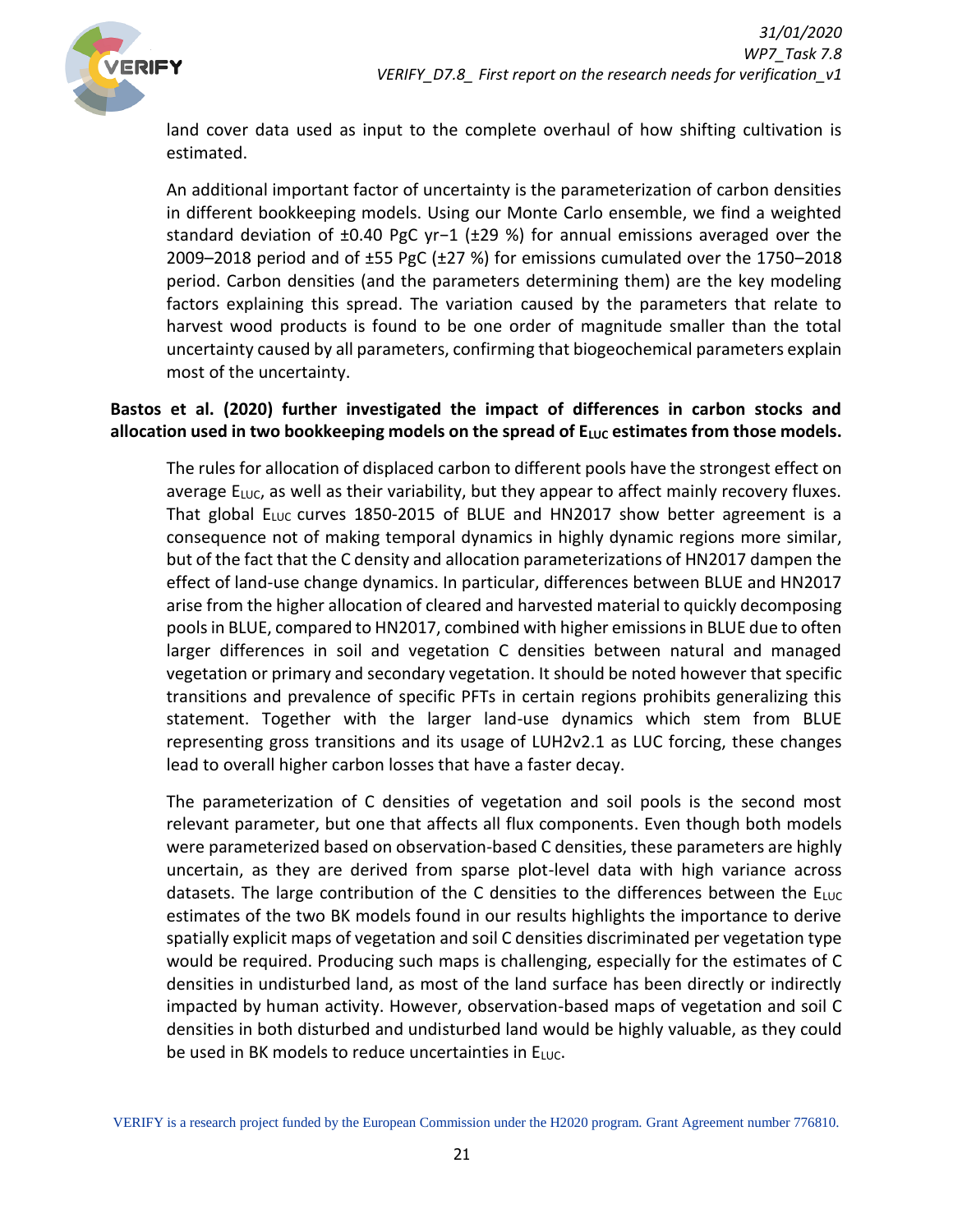

Similarly, improvements in allocation can be performed. Bookkeeping models, and many DGVMs, follow very simple assumptions of the fate of cleared or harvested material, which distinguishes only three product pools (fast, medium, slow) with timescales defined rather ad-hoc as 1, 10, 100 years. The fractions going into these and into slash are compiled from individual studies for specific regions, but are hard to quantify on the global level throughout several centuries. Such long timescales are needed, however, to capture the slow dynamics of decay and regrowth and thus to capture legacy fluxes accurately. For the last decades, however, more detailed data has become available than that currently used in the models of the Global Carbon Budgets, such as global sets of dynamic carbon-storage factors that define a larger number of product pools and time-varying fractions of allocation.

# <span id="page-21-0"></span>**3.3. Land Sink (SLAND)**

### **3.3.1.Summary**

### <span id="page-21-1"></span>**Summary from (Peters et al., 2017b):**

Variability in the land sink is estimated from terrestrial ecosystem models driven by observed changes in environmental conditions. However, understanding of the land sink is limited by the lack of spatially explicit observations of changes in carbon in vegetation and soils (Arneth et al., 2017). Major improvements can come from systematic benchmarking of these models against the increasing availability of observations of key components of the biosphere (for example, biomass, productivity, and leaf area), and also taking advantage of emergent constraints from atmospheric CO2 data to reduce uncertainties in the sensitivity of fluxes to climate variability, CO2, and nutrients (Anav et al., 2013; Wenzel et al., 2016).

#### **Updated perspective from (Friedlingstein et al., 2020):**

The assessment of the net land–atmosphere exchange derived from land sinks and net land-use change flux with atmospheric inversions shows a substantial discrepancy, particularly for the estimate of the total land flux over the northern extra-tropics in the past decade. This discrepancy highlights the difficulty to quantify complex processes ( $CO<sub>2</sub>$ fertilization, nitrogen deposition, N fertilizers, climate change and variability, land management, etc.) that collectively determine the net land  $CO<sub>2</sub>$  flux. Resolving the differences in the Northern Hemisphere land sink will require the consideration and inclusion of larger volumes of observations.

# **3.3.2.Detail on Type II (Biases) and Type III Issues (Spread)**

<span id="page-21-2"></span>**Wenzel et al. (2016) advanced knowledge of the CO<sup>2</sup> fertilisation effect – the change in SLAND caused by a doubling of atmospheric CO<sup>2</sup> – estimated by coupled DGVMs, by following an emergent constraints approach. This emergent constraint can be used in future to understand**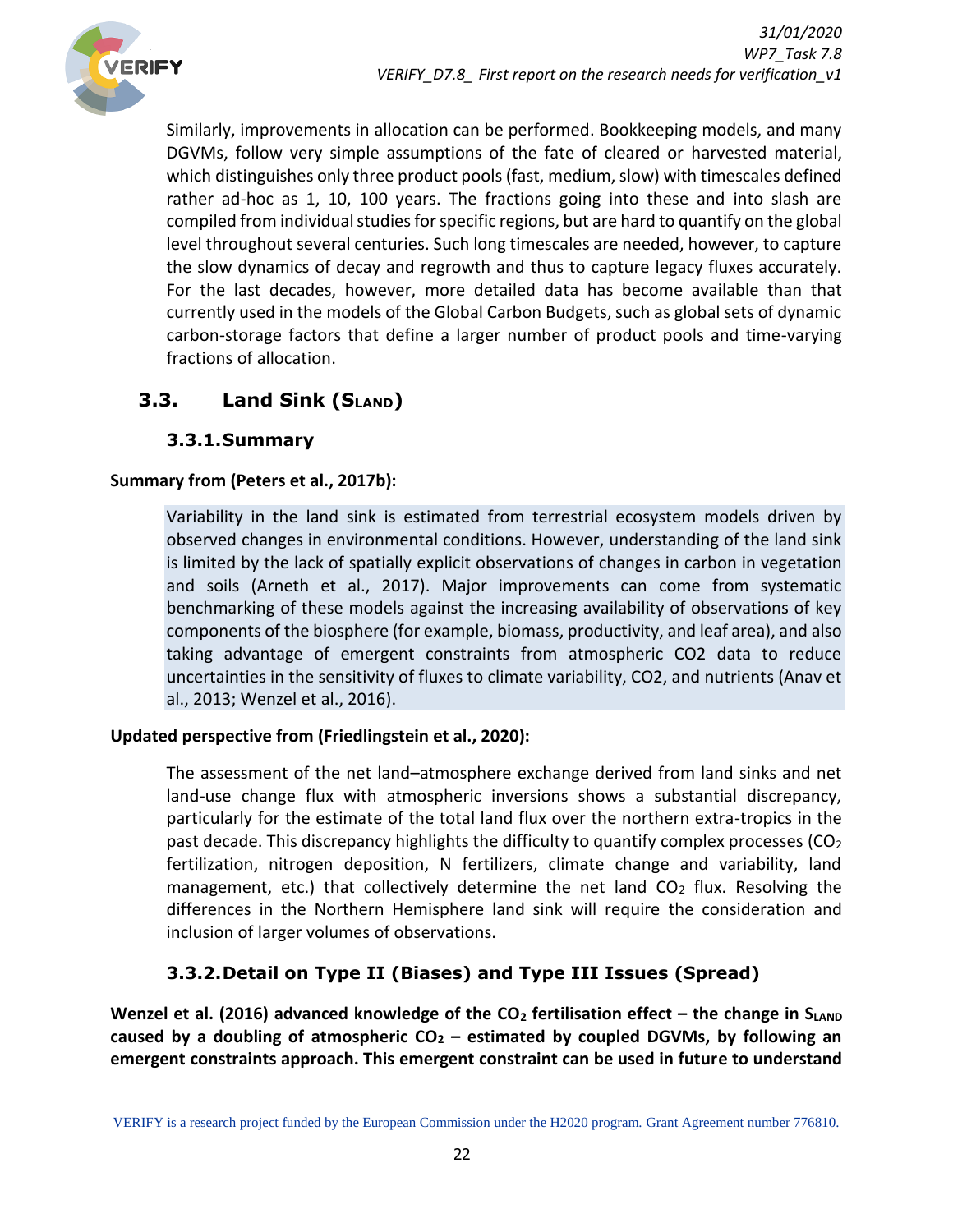

**if DGVMs are producing sensible estimates of increase in SLAND under an increasing atmospheric concentration of CO2. The DGVMs show a range of CO<sup>2</sup> fertilisation effects which appear also in the GCB as spread amongst the DGVM estimates of SLAND (a** *Type III issue***). However, the DGVMs also show a collective bias towards underestimation of the CO<sup>2</sup> fertilisation effect under enhanced CO<sup>2</sup> (a** *Type II issue***).**

Uncertainties in the response of vegetation to rising atmospheric  $CO<sub>2</sub>$  concentrations contribute to the large spread in projections of future climate change. Climate–carbon cycle models generally agree that elevated atmospheric  $CO<sub>2</sub>$  concentrations will enhance terrestrial gross primary productivity (GPP). However, the magnitude of this  $CO<sub>2</sub>$ fertilization effect varies from a 20 per cent to a 60 per cent increase in GPP for a doubling of atmospheric  $CO<sub>2</sub>$  concentrations in model studies.

Here we demonstrate emergent constraints on large-scale  $CO<sub>2</sub>$  fertilization using observed changes in the amplitude of the atmospheric  $CO<sub>2</sub>$  seasonal cycle that are thought to be the result of increasing terrestrial GPP.

Our comparison of atmospheric  $CO<sub>2</sub>$  measurements from Point Barrow in Alaska and Cape Kumukahi in Hawaii with historical simulations of the latest climate–carbon cycle models demonstrates that the increase in the amplitude of the  $CO<sub>2</sub>$  seasonal cycle at both measurement sites is consistent with increasing annual mean GPP, driven in part by climate warming, but with differences in  $CO<sub>2</sub>$  fertilization controlling the spread among the model trends.

As a result, the relationship between the amplitude of the  $CO<sub>2</sub>$  seasonal cycle and the magnitude of  $CO<sub>2</sub>$  fertilization of GPP is almost linear across the entire ensemble of models. When combined with the observed trends in the seasonal  $CO<sub>2</sub>$  amplitude, these relationships lead to consistent emergent constraints on the  $CO<sub>2</sub>$  fertilization of GPP.

Overall, we estimate a GPP increase of  $37 \pm 9$  per cent for high-latitude ecosystems and 32  $\pm$  9 per cent for extratropical ecosystems under a doubling of atmospheric CO<sub>2</sub> concentrations on the basis of the Point Barrow and Cape Kumukahi records, respectively. These emergent constraints therefore give a consistent picture of a substantial  $CO<sub>2</sub>$ fertilization effect and point to the need for further improvements in the treatment of nutrient limitations in ESMs.

*In this study, four of the seven models gave CO<sup>2</sup> fertilisation estimates of less than 25%, indicating a bias towards the low end of the full range of estimates for CO<sup>2</sup> fertilisation amongst current DGVMs. In addition, the same four models all included nitrogen limitations and appear to underestimate CO<sup>2</sup> fertilization (<25%), especially for the extratropical domain.* 

Cox et al. (2013) advanced knowledge of the sensitivity of tropical S<sub>LAND</sub> to climate as simulated **by coupled DGVMs, by following an emergent constraints approach. The new emergent constraint can be used in future to understand if DGVMs are producing sensible estimates of**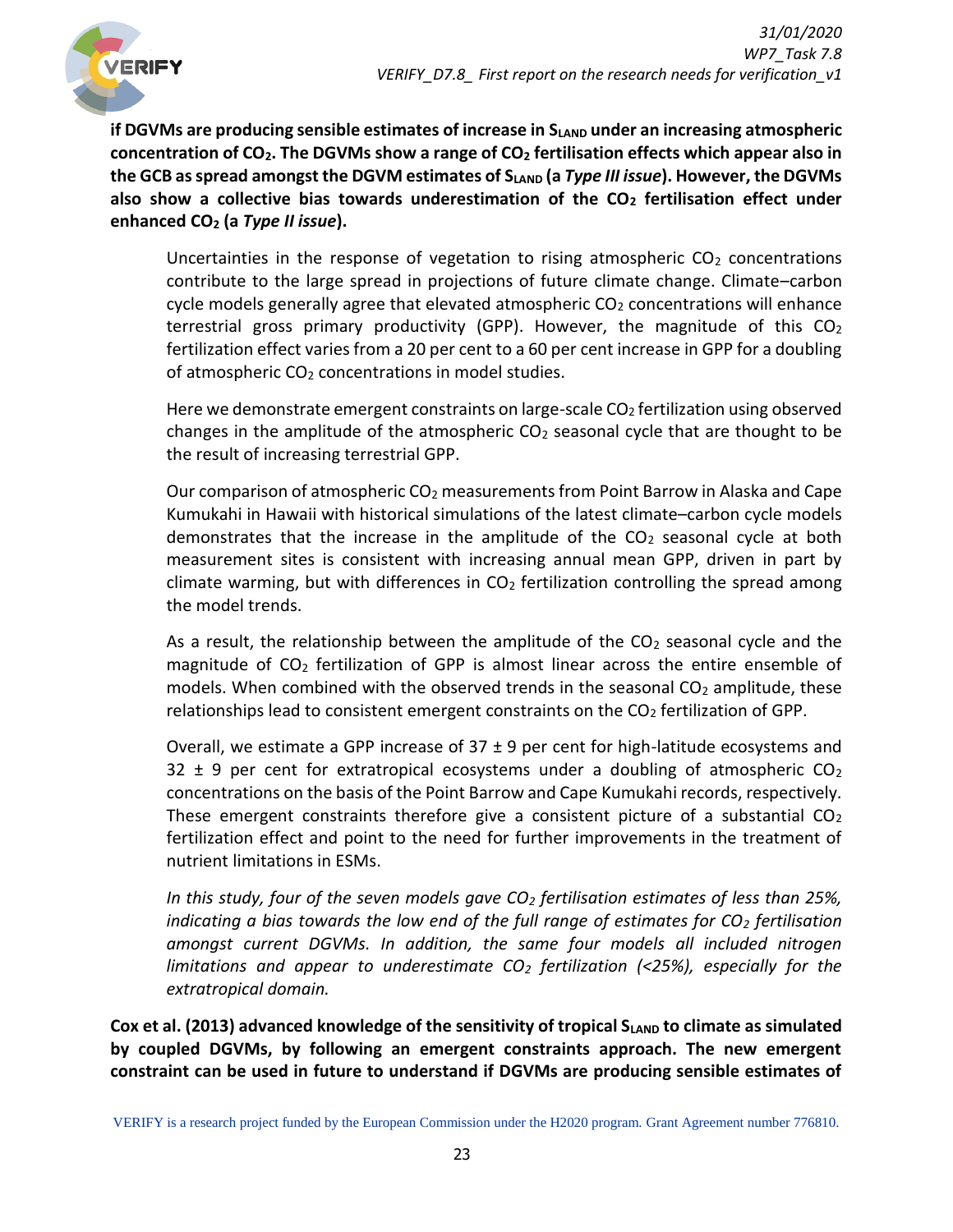

**SLAND under changing temperatures. Tropical SLAND shows a range of sensitivities to climate across the DGVMs, which appear also in the GCB as spread amongst the DGVM estimates of SLAND (a** *Type III issue***). However, the DGVMs also show a bias whereby tropical SLAND is excessively sensitive to warming (a** *Type II issue***).**

The release of carbon from tropical forests may exacerbate future climate change, but the magnitude of the effect in climate models remains uncertain. Coupled climate–carboncycle models generally agree that carbon storage on land will increase as a result of the simultaneous enhancement of plant photosynthesis and water use efficiency under higher atmospheric  $CO<sub>2</sub>$  concentrations, but will decrease owing to higher soil and plant respiration rates associated with warming temperatures.

At present, the balance between these effects varies markedly among coupled climate– carbon-cycle models, leading to a range of 330 gigatonnes in the projected change in the amount of carbon stored on tropical land by 2100. Explanations for this large uncertainty include differences in the predicted change in rainfall in Amazonia and variations in the responses of alternative vegetation models to warming.

Here we identify an emergent linear relationship, across an ensemble of models, between the sensitivity of tropical land carbon storage to warming and the sensitivity of the annual growth rate of atmospheric  $CO<sub>2</sub>$  to tropical temperature anomalies.

The observed IAV in the growth rate of global atmospheric  $CO<sub>2</sub>$  was compared with the IAV in the annual mean tropical temperature. Aside from the years immediately after the volcanic eruptions of Mount Agung, El Chichon and Mount Pinatubo, the IAV in the growth rate of atmospheric CO<sub>2</sub> is linearly correlated with the IAV in the tropical temperature ( $r =$ 0.65 (correlation coefficient), P,0.0001; Fig. 2b), with a best-fit 'IAV sensitivity' of 5.1±0.9 GtC yr-1 K-1.

Combined with contemporary observations of atmospheric  $CO<sub>2</sub>$  concentration and tropical temperature, this relationship provides a tight constraint on the sensitivity of tropical land carbon to climate change. We estimate that over tropical land from latitude 30 north to 30 south, warming alone will release 53±17 gigatonnes of carbon per kelvin.

A similar calculation is made for each of the coupled climate–carbon-cycle models, to derive the sensitivity of the  $CO<sub>2</sub>$  growth rate to tropical temperature for the period 1960– 2010. Compared with the observational data, models tend to overestimate the IAV in the tropical temperature by a factor of up to two, and to overestimate the IAV in the  $CO<sub>2</sub>$ growth rate by a factor of up to three. The correlation between these variables is underestimated in some models (F, B and D) and overestimated in others. Hence, IAV sensitivity varies across the C4MIP model ensemble, from 2.9±1.4 GtC yr-1 K-1 (model F) to 9.7±0.7 GtC yr-1 K-1, with most of this range resulting from differences in the sensitivity of heterotrophic respiration to climate. The application of the IAV constraint reduces the estimated probability of loss of >100 GtC K-1 from tropical land stocks, typically associated

VERIFY is a research project funded by the European Commission under the H2020 program. Grant Agreement number 776810.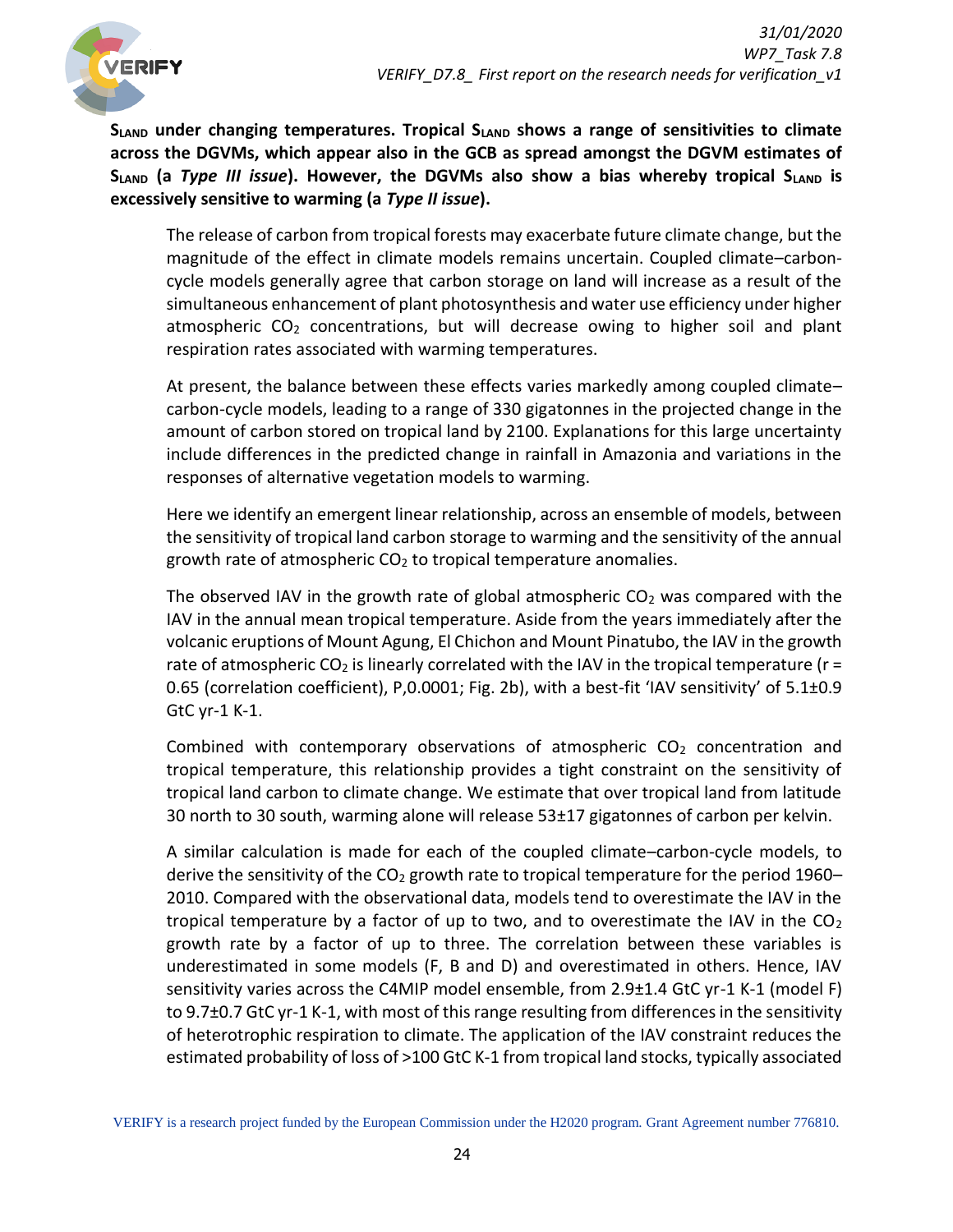

with models that project  $CO<sub>2</sub>$ -induced tropical forest dieback, by almost two orders of magnitude from 21% to 0.24%.

Compared with the unconstrained ensemble of climate–carbon-cycle projections, this indicates a much lower risk of Amazon forest dieback under CO<sub>2</sub>-induced climate change if CO<sup>2</sup> fertilization effects are as large as suggested by current models.

**Mercado et al. (2009) identified diffuse radiation as a missing factor that should be considered by DGVMs. Changes in cloud cover and atmospheric aerosol can influence the quality of the light available for plant photosynthesis.** 

Plant photosynthesis tends to increase with irradiance. However, recent theoretical and observational studies have demonstrated that photosynthesis is also more efficient under diffuse light conditions. Changes in cloud cover or atmospheric aerosol loadings, arising from either volcanic or anthropogenic emissions, alter both the total photosynthetically active radiation reaching the surface and the fraction of this radiation that is diffuse, with uncertain overall effects on global plant productivity and the land carbon sink. Here we estimate the impact of variations in diffuse fraction on the land carbon sink using a global model modified to account for the effects of variations in both direct and diffuse radiation on canopy photosynthesis. We estimate that variations in diffuse fraction, associated largely with the 'global dimming' period, enhanced the land carbon sink by approximately one-quarter between 1960 and 1999. However, under a climate mitigation scenario for the twenty-first century in which sulphate aerosols decline before atmospheric CO2 is stabilized, this 'diffuse-radiation' fertilization effect declines rapidly to near zero by the end of the twenty-first century.

# **3.3.3.Detail on Type III Issues (Spread)**

<span id="page-24-0"></span>**Zaehle et al. (2005) systematically analysed the sensitivity of a DGVM to its parameterization and evaluate the resulting uncertainty in model outcomes. They evaluated the relative importance of different parameters for determining model estimates of net primary production (NPP).**

This study focuses on the uncertainty in process‐based terrestrial biosphere models due to imperfect knowledge (or implicit uncertainty) of the "correct" parameter values used in scaled representations of ecosystem processes, and aims at providing quantitative information about the confidence that can be placed in model results.

Of the 36 parameters included in the survey only few have an overriding influence on the modeled terrestrial biosphere dynamics. In particular, LPJ‐DGVM shows little sensitivity to many of those parameters whose "correct" values, in the absence of suitable measurements, are particularly uncertain, for example, several parameters describing allometry, stand structure, and fire dynamics. Parameters that contribute most to overall model uncertainty are those controlling net assimilation rate and water exchange.

VERIFY is a research project funded by the European Commission under the H2020 program. Grant Agreement number 776810.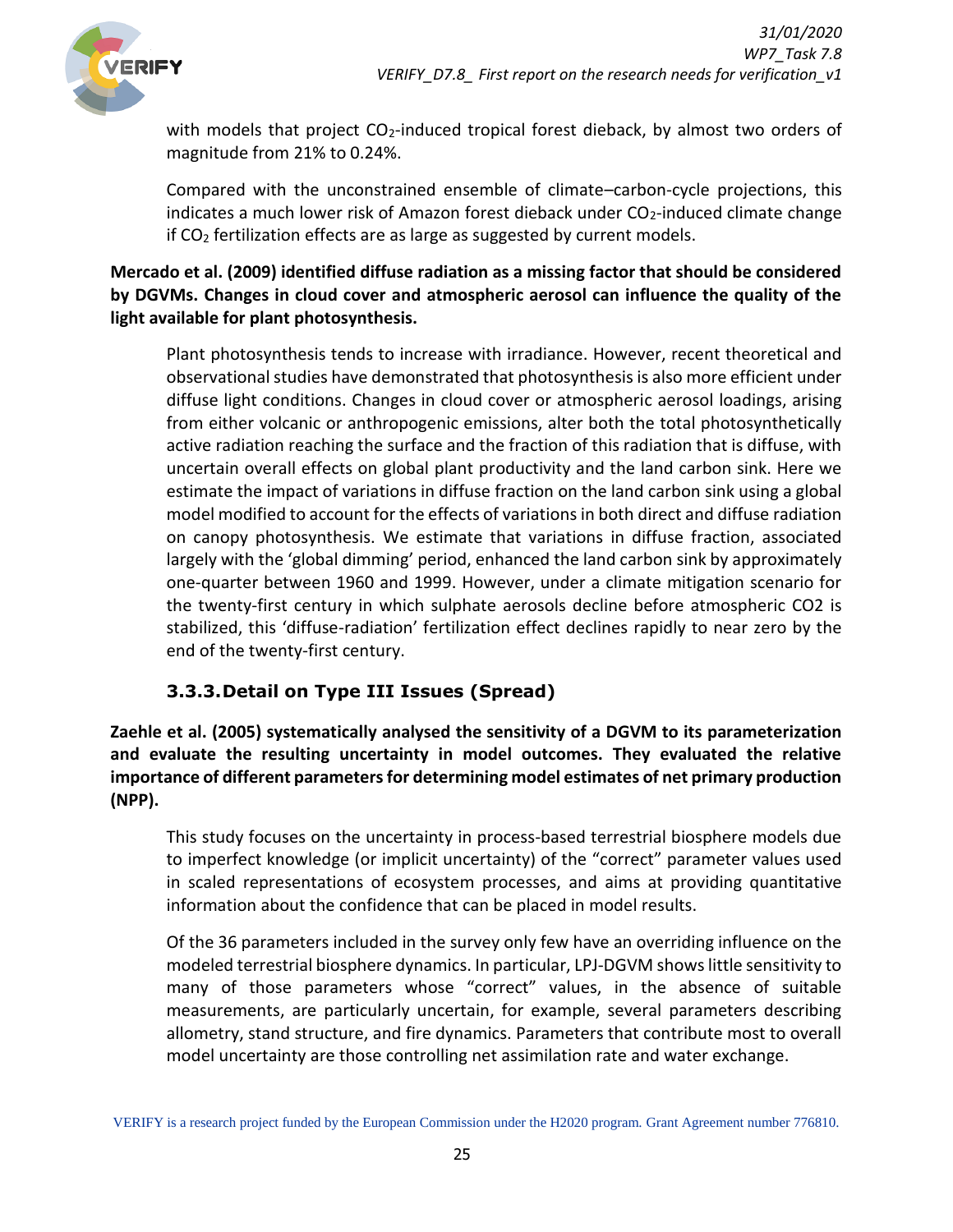

The most important parameters controlling NPP are the intrinsic quantum efficiency for C3 plants, which influences the amount of energy available for GPP, and the parameter αa, which primarily accounts for photosynthetically active radiation (PAR) absorbed by non‐photosynthetic structures (e.g., branches) and thus lost to canopy photosynthesis. Of secondary importance are the shape parameter θ, controlling the degree of co-limitation by light and Rubisco activity in the Farquhar photosynthesis scheme, and the canopy light extinction coefficient, kbeer, which determines the shape of the relationship between canopy leaf area index (LAI) and the fraction of incoming PAR absorbed by the canopy. Parameters governing autotrophic respiration (Ra) have also notable, though less pronounced, effects on annual NPP.

The uncertainty range of NPP is of a similar magnitude to the range among models reported from model inter‐comparison studies. This suggests that these differences might to a large extent be associated with parameter‐based uncertainty. Since NPP is the major driving force for plant performance and vegetation dynamics, parameters that influence NPP have a strong influence on the overall ecosystem dynamics simulated by the model. NPP plays the dominant role in determining the sizes of the various C pools in equilibrium.

# <span id="page-25-0"></span>**3.4. Ocean Sink (SOCEAN)**

### **3.4.1.Summary**

### <span id="page-25-1"></span>**Summary from (Peters et al., 2017b):**

Our understanding of the ocean sink is limited primarily by the insufficiency of physical, chemical and biological observations that would allow for quantitative understanding of the causes of inter-annual to decadal variability (DeVries et al., 2017; Fay and McKinley, 2014; Landschützer et al., 2015). To reduce the uncertainty in the ocean sink and quantify its variability sufficiently so as to make a material contribution to the five-year-or-less detection goal, two types of observations are critical: an optimized system of long-term, sustained observations to directly monitor the ocean carbon sink, and targeted field studies that elucidate critical processes driving inter-annual to decadal variability. These observations will allow both for direct estimation of the sink and support improvements in model-based estimates.

#### **Updated perspective from (Friedlingstein et al., 2020):**

The assessment of the Global Ocean Biogeochemistry Models (GOBMs) used for S<sub>OCEAN</sub> with flux products based on observations highlights a substantial discrepancy in the Southern Ocean (Hauck et al., 2020). The long-standing sparse data coverage of  $pCO<sub>2</sub>$ observations in the Southern compared to the Northern Hemisphere (e.g. (Takahashi et al., 2009)) continues to exist (Bakker et al., 2020) and to lead to substantially higher uncertainty in the  $S_{OCEAN}$  estimate for the Southern Hemisphere (Watson et al., 2020). This discrepancy points to the need for increased high-quality  $pCO<sub>2</sub>$  observations, especially in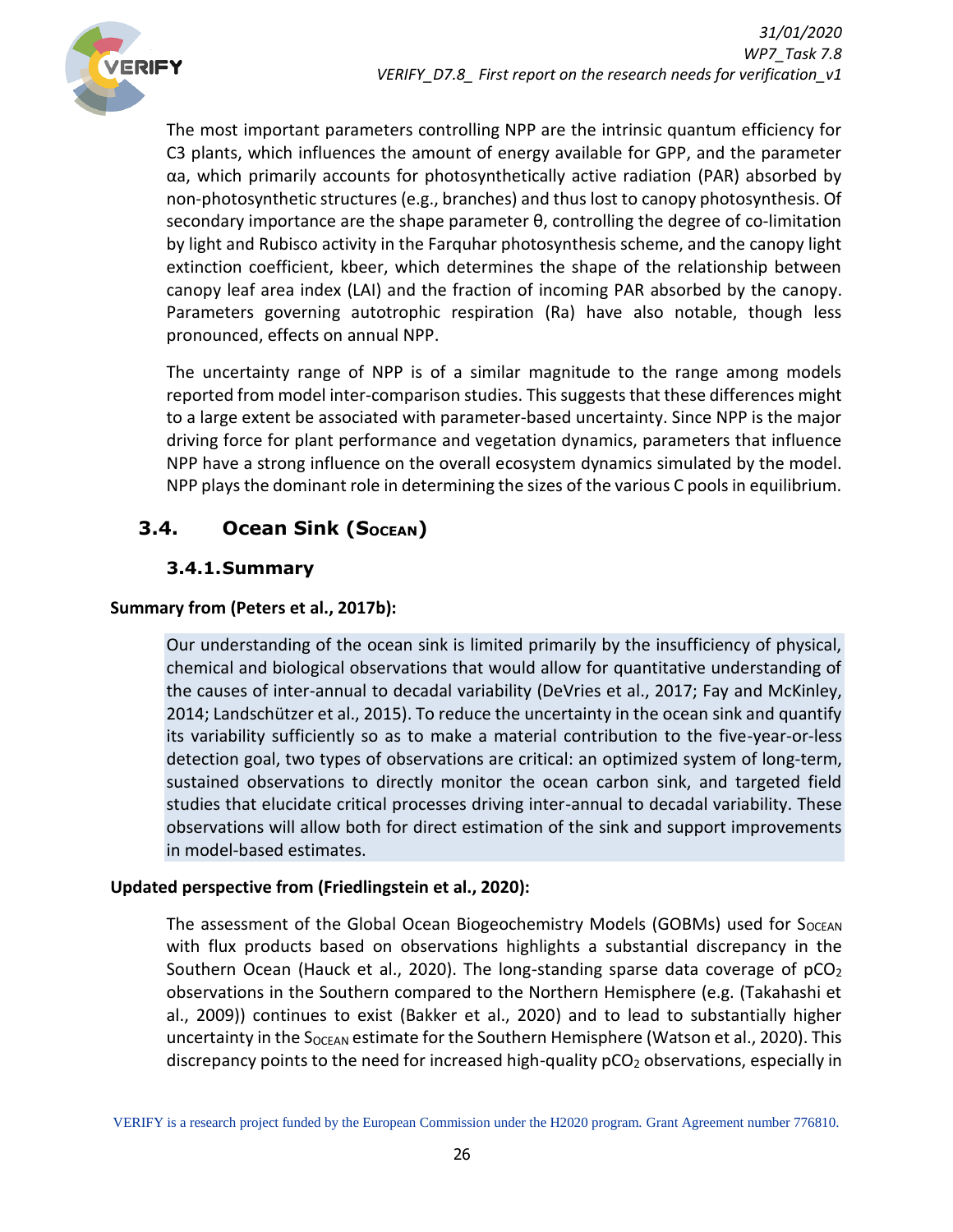

the Southern Ocean. Further uncertainty stems from the regional distribution of the river flux adjustment term being based on one model study yielding the largest riverine outgassing flux south of 20◦ S (Aumont et al., 2001), with a recent study questioning this distribution (Lacroix et al., 2020). The data products suggest an underestimation of variability in the GOBMs globally and, consequently, the variability in Socean appears to be underestimated.

#### **Further updated perspective from (Hauck et al., 2020):**

There is growing evidence and consistency among methods with regard to the patterns of the multi-year variability of the ocean carbon sink, with a global stagnation in the 1990s and an extra-tropical strengthening in the 2000s. GOBMs and data-products point consistently to a shift from a tropical  $CO<sub>2</sub>$  source to a  $CO<sub>2</sub>$  sink in recent years. On average, the GOBMs reveal less variations in the sink than the data-based products. Here we evaluate the GOBM simulations by comparing the simulated surface ocean  $pCO<sub>2</sub>$  to observations. Based on this comparison, the simulations are well-suited for quantifying the global ocean carbon sink on the timescale of the annual mean and its multi-decadal trend, as well as on the time-scale of multi-year variability, despite the large model-data mismatch on the seasonal time-scale.

Biases in GOBMs have a small effect on the global mean ocean sink, but need to be addressed to improve the regional budgets and model-data comparison. Accounting for non-mapped areas in the data-products reduces their spread (as measured by the standard deviation) by a third.

#### **3.4.2.Detail on Type II Issues (Biases)**

<span id="page-26-0"></span>**Watson et al. (2020)** challenged the assessment of the mean ocean CO<sub>2</sub> sink based on data products, which they argue does not take into account the temperature at the point of measurement. When adding a correction for this, they calculate a net flux into the oceans by 0.8– 0.9 PgC yr<sup>-1</sup> larger than without the correction. Such a correction can reconcile surface uptake with independent estimates of the increase in ocean  $CO<sub>2</sub>$  inventory, and suggest most ocean models underestimate uptake, provided the river flux of carbon to the ocean is smaller than previously thought. This topic is currently debated in the ocean carbon cycle research community.

### **3.4.3.Detail on Type III Issues (Spread across estimates)**

<span id="page-26-1"></span>Hauck et al. (2020) did a detailed comparison of ocean process models and data products. They assess that the process-based model simulations are well-suited for quantifying the global ocean carbon sink on various time-scale: the annual mean, the multi-decadal trend, and the multi-year variability, despite the large model-data mismatch on the seasonal time-scale. There highlight: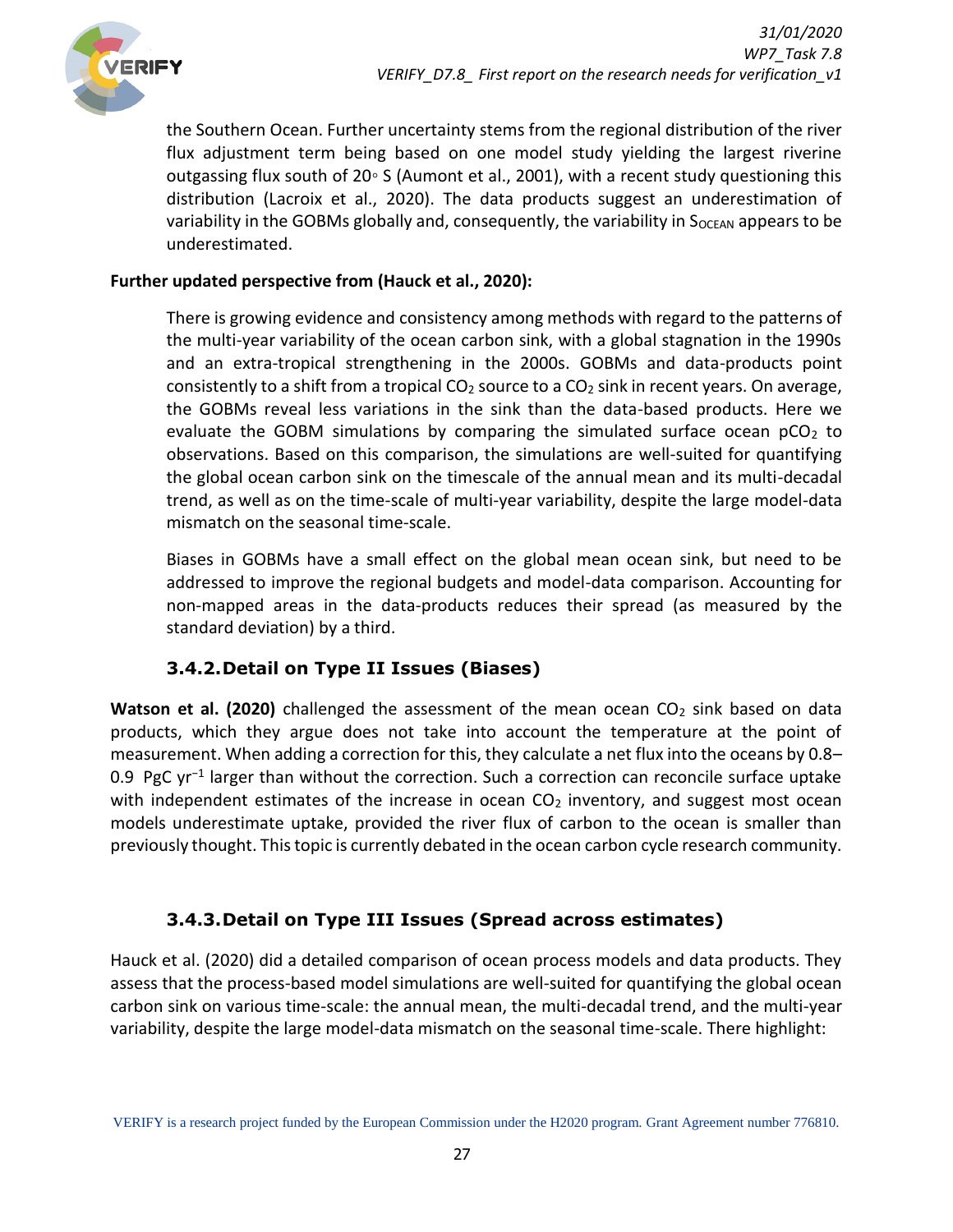

- a growing evidence and consistency among methods with regard to the patterns of the multi-year variability of the ocean carbon sink, with a global stagnation in the 1990s and an extra-tropical strengthening in the 2000s.
- $\bullet$  A consistent shift from a tropical CO<sub>2</sub> source to a CO<sub>2</sub> sink in recent years.
- less variations in the sink in GOBM at high latitudes compared to data-based products.

Finally, this synthesis paper confirms the need for "a game-changing increase in high-quality  $pCO<sub>2</sub>$ observations" and a re-evaluation of the regional river flux adjustment.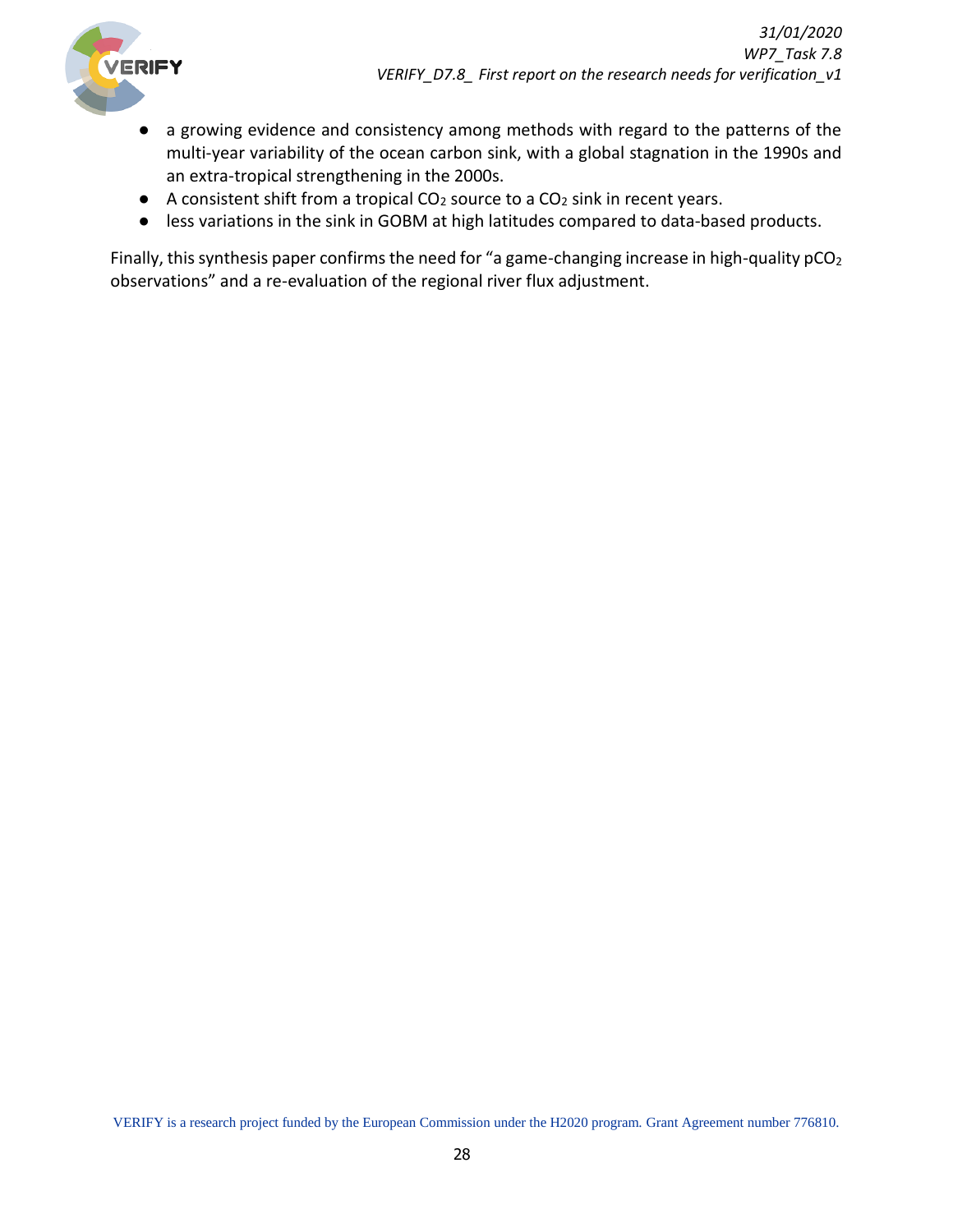

# <span id="page-28-0"></span>**4. Synthesis: Biases and Uncertainty in the Carbon Budget**

Here, we synthesise the dominant sources of Type II and Type III issues for each component of the GCB based on the information explored in Section 2. **Table 2** provides an efficient summary.

| <b>Flux</b>      | <b>Key Biases (Type II Issues)</b>                                                                                                                                                                                                                                                                                                                                                                                                             | <b>Key Sources of Spread in the Estimate</b><br>(Type III)                                                                                                                                                                                                                                                                                                                                                                                                                                         |
|------------------|------------------------------------------------------------------------------------------------------------------------------------------------------------------------------------------------------------------------------------------------------------------------------------------------------------------------------------------------------------------------------------------------------------------------------------------------|----------------------------------------------------------------------------------------------------------------------------------------------------------------------------------------------------------------------------------------------------------------------------------------------------------------------------------------------------------------------------------------------------------------------------------------------------------------------------------------------------|
| E <sub>FOS</sub> | Inclusion/exclusion of bunker<br>$\bullet$<br>emissions.<br>Inclusion/exclusion of<br>$\bullet$<br>carbonation.<br>Inclusion/exclusion of non-<br>$\bullet$<br>energy usus of fossil fuels.<br>Underestimation of carbon<br>$\bullet$<br>content of Chinese coal.                                                                                                                                                                              | Different inventories use different<br>energy datasets<br>Frequent revisions to Chinese<br>$\bullet$<br>energy statistics.<br>Uncertainty in emission factors.<br>Emissions from US liquid fuels vary<br>$\bullet$<br>between inventories for unknown<br>reasons.                                                                                                                                                                                                                                  |
| ELUC             | Exclusion of lost additional sink<br>$\bullet$<br>capacity (LASC) from<br>bookkeeping models.<br>Missing processes, especially<br>$\bullet$<br>sub-grid scale processes (e.g.<br>shifting cultivation), especially<br>from DGVMs.                                                                                                                                                                                                              | Uncertainty in records of land cover<br>$\bullet$<br>change, represented by differences<br>across input datasets to both<br>bookkeeping models and DGVMs.<br>Uncertainty in vegetation carbon<br>density and its allocation,<br>represented by differences across<br>bookkeeping models.                                                                                                                                                                                                           |
| $S_{LAND}$       | Bias towards underestimation of<br>$\bullet$<br>the strength of the CO <sub>2</sub><br>fertilisation in DGVMs, relative to<br>the likeliest range from<br>emergent constraints.<br>(particularly in models with<br>strong nutrient limitation).<br>Bias towards overestimation of<br>$\bullet$<br>the reduction of tropical SLAND by<br>climate warming in DGVM<br>ensembles, relative to the<br>likeliest range from emergent<br>constraints. | Wide spread of estimates of the<br>$\bullet$<br>strength of the CO <sub>2</sub> fertilisation<br>effect in DGVM ensembles, relative<br>to the likeliest range from emergent<br>constraints.<br>Wide spread of reduction in the<br>tropical S <sub>LAND</sub> by climate warming in<br>DGVM ensembles, relative to the<br>likeliest range from emergent<br>constraints.<br>Uncertainty in the parameter<br>choices, particularly those<br>controlling net assimilation rates<br>and water exchange. |
| <b>SOCEAN</b>    | Potential bias in the mean $CO2$<br>$\bullet$<br>flux estimated by data-based<br>products caused by uncertainties<br>in the river flux of carbon.                                                                                                                                                                                                                                                                                              | The uncertainties in the assessment<br>of variability in the CO <sub>2</sub> sink at high<br>latitudes, particularly in the<br>Southern Ocean,                                                                                                                                                                                                                                                                                                                                                     |

**Table 2:** A synthesis of Type II (bias) and Type III (spread of in the estimate) issues based on section 2.

# <span id="page-28-1"></span>**4.1. Fossil CO<sup>2</sup> Emissions (EFF)**

There are number of sources of bias (*Type II* issues) in estimates of fossil CO<sub>2</sub> emissions and these are principally related to boundary conditions, particularly with respect to the inclusion/exclusion of bunker emissions, carbonation emissions and non-energy use of fossil fuels (Andrew, 2020). Variability in boundary conditions is seen across different fossil  $CO<sub>2</sub>$  emission inventories, and such biases can largely be accounted for through harmonisation of estimates (Andrew, 2020). The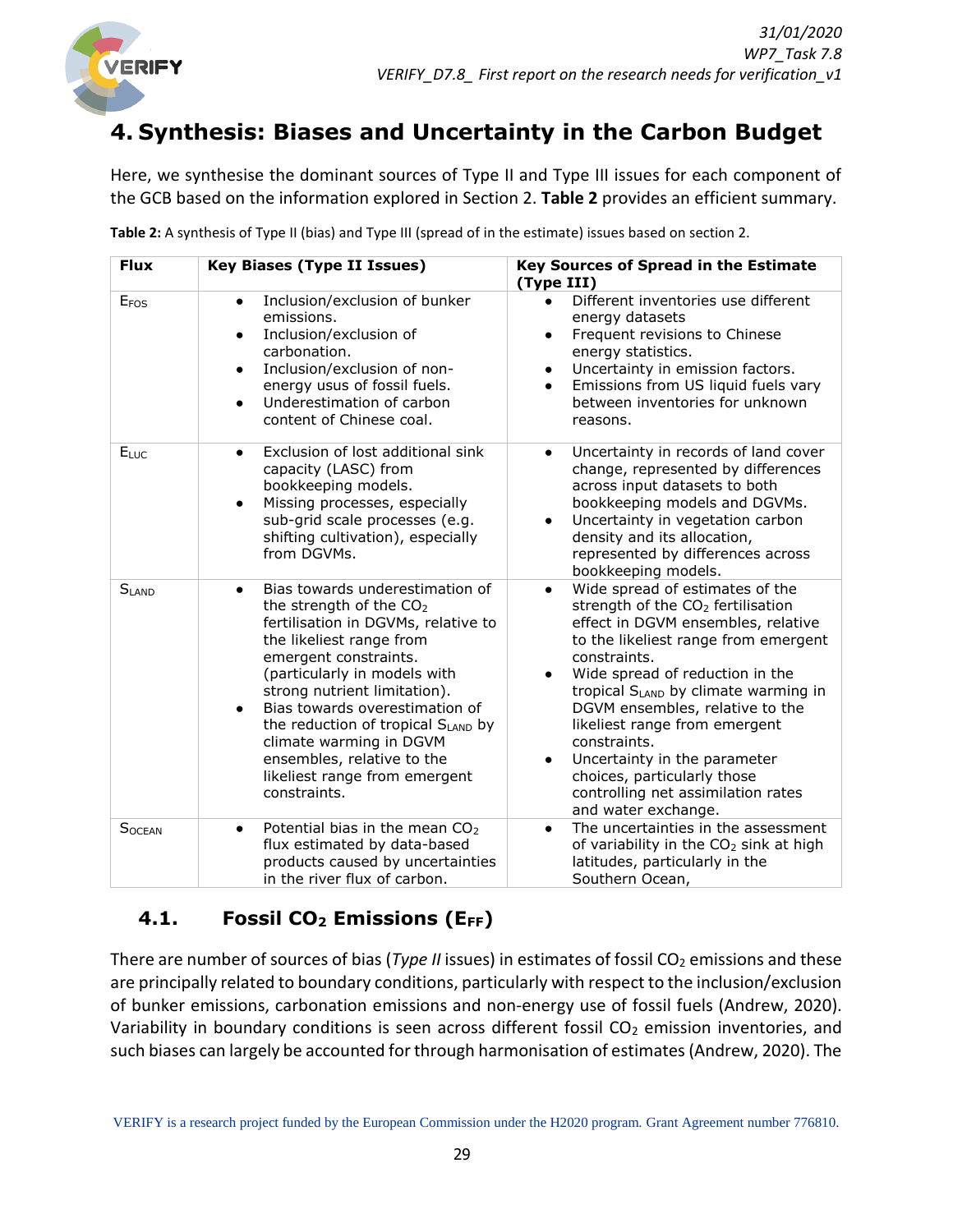

GCB estimates of  $E_{FF}$  are based on only one inventory of emissions, however the method is designed to include emissions from sectors or processes that are often excluded by other datasets such that issues with boundary conditions are avoided. The GCB's emissions estimates also adopt the higher carbon content of coal as derived by Liu et al. (2015), which avoids underestimation of CO<sup>2</sup> emissions by coal as seen in other datasets. Hence, significant effort has already been made to alleviate *Type II* issues from GCB estimates of E<sub>FF</sub>.

Nonetheless, the GCB estimates of E<sub>FF</sub> carry uncertainty based on *Type III* issues. After harmonizing the boundary conditions of the inventories, spread amongst inventory estimates is assessed as 5% globally and this is the value applied in the GCB (Andrew, 2020). The key *Type III* issues are the availability of different national energy statistics and use of different datasets by different inventories, the use of different emission factors ( $CO<sub>2</sub>$  per unit energy) by different datasets due to uncertainty in the optimal values, frequent substantial revisions of Chinese energy statistics and unattributed variability in emissions from US liquid fuels across datasets.

Moving forward, increasing the amount of data available with respect to the carbon content and emission factors for different fuels would be helpful, particularly if those data can be derived within increasing specificity within fuel groups (e.g. for different classes of coal). Prioritisation should be given to sub-classes of fuel that contribute most towards global emissions, in particular to support the weighting of emission factors by the sub-fuel mix used in China and other leading emitters (e.g. US, EU27 and India) would be particularly valuable. Eliminating other sources of spread in  $E_{FF}$  would likely require collaboration with national energy agencies and international providers of energy statistics to understand the reasons for discrepancy across datasets, rank conformity to existing best practice measures and identify best practice measures where necessary.

While proportional uncertainties in  $E_{FF}$  are smaller than in other components of the budget, absolute uncertainties remain large owing to the large magnitude of  $E_{FF}$ . Hence, taking action to reduce spurious spread of the estimates would provide real benefits to verification capacity.

# <span id="page-29-0"></span>**4.2. Land Use Change Emissions (ELUC)**

At present, land use change emissions are subject to the highest relative uncertainties of any term in the budget and this relates to a wide range of known biases and causes of spread amongst the estimates. Moreover, estimates of  $E_{\text{LUC}}$  can be derived from either bookkeeping models or DGVMs, which have different boundary conditions in terms of the processes they include. From the perspective of the GCB, the most important bias (*Type II* issue) relates to the exclusion of lost additional sink capacity (LASC) from bookkeeping models, since it is the central estimates from bookkeeping models that is used to construct the GCB (estimates from the DGVMs inform the uncertainty analysis only). The LASC refers to the additional sink that would have occurred on intact land if it had not been subject to land use change; the historical conversion of forest to agriculture means that the growth of  $S_{LAND}$  on intact land is lower than it would have been otherwise. Unlike the bookkeeping models, DGVMs estimates of  $E_{\text{LUC}}$  include the LASC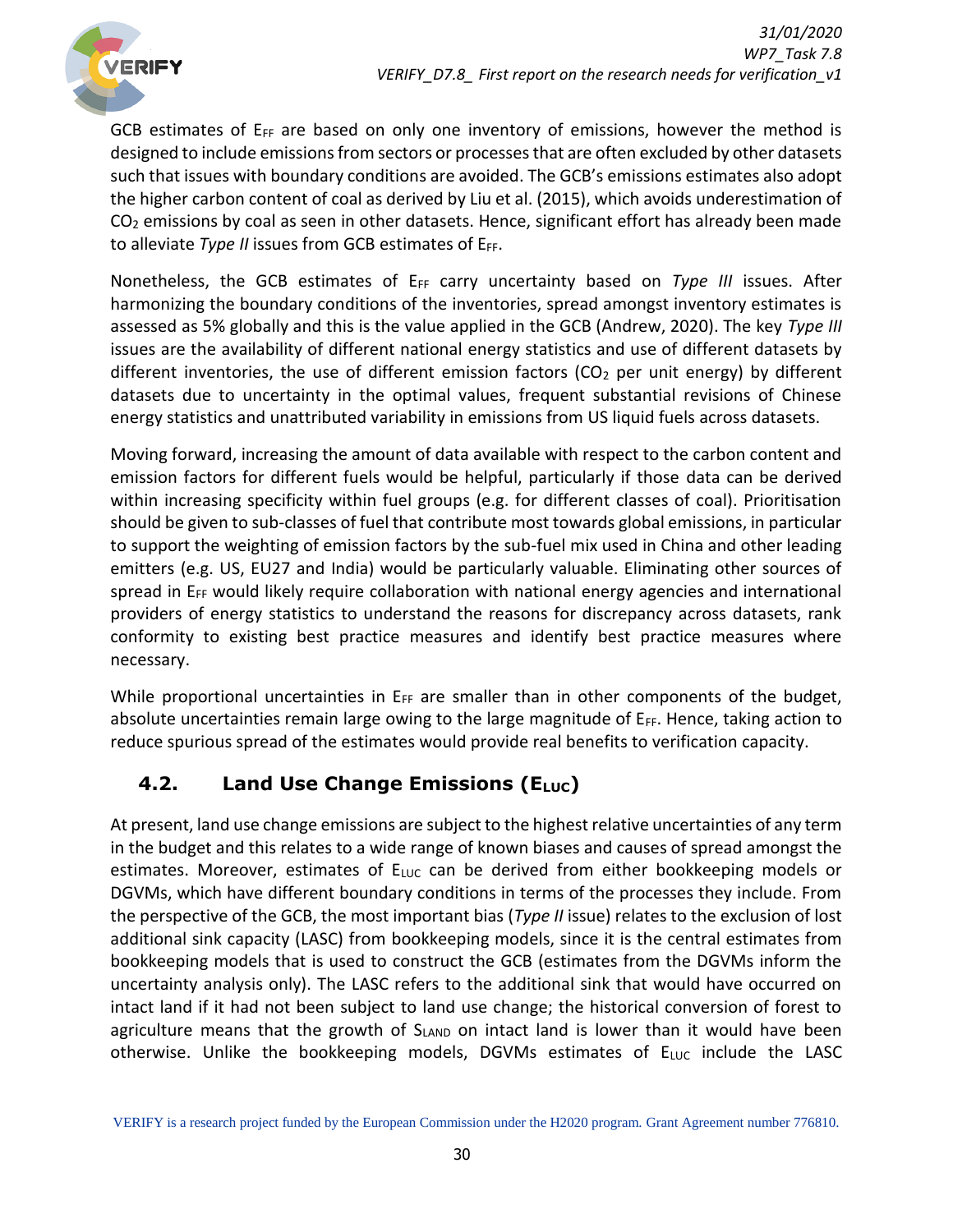

(Friedlingstein et al., 2020). The combination of bookkeeping estimates for  $E_{\text{LUC}}$  with DGVM estimates for SLAND as part of the budget thus leads to a bias in carbon accounting, whereby the LASC is not included in either term (Friedlingstein et al., 2020).

Other key biases (*Type II*) affect DGVM-based estimates of E<sub>LUC</sub>. In particular, the representation of sub-grid scale processes, including shifting cultivation, wood harvesting, grazing and crop harvesting and more realistic cropland management processes, strongly affects DGVM estimates of CO<sup>2</sup> because model resolution is coarse. These sub-grid processes drive large gross sources and sink of CO<sup>2</sup> that are not captured by most DGVMs. Sub-grid processes can be included in DGVMs based on uncertain assumptions tied to population and development, and this has been shown to increase estimates of  $E_{LUC}$  and increase the uncertainty of the flux estimate (Arneth et al., 2017). DGVMs contributing to the annual GCB increasingly include these additional processes, such that biases are being reduced incrementally through time.

A range of uncertainties in input data cause spread in both bookkeeping models and DGVM estimates of  $E_{\text{LUC}}$ . Both approaches are driven by gridded estimates of population and land cover change from historical records, and from satellite observations since the 1990s. A number of historical land use change records have been collated, and they differ strongly from each other in magnitude and trend. Bastos et al. (2020) have recently shown that differences between different versions of the same datasets can be equally as large as those between records. It is difficult to envisage the major reduction of uncertainties in past land use change in regions without major progress in methods for detecting and tracing historical land use change (e.g. isotopic analysis of soil or advances in archaeology).

Another important uncertainty that spans bookkeeping models is the carbon stock density applied to different land covers, as well as the allocation of that carbon stock across different vegetation pools with different rates of turnover. Moving forward, this uncertainty is more straightforward to address through increasing the number of observations of C stock densities and assessing spatio-temporal variability and its relationship with bioclimatic variables and human management practices. New lidar imagery is increasingly being used to quantify vegetation carbon stocks, dramatically increasing the volume of C stock density observations. Hence, there are positive signs that spread amongst bookkeeping estimates of  $E_{\text{LUC}}$  associated with uncertainty in carbon stock density will reduce in future.

The known biases and spread in the bookkeeping estimates of ELUC are quantified as part of the uncertainty assessment of the global carbon budget. ELUC has the largest absolute uncertainty of any flux, and presents serious challenges to the detection of trends in ELUC.

# <span id="page-30-0"></span>**4.3. Land Sink (SLAND)**

The land sink estimate derives from DGVMs capturing biological responses of ecosystems to increases in CO<sub>2</sub> concentration, increases in nitrogen availability, and changes in climate. *Type II* issues (biases) in the land sink relate to a collective tendency of DGVMs to underestimate the strength of CO<sub>2</sub> fertilisation and overestimate the sensitivity of tropical vegetation to climate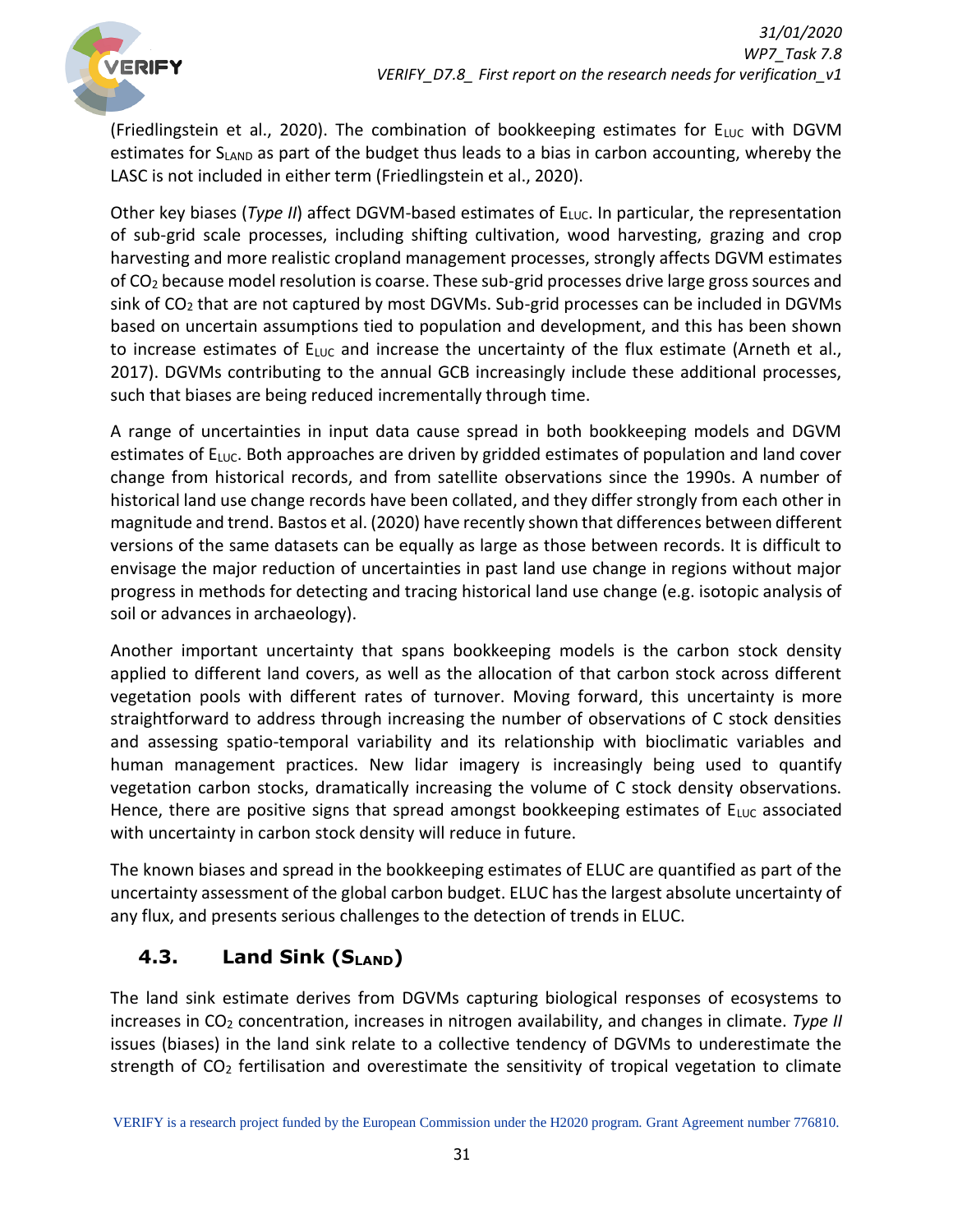

warming. The underestimation of  $CO<sub>2</sub>$  fertilisation also tends to be strongest in those models with strong nutrient limitations. Consistent relationships between the amplitude of the CO<sub>2</sub> seasonal cycle and the magnitude of  $CO<sub>2</sub>$  fertilization of gross primary production (GPP) across models provide an emergent constraint on the impact of doubling  $CO<sub>2</sub>$  on plant productivity (+37  $\pm$  9%), however the majority of models indicate a value below 25% (Wenzel et al., 2016). Meanwhile, relationships between the sensitivity of tropical land carbon storage to warming and the sensitivity of the annual growth rate of atmospheric  $CO<sub>2</sub>$  to tropical temperature anomalies are also seen across models. These relationships provide an emergent constraint on the sensitivity of tropical land carbon storage to warming of 5.1±0.9 GtC yr-1 K-1 (Cox et al., 2013). The DGVMs show a bias whereby tropical  $S_{LAND}$  is excessively sensitive to warming. The emergent constraints on  $CO<sub>2</sub>$  fertilisation and sensitivity of tropical land carbon storage to warming provide new resources for model benchmarking.

In future, there is an option to rank models according to their conformity to emergent constraints and use ranks to generate appropriate weightings across the ensemble. At present, the GCB benchmarks DGVMs against observable vegetation properties but does not include these key metrics of model dynamic performance. Moreover, weighting is not currently applied based on benchmarking and this additional step may improve the consistency of the GCB S<sub>LAND</sub> estimate with observational constraints.

Spread in the DGVM estimates of S<sub>LAND</sub> (*Type III* issues) derives from spread in the CO<sub>2</sub> fertilisation effect and the sensitivity of the tropical  $S<sub>LAND</sub>$  to climate. Different models arrive at different estimates of  $CO<sub>2</sub>$  fertilisation effect and the sensitivity of the tropical S<sub>LAND</sub> to climate because each uses a different set of parameter values that influence the biological response of vegetation responses to rising  $CO<sub>2</sub>$  concentrations and climate. Many parameter values in DGVMs are informed by field and experimental data, although some processes are less observable than others and carry large uncertainties. Zaehle et al. (2005) found that the parameters contributing most to overall parameter uncertainty in DGVM estimates of  $S_{LAND}$  are those controlling net assimilation rate and water exchange. Moving forward, a focus on modifying the parameter values of these parameters within their large uncertainty ranges might shift the modelled vegetation responses to  $CO<sub>2</sub>$  concentrations and climate responses to within the emergent constraints. Such efforts across the ensemble of DGVMs would be expected to reduce model spread in  $S_{LAND}$  and boost the compliance of models with emergent constraints.

# <span id="page-31-0"></span>**4.4. Ocean Sink (SOCEAN)**

The key limitations for the assessment of the ocean  $CO<sub>2</sub>$  sink were summarised in Friedlingstein et al. (2020) and are replicated here: the GOBMs used for estimating the ocean sink with flux products based on observations highlights substantial discrepancy in the Southern Ocean (both *Type II* and *Type III* issues). The long-standing sparse data coverage of pCO<sub>2</sub> observations in the Southern compared to the Northern Hemisphere continues to exist and to lead to substantially higher uncertainty in the assessment of the ocean sink estimate for the Southern Hemisphere. This discrepancy points to the need for increased high-quality  $pCO<sub>2</sub>$  observations especially in the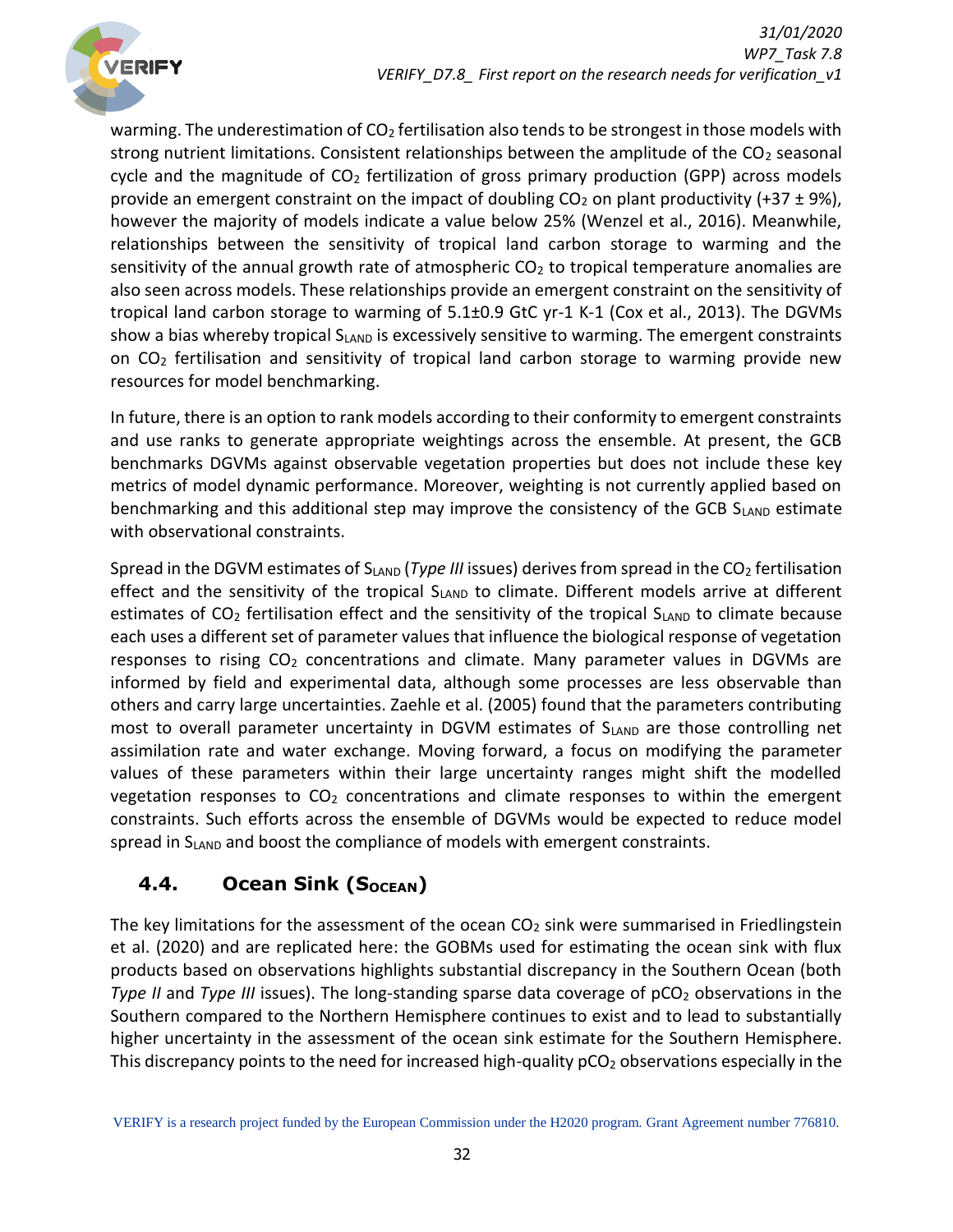

Southern Ocean. Further uncertainty stems from the regional distribution of the river flux adjustment term (*Type II* issues) being based on one model study yielding the largest riverine outgassing flux south of 20°S, with a recent study questioning this distribution. The data-products suggest an underestimation of variability in the GOBMs globally and consequently, the variability in ocean sink appears to be underestimated (*Type III* issues). The size of the underestimation of the amplitude of interannual variability (order of <0.1 GtC  $yr^{-1}$ ) could account for some of the budget imbalance, but not all.

# <span id="page-32-0"></span>**5. Discussion**

Here we have reviewed the current capacity to detect a significant trend in atmospheric stock of  $CO<sub>2</sub>$  and attribute this trend to specific components of the global carbon budget on sub-decadal timescales. These two tasks are critical to verifying that a trend in atmospheric  $CO<sub>2</sub>$  is due to a specific element of the budget, such as a reduction in fossil  $CO<sub>2</sub>$  emissions. We summarise the current status in verification, recent progress and future outlook as follows.

# <span id="page-32-1"></span>**5.1. Current Status of Verification**

It is not currently possible to detect a significant trend in atmospheric stock of  $CO<sub>2</sub>$  and attribute this trend to specific components of the global carbon budget on sub-decadal timescales. The obstacles for verification fall under three categories.

First, interannual and quasi-decadal variability in the growth of atmospheric  $CO<sub>2</sub>$  is large due principally to real variability in the terrestrial and oceanic sinks for CO<sub>2</sub>. Hence, a central trend in  $CO<sub>2</sub>$  must be either steep or maintained for some time before it can be detected through observations. We have not explored this at length here because it is not something that can be addressed through methodological change.

Second, known biases in the estimates of  $CO<sub>2</sub>$  sources and sinks contribute to imbalances between the observed and reconstructed growth rate of atmospheric CO<sub>2</sub>. Reconstruction of the growth in atmospheric  $CO<sub>2</sub>$  stocks is dependent on independent estimation of four fluxes: emissions from fossil  $CO<sub>2</sub>$  and land use change, and sinks of  $CO<sub>2</sub>$  to land and ocean.

The key biases affecting estimates of **fossil CO<sup>2</sup> emissions** relate to system boundaries as well as a potentially systematic underestimation of the carbon content of Chinese coal.

The key known biases affecting estimates of **land use change emission** are the exclusion of thee lost additional sink capacity by bookkeeping approaches, while missing sub-grid scale processes introduce bias to estimates of land use change from process-based models.

The key known biases in the **land sink** are a bias towards underestimation of the strength of the  $CO<sub>2</sub>$  fertilisation effect and towards overestimation of the sensitivity of tropical land sink to climate change.

VERIFY is a research project funded by the European Commission under the H2020 program. Grant Agreement number 776810.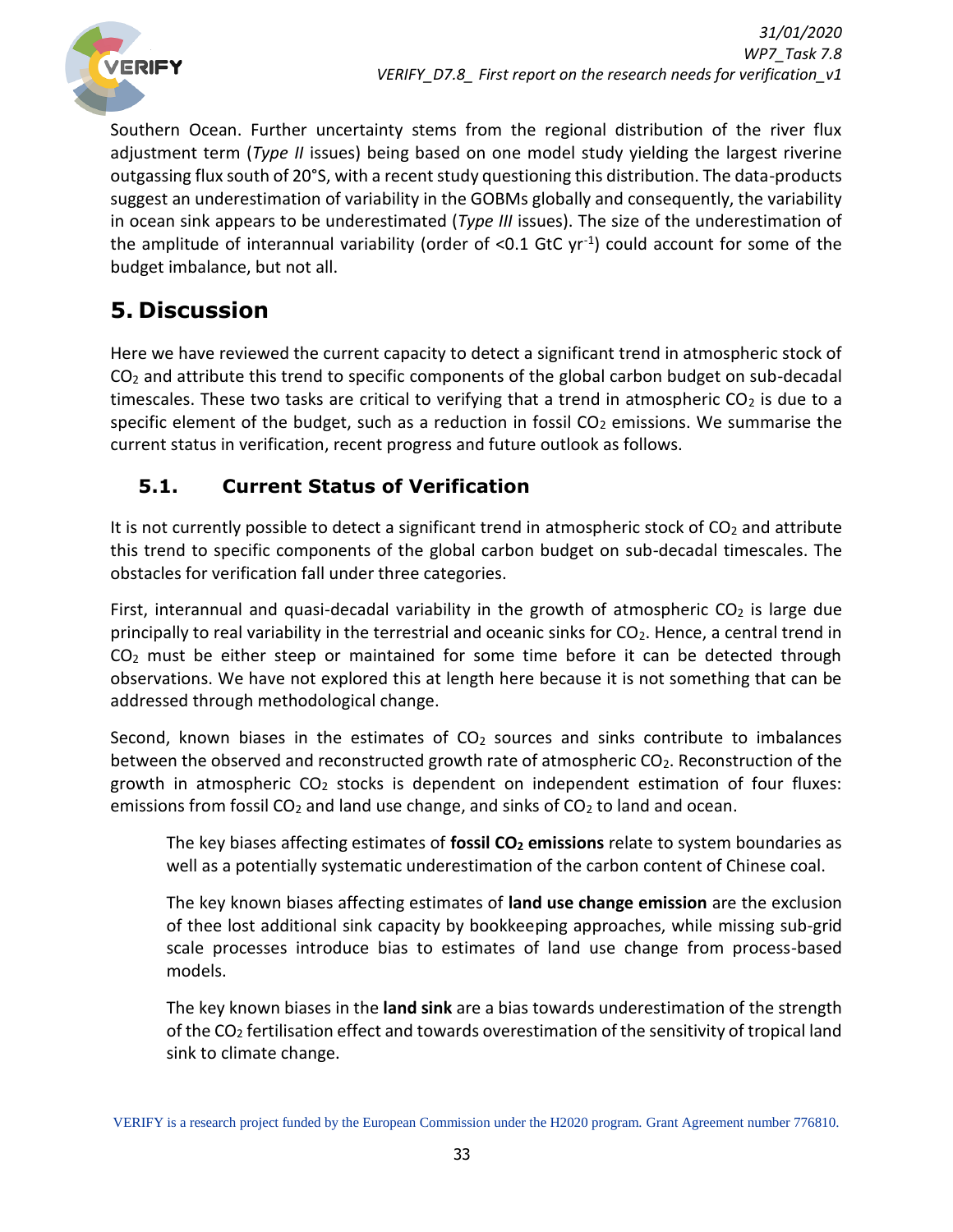The key known biases in the **ocean sink** are the underestimation of variability at high latitudes, particularly in the Southern Ocean.

Third, spread amongst different estimates of the same fluxes challenges the detection of trends in the central estimate. Reconstruction of each emission and sink flux relies on estimates from multiple models (or other estimation approaches), which are averaged to give a central estimate. The spread of these estimates introduces a margin of error around the multi-model mean. Spread results from variation in input data or model parameters used by each model, ultimately reflecting the uncertainty in the best value or parameter choices to be used in models that stems from variability in observations. Overall, spread in the estimate of all fluxes of the budget contributes to low confidence that a trend in GATM can be attributed to any particular sink or source.

Substantial variation in the magnitude of fossil  $CO<sub>2</sub>$  emission is seen across inventories due to differences in the energy statistics used by the inventories, as well as the carbon content of fuel and emission factors for fuel-technology combinations that each inventory adopts. Frequent revisions of energy statistics in China are a particularly large source of spread in emission estimates, both across inventories and between versions of the same inventory.

Spread in the estimate of land use change emissions is principally caused by poor constraints on the history of human land use during periods with limited regional land use records, and also by variability across different records even in periods that are wellcovered by land use records. This affects both bookkeeping and process-based estimation of land use change emissions, as both use similar land cover datasets as a forcing. There is also variation in the carbon density of land covers that bookkeeping models adopt, which stems from observational uncertainty in carbon densities.

There is spread in process-based model estimates of the land sink as a result of parameter choices, particularly those controlling net assimilation of carbon and exchange of water by vegetation. Variable parameter selection likely contributes to the spread in the strength of the CO<sub>2</sub> fertilisation effect across process-based models, as well as the highly variable responses of tropical vegetation to climate across models.

There is spread in process-based ocean models that result from both the parameterisation of the physical processes and the resolution of the models, and of the way the ocean physical and biogeochemical processes respond to climate variability and other stressors. A step change in observations of  $pCO<sub>2</sub>$  in remote locations could help resolve some of the known issues. The response of marine ecosystems becomes more uncertain with a higher level of climate change and ocean acidification.

# <span id="page-33-0"></span>**5.2. Progress and Outlook**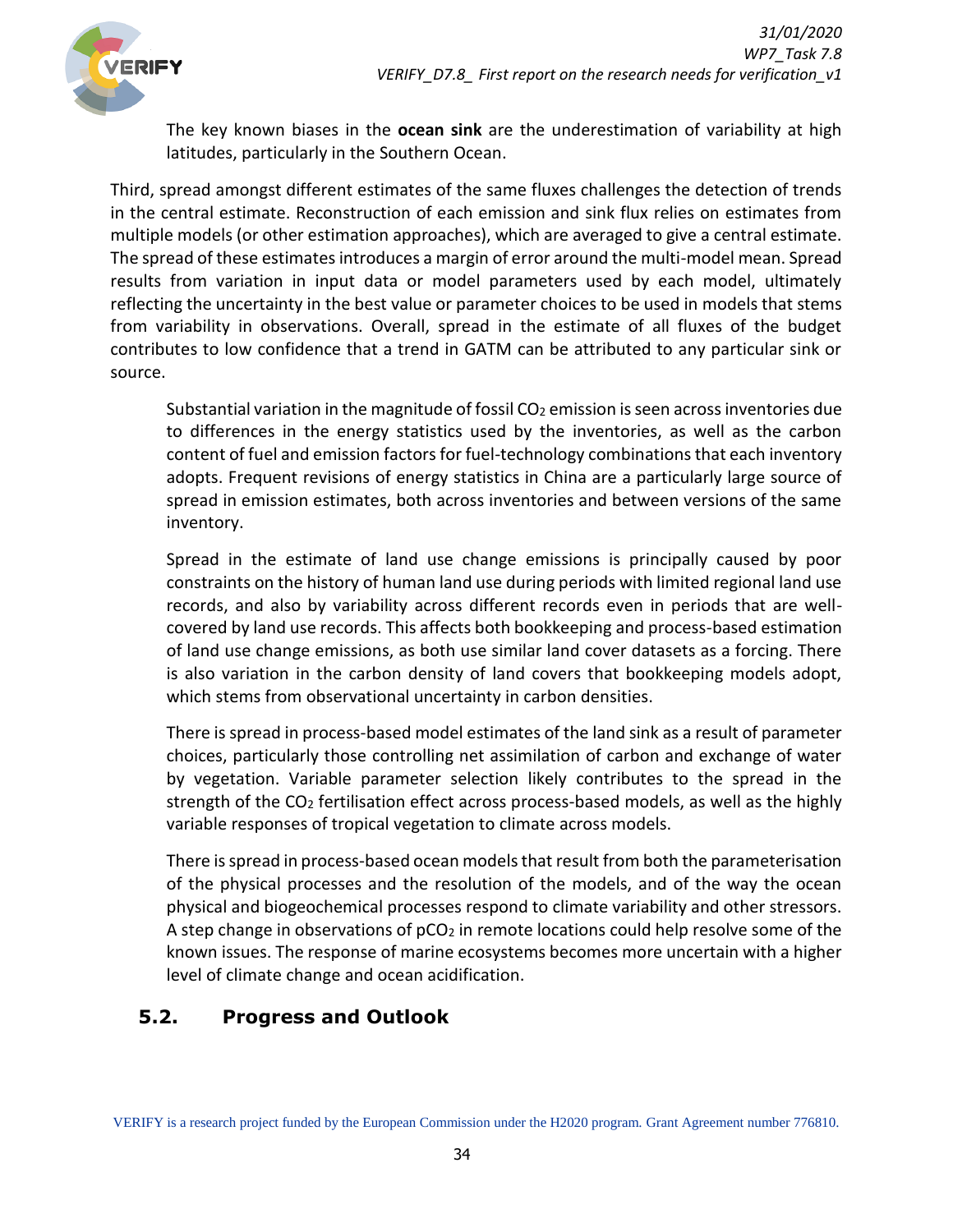

There has been notable progress in resolving some of the sources of bias and spread that persist in components of the global carbon budget.

Notably, the forensic examination of system boundary issues related to fossil  $CO<sub>2</sub>$  emissions has allowed biases to be minimised and spread amongst the available inventories to be isolated (Andrew, 2020). Biases due to the known absence of processes have largely been incrementally removed in recent iterations of the global carbon budget. The uncertainty relating to input data alone is known robustly. Increasing the number of observations of the carbon content of fuel, with increasing specificity to fuel sub-classes, and of emission factors, with increasing specificity to fuel-technology combinations, would improve the information available to inventories and likely contribute to a narrowing of spread across the inventories.

Also, the application of an emergent constraints framework to process-based models of the land sink has provided a new lens through which to evaluate the feasibility of estimates by individual models (Cox et al., 2013; Wenzel et al., 2016). While the land sink shows a structurally similar response to atmospheric  $CO<sub>2</sub>$  concentrations and climate across models, the magnitude of the response varies considerably across models. By combining information across models and observations, emergent constraints have been used to identify a tighter range of the most feasible response of the land sink to atmospheric  $CO<sub>2</sub>$  concentrations and climate. This facilitates enhanced model benchmarking, encourages revision of parameters to improve conformity of model estimates with emergent constraints, and is ultimately expected to narrow the spread of estimates of the land sink. For the ocean, the availability of data-based estimates of the global ocean CO<sub>2</sub> sink since about five years means that we have a far better grasp on the variability of the ocean and on the remaining uncertainties. It becomes apparent that high-latitude regions are more variable than previously thought, and this could be a focus for future research.

In contrast, some sources of bias and uncertainty in the carbon budget are persistent and challenging to address. For example, process-based models of land use change emissions can be configured to include sub-grid scale processes that are known to be omitted and reduce negative bias; however, this occurs at the expense of additional uncertainty because information on subgrid scale processes require assumptions that are poorly constrained by observations. Hence, there is a trade-off between including further processes and introducing spread to estimates from an ensemble of models taking different approaches to resolve the same process (Arneth et al., 2017).

Also with respect to land use change emissions, the increasing availability of vegetation carbon densities based on remote sensing is likely to improve the robustness and specificity of observational values and increase the volume of information available to bookkeeping models. This is expected to reduce some of the spread amongst models. On the other hand, it is difficult to envisage that major uncertainties in the historical reconstruction of land use during periods with patchy records will be alleviated without critical improvements in archaeological techniques and a major expansion of evidence stemming from those techniques. Such evidence will be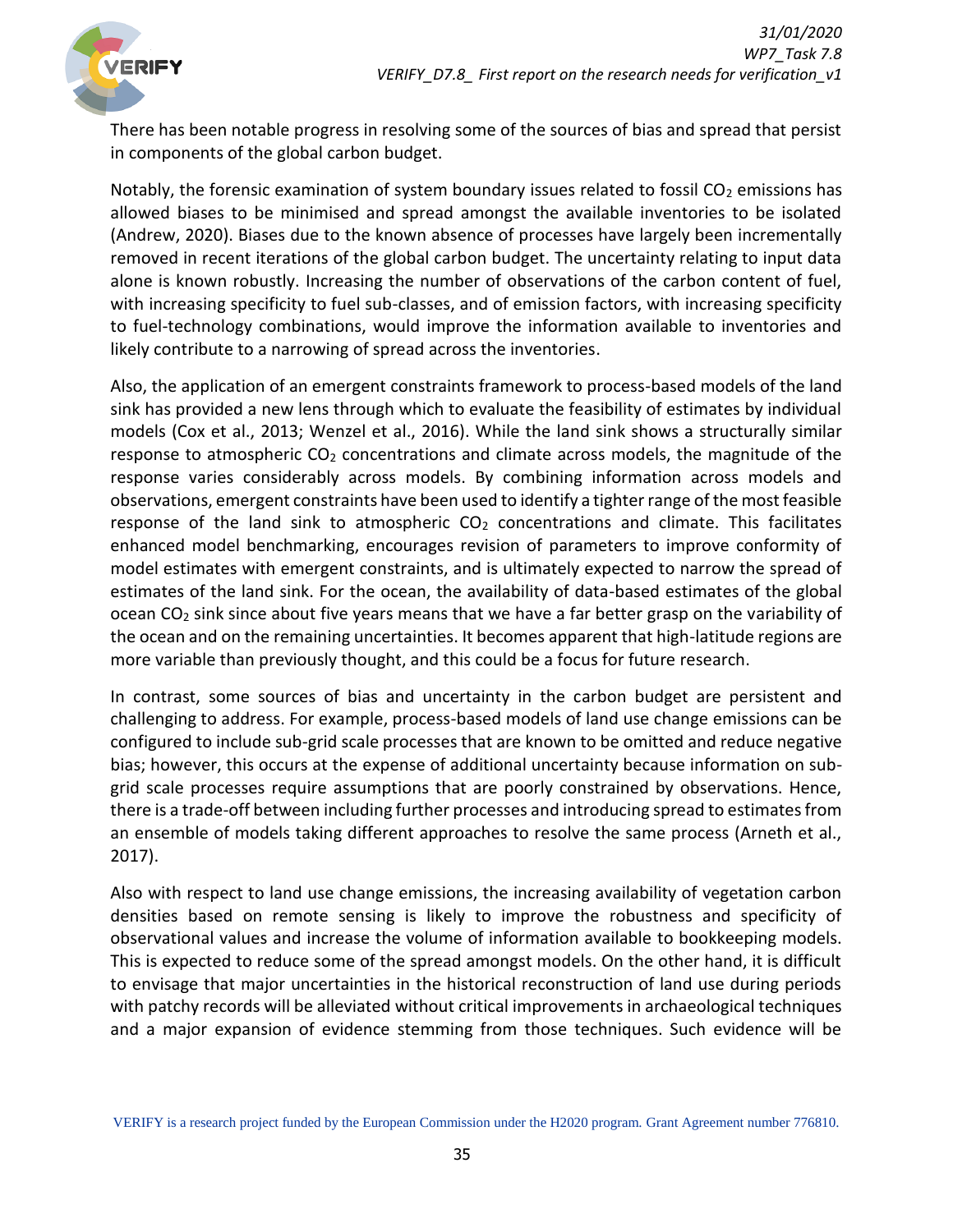

required on sub-grid scales if observations are to support the wider employment of sub-grid processes in models while minimising additional spread across models.

# <span id="page-35-0"></span>**6. Conclusions**

While it is not possible to completely remove bias and spread from reconstructions of the global carbon budget, our review of the current status of verification capacity allows us to identify some key examples of progress in resolving these issues in recent years as well as opportunities for the future. We summarise the requirements, progress and future outlook for reducing bias and spread as follows.

First, it is critical to resolve known biases in each term of the budget. Known biases are present in all fluxes of the budget, and these contribute to imbalances between the reconstructed and observed growth rates of atmospheric  $CO<sub>2</sub>$ . In the past, the systematic underestimation of fossil CO<sub>2</sub> emissions from Chinese coal has been addressed. On the other hand, the omission of the lost additional sink capacity from the carbon budget, caused by the combination of bookkeeping estimates for land use change emissions and process-based models for the land sink, has remained a persistent source of bias in the carbon budget. Additionally, the ensemble of processbased models systematically underestimate the response of the land sink to  $CO<sub>2</sub>$  fertilisation and overestimate the response of the tropical land sink to climate change. Emergent constraints are yet to be fully exploited through benchmarking or model weighting to reduce these biases in the land sink.

Second, it is necessary to incrementally gather the observational evidence required to reduce uncertainty in model parameter values. Increasing the volume and specificity of observations of fossil fuel carbon content and emission factors is key to reducing spread in inventory estimates of fossil CO<sub>2</sub> emissions. Likewise, increasing the volume and specificity of vegetation carbon densities is key to reducing spread in inventory estimates of land use change emissions. Recent progress in the remote sensing of vegetation is likely to significantly aid with this goal in the near future. Improving records of historical land use change is also critical to reducing the spread of land use change emission estimates, however progress is hampered by poor or patchy historical records of land use and sluggish improvements in the availability of archaeological evidence. Emergent constraints are likely to play a key role in the reduction of spread across models of the land sink, as the values of parameters that are most uncertain and most challenging to observe are expected to converge across models as modellers strive for better alignment with those constraints.

Overall, the capacity to verify changes in atmospheric  $CO<sub>2</sub>$  on sub-decadal timescales will require concerted effort to incrementally address the biases and uncertainties across all components of the budget.

# <span id="page-35-1"></span>**7. Role of annual updates of the Global Carbon Budget in meeting the needs of the Stakeholder community**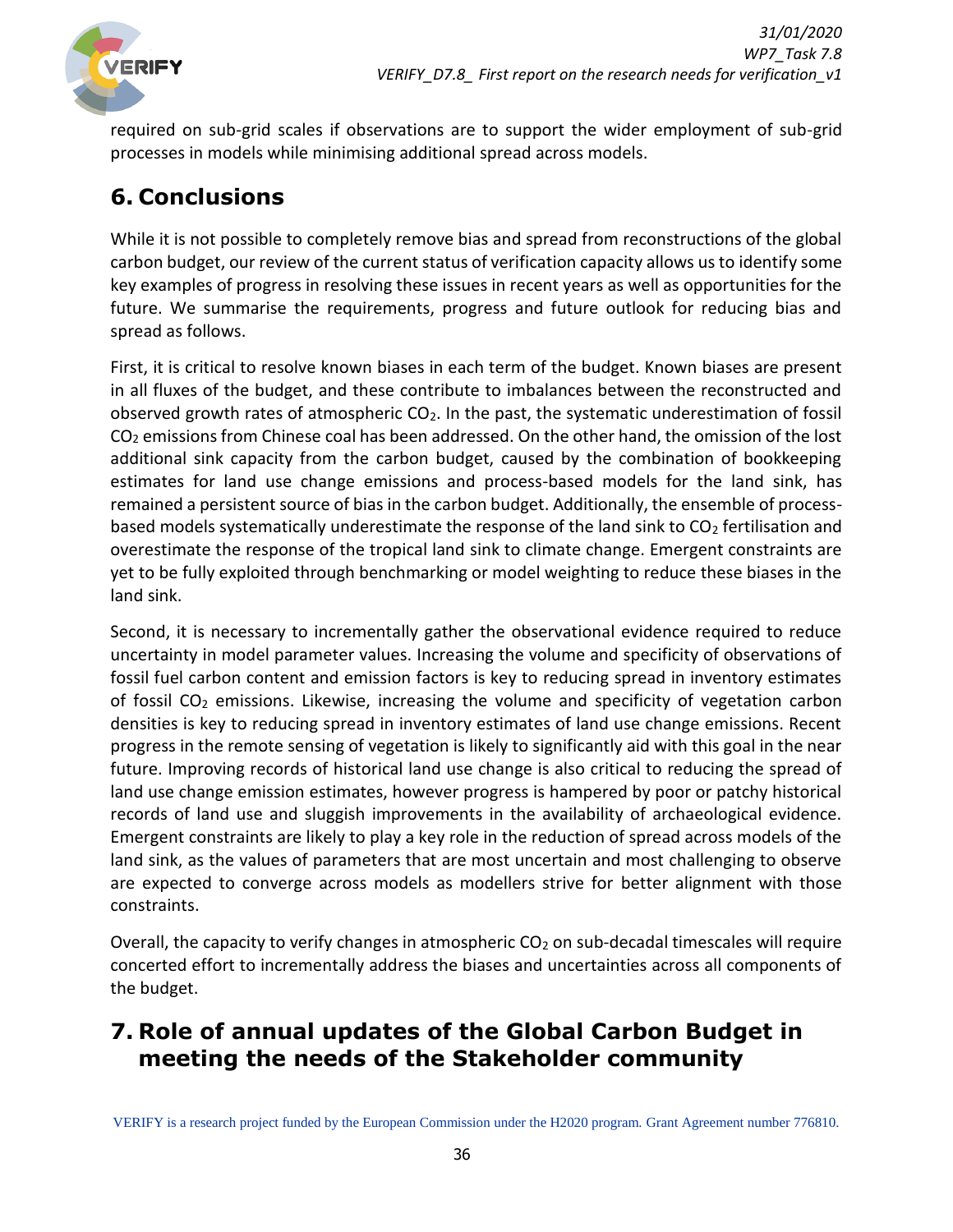

According to a commissioned report by strategic communications experts Young and Mengel (Appendix A) the annual update of the global carbon budget by GCP is in a unique position to support science to improve understanding of the carbon cycle and support the process of verification by communicating and networking with scientists, policymakers and the media. The GCP has a strong reputation as an authoritative voice amongst scientists and policymakers and can thus set the agenda of priorities for scientific investigation and the advocate funding of research in line with these priorities. The report proposes three avenues of science delivery:

- One is to stay in the purely scientific lane, making only incremental adjustments to what kind of data the project provides and how it communicates.
- A "middle ground" option would be about aligning GCB products with the needs of specific target audiences, including ones that are not the traditional core users of the project.
- The third option is a policy-impact-oriented approach that seeks to develop products focused on policy goals such as holding governments to account in their progress to decrease emissions.

The insights from the strategic communications report are providing a basis for discussions through the GCP community on how the scientific community should engage. This is particularly timely in the post-COVID period, where the very relationship between science and decisionmaking is shifting, with science playing an increasing central role in the specific design of national policies, and in the scrutiny of outcomes.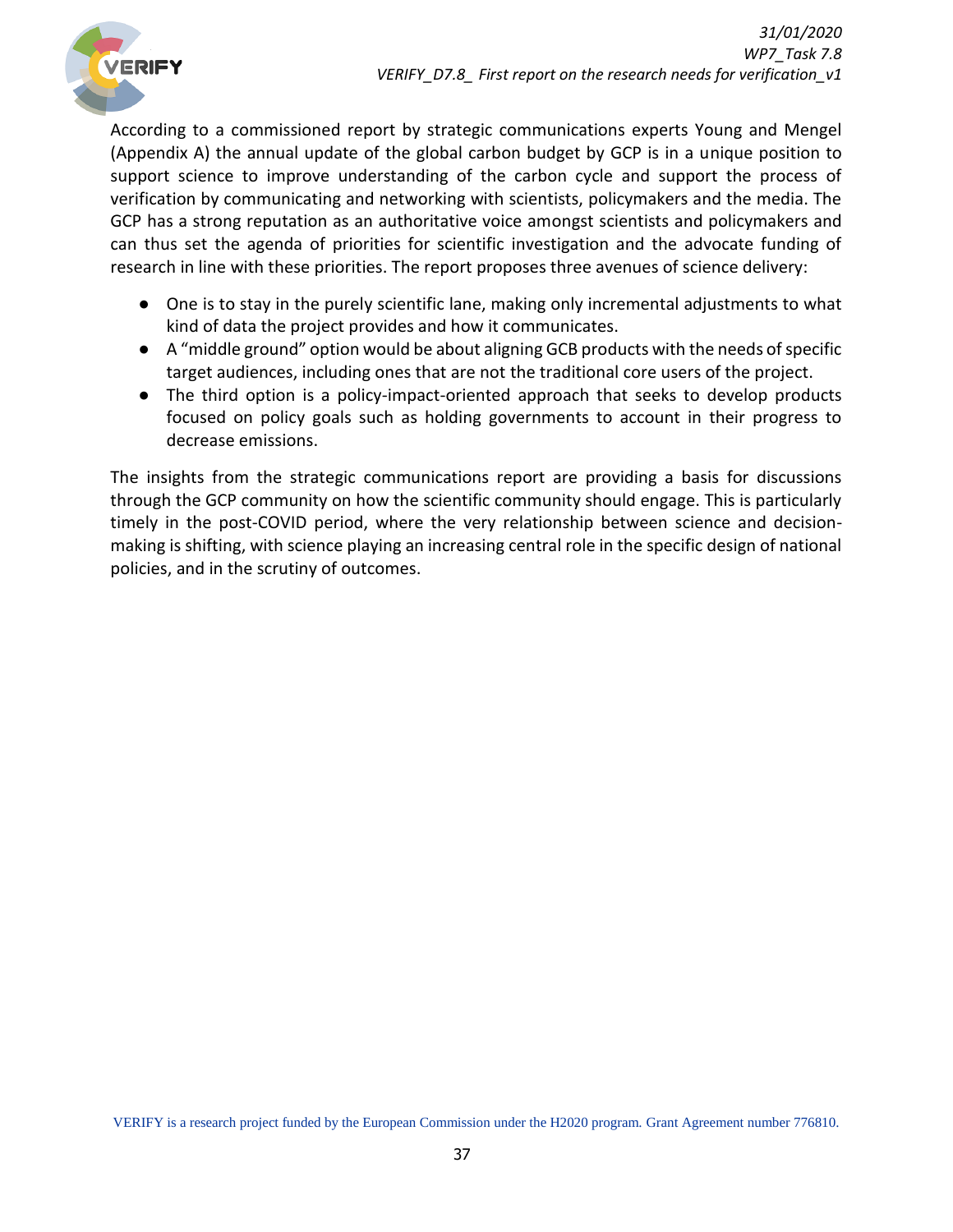

# <span id="page-37-0"></span>**8. References**

- Anav, A., Friedlingstein, P., Kidston, M., Bopp, L., Ciais, P., Cox, P., Jones, C., Jung, M., Myneni, R. and Zhu, Z.: Evaluating the land and ocean components of the global carbon cycle in the CMIP5 earth system models, J. Clim., 26(18), 6801–6843, doi:10.1175/JCLI-D-12-00417.1, 2013.
- Andrew, R. M.: A comparison of estimates of global carbon dioxide emissions from fossil carbon sources, Earth Syst. Sci. Data, 12(2), 1437–1465, doi:10.5194/essd-12-1437-2020, 2020.
- Arneth, A., Sitch, S., Pongratz, J., Stocker, B. D., Ciais, P., Poulter, B., Bayer, A. D., Bondeau, A., Calle, L., Chini, L. P., Gasser, T., Fader, M., Friedlingstein, P., Kato, E., Li, W., Lindeskog, M., Nabel, J. E. M. S., Pugh, T. A. M., Robertson, E., Viovy, N., Yue, C. and Zaehle, S.: Historical carbon dioxide emissions caused by land-use changes are possibly larger than assumed, Nat. Geosci., 10(2), 79–84, doi:10.1038/ngeo2882, 2017.
- Aumont, O., Orr, J. C., Monfray, P., Ludwig, W., Amiotte-Suchet, P. and Probst, J. L.: Riverinedriven interhemispheric transport of carbon, Global Biogeochem. Cycles, 15(2), 393–405, doi:10.1029/1999GB001238, 2001.
- Baccini, A., Walker, W., Carvalho, L., Farina, M., Sulla-Menashe, D. and Houghton, R. A.: Tropical forests are a net carbon source based on aboveground measurements of gain and loss, Science (80-. )., 358(6360), 230–234, doi:10.1126/science.aam5962, 2017.
- Bakker, D. C. E. ., Alin, S. R. ., Bates, N., Becker, M., Castaño-Primo, R., Cosca, C. E. ., Cronin, M., Kadono, K., Kozyr, A., Lauvset, S. K. ., Metzl, N., Munro, D. R. ., Nakaoka, S., O'Brien, K. M. ., Ólafsson, J., Olsen, A., Pfeil, B., Pierrot, D., Smith, K., Sutton, A. J. ., Takahashi, T., Tilbrook, B., Wanninkhof, R., Andersson, A., Atamanchuk, D., Benoit-Cattin, A., Bott, R., Burger, E. F. ., Cai, W.-J., Cantoni, C., Collins, A., Corredor, J. E. ., Cronin, M. F. ., Cross, J. N. ., Currie, K. I. ., De Carlo, E. H. ., DeGrandpre, M. D. ., Dietrich, C., Emerson, S., Enright, M. P. ., Evans, W., Feely, R. A. ., García-Ibáñez, M. I. ., Gkritzalis, T., Glockzin, M., Hales, B., Hartman, S. E. ., Hashida, G., Herndon, J., Howden, S. D. ., Humphreys, M. P. ., Hunt, C. W. ., Jones, S. D. ., Kim, S., Kitidis, V., Landa, C. S. ., Landschützer, P., Lebon, G. T. ., Lefèvre, N., Lo Monaco, C., Luchetta, A., Maenner Jones, S., Manke, A. B. ., Manzello, D., Mears, P., Mickett, J., Monacci, N. M. ., Morell, J. M. ., Musielewicz, S., Newberger, T., Newton, J., Noakes, S., Noh, J.-H., Nojiri, Y., Ohman, M., Ólafsdóttir, Rósa;, S., Omar, A. M. ., Ono, T., Osborne, J., Plueddemann, A. J. ., Rehder, G., Sabine, C. L. ., Salisbury, J. E. ., Schlitzer, R., Send, U., Skjelvan, I., Sparnocchia, S., Steinhoff, T., Sullivan, K. F. ., Sutherland, S. C. ., Sweeney, C., Tadokoro, K., Tanhua, T., Telszewski, M., Tomlinson, M., Tribollet, A., Trull, T., Vandemark, D., Wada, C., Wallace, D. W. R. ., Weller, R. A. . and Woosley, R. J.: Surface Ocean CO2 Atlas Database Version 2020 (SOCATv2020) (NCEI Accession 0210711). NOAA National Centers for Environmental Information. Available at: https://doi.org/10.25921/4xkx-ss49. Last accessed: 16 November 2020, doi:https://doi.org/10.25921/4xkx-ss49, 2020.
- Bastos, A., O'Sullivan, M., Ciais, P., Makowski, D., Sitch, S., Friedlingstein, P., Chevallier, F., Rödenbeck, C., Pongratz, J., Luijkx, I. T., Patra, P. K., Peylin, P., Canadell, J. G., Lauerwald, R., Li, W., Smith, N. E., Peters, W., Goll, D. S., Jain, A. K., Kato, E., Lienert, S., Lombardozzi, D. L., Haverd, V., Nabel, J. E. M. S., Poulter, B., Tian, H., Walker, A. P. and Zaehle, S.: Sources of Uncertainty in Regional and Global Terrestrial CO2 Exchange Estimates, Global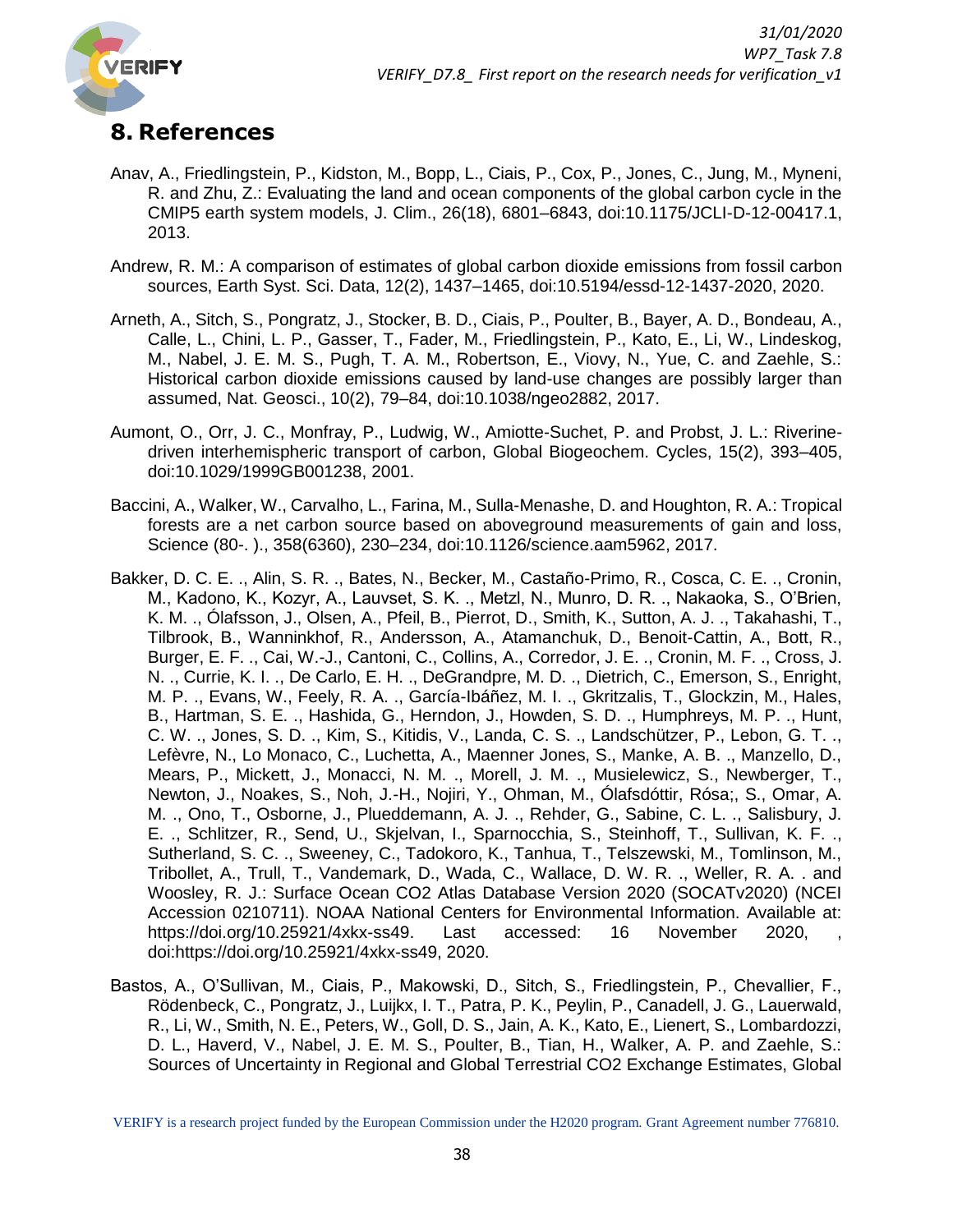

Biogeochem. Cycles, 34(2), 1–21, doi:10.1029/2019GB006393, 2020.

- Cox, P. M., Pearson, D., Booth, B. B., Friedlingstein, P., Huntingford, C., Jones, C. D. and Luke, C. M.: Sensitivity of tropical carbon to climate change constrained by carbon dioxide variability, Nature, 494(7437), 341–344, doi:10.1038/nature11882, 2013.
- DeVries, T., Holzer, M. and Primeau, F.: Recent increase in oceanic carbon uptake driven by weaker upper-ocean overturning, Nature, 542(7640), 215–218, doi:10.1038/nature21068, 2017.
- DeVries, T., Le Quéré, C., Andrews, O., Berthet, S., Hauck, J., Ilyina, T., Landschützer, P., Lenton, A., Lima, I. D., Nowicki, M., Schwinger, J. and Séférian, R.: Decadal trends in the ocean carbon sink, Proc. Natl. Acad. Sci., 116(24), 11646–11651, doi:10.1073/pnas.1900371116, 2019.
- Duce, R. A., LaRoche, J., Altieri, K., Arrigo, K. R., Baker, A. R., Capone, D. G., Cornell, S., Dentener, F., Galloway, J., Ganeshram, R. S., Geider, R. J., Jickells, T., Kuypers, M. M., Langlois, R., Liss, P. S., Liu, S. M., Middelburg, J. J., Moore, C. M., Nickovic, S., Oschlies, A., Pedersen, T., Prospero, J., Schlitzer, R., Seitzinger, S., Sorensen, L. L., Uematsu, M., Ulloa, O., Voss, M., Ward, B. and Zamora, L.: Impacts of Atmospheric Anthropogenic Nitrogen on the Open Ocean, Science (80-. )., 320(5878), 893–897, doi:10.1126/science.1150369, 2008.
- Erb, K., Kastner, T., Plutzar, C., Bais, A. L. S., Carvalhais, N., Fetzel, T., Gingrich, S., Haberl, H., Lauk, C., Niedertscheider, M., Pongratz, J., Thurner, M. and Luyssaert, S.: Unexpectedly large impact of forest management and grazing on global vegetation biomass, Nature, 553(7686), 73–76, doi:10.1038/nature25138, 2018.
- Fay, A. R. and McKinley, G. A.: Global open-ocean biomes: mean and temporal variability, Earth Syst. Sci. Data, 6(2), 273–284, doi:10.5194/essd-6-273-2014, 2014.
- Friedlingstein, P., Jones, M. W., O'Sullivan, M., Andrew, R. M., Hauck, J., Peters, G. P., Peters, W., Pongratz, J., Sitch, S., Le Quéré, C., Bakker, D. C. E., Canadell, J. G., Ciais, P., Jackson, R. B., Anthoni, P., Barbero, L., Bastos, A., Bastrikov, V., Becker, M., Bopp, L., Buitenhuis, E., Chandra, N., Chevallier, F., Chini, L. P., Currie, K. I., Feely, R. A., Gehlen, M., Gilfillan, D., Gkritzalis, T., Goll, D. S., Gruber, N., Gutekunst, S., Harris, I., Haverd, V., Houghton, R. A., Hurtt, G., Ilyina, T., Jain, A. K., Joetzjer, E., Kaplan, J. O., Kato, E., Klein Goldewijk, K., Korsbakken, J. I., Landschützer, P., Lauvset, S. K., Lefèvre, N., Lenton, A., Lienert, S., Lombardozzi, D., Marland, G., McGuire, P. C., Melton, J. R., Metzl, N., Munro, D. R., Nabel, J. E. M. S., Nakaoka, S.-I., Neill, C., Omar, A. M., Ono, T., Peregon, A., Pierrot, D., Poulter, B., Rehder, G., Resplandy, L., Robertson, E., Rödenbeck, C., Séférian, R., Schwinger, J., Smith, N., Tans, P. P., Tian, H., Tilbrook, B., Tubiello, F. N., van der Werf, G. R., Wiltshire, A. J. and Zaehle, S.: Global Carbon Budget 2019, Earth Syst. Sci. Data, 11(4), 1783–1838, doi:10.5194/essd-11-1783-2019, 2019.
- Friedlingstein, P., O'Sullivan, M., Jones, M. W., Andrew, R. M., Hauck, J., Olsen, A., Peters, G. P., Peters, W., Pongratz, J., Sitch, S., Le Quéré, C., Canadell, J. G., Ciais, P., Jackson, R. B., Alin, S., Aragão, L. E. O. C., Arneth, A., Arora, V., Bates, N. R., Becker, M., Benoit-Cattin, A., Bittig, H. C., Bopp, L., Bultan, S., Chandra, N., Chevallier, F., Chini, L. P., Evans, W., Florentie, L., Forster, P. M., Gasser, T., Gehlen, M., Gilfillan, D., Gkritzalis, T., Gregor, L., Gruber, N., Harris, I., Hartung, K., Haverd, V., Houghton, R. A., Ilyina, T., Jain, A. K., Joetzjer,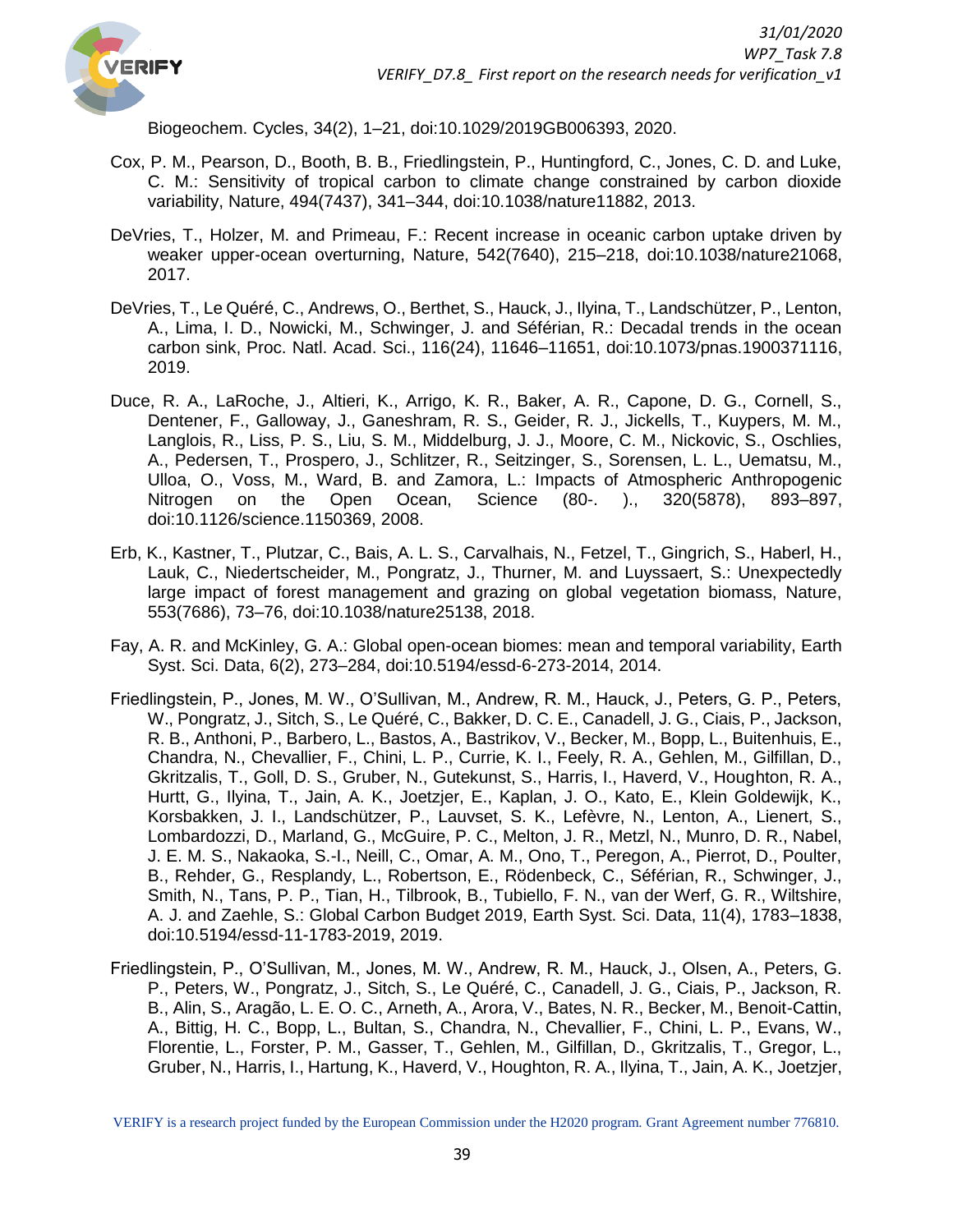

E., Kadono, K., Kato, E., Kitidis, V., Korsbakken, J. I., Landschützer, P., Lefèvre, N., Lenton, A., Lienert, S., Liu, Z., Lombardozzi, D., Marland, G., Metzl, N., Munro, D. R., Nabel, J. E. M. S., Nakaoka, S.-I., Niwa, Y., O'Brien, K., Ono, T., Palmer, P. I., Pierrot, D., Poulter, B., Resplandy, L., Robertson, E., Rödenbeck, C., Schwinger, J., Séférian, R., Skjelvan, I., Smith, A. J. P., Sutton, A. J., Tanhua, T., Tans, P. P., Tian, H., Tilbrook, B., van der Werf, G., Vuichard, N., Walker, A. P., Wanninkhof, R., Watson, A. J., Willis, D., Wiltshire, A. J., Yuan, W., Yue, X. and Zaehle, S.: Global Carbon Budget 2020, Earth Syst. Sci. Data, 12(4), 3269– 3340, doi:10.5194/essd-12-3269-2020, 2020.

- Gasser, T., Crepin, L., Quilcaille, Y., Houghton, R. A., Ciais, P. and Obersteiner, M.: Historical CO&amp:lt:sub&amp:gt:2&amp:lt:/sub&amp:gt: emissions from land use and land cover change and their uncertainty, Biogeosciences, 17(15), 4075–4101, doi:10.5194/bg-17-4075- 2020, 2020.
- Hauck, J., Zeising, M., Le Quéré, C., Gruber, N., Bakker, D. C. E., Bopp, L., Chau, T. T. T., Gürses, Ö., Ilyina, T., Landschützer, P., Lenton, A., Resplandy, L., Rödenbeck, C., Schwinger, J. and Séférian, R.: Consistency and Challenges in the Ocean Carbon Sink Estimate for the Global Carbon Budget, Front. Mar. Sci., 7(October), 1–33, doi:10.3389/fmars.2020.571720, 2020.
- Houghton, R. A., House, J. I., Pongratz, J., Van Der Werf, G. R., Defries, R. S., Hansen, M. C., Le Quéré, C. and Ramankutty, N.: Carbon emissions from land use and land-cover change, Biogeosciences, 9(12), 5125–5142, doi:10.5194/bg-9-5125-2012, 2012.
- Jackson, R. B., Canadell, J. G., Le Quéré, C., Andrew, R. M., Korsbakken, J. I., Peters, G. P. and Nakicenovic, N.: Reaching peak emissions, Nat. Clim. Chang., 6(1), 7–10, doi:10.1038/nclimate2892, 2016.
- Korsbakken, J. I., Peters, G. P. and Andrew, R. M.: Uncertainties around reductions in China's coal use and CO 2 emissions, Nat. Clim. Chang., 6(7), 687–690, doi:10.1038/nclimate2963, 2016.
- Lacroix, F., Ilyina, T. and Hartmann, J.: Oceanic CO2 outgassing and biological production hotspots induced by pre-industrial river loads of nutrients and carbon in a global modeling approach, Biogeosciences, 17(1), 55–88, doi:10.5194/bg-17-55-2020, 2020.
- Landschützer, P., Gruber, N., Haumann, F. A., Rödenbeck, C., Bakker, D. C. E., van Heuven, S., Hoppema, M., Metzl, N., Sweeney, C., Takahashi, T., Tilbrook, B. and Wanninkhof, R.: The reinvigoration of the Southern Ocean carbon sink, Science (80-. )., 349(6253), 1221–1224, doi:10.1126/science.aab2620, 2015.
- Liu, Z., Guan, D., Wei, W., Davis, S. J., Ciais, P., Bai, J., Peng, S., Zhang, Q., Hubacek, K., Marland, G., Andres, R. J., Crawford-Brown, D., Lin, J., Zhao, H., Hong, C., Boden, T. A., Feng, K., Peters, G. P., Xi, F., Liu, J., Li, Y., Zhao, Y., Zeng, N. and He, K.: Reduced carbon emission estimates from fossil fuel combustion and cement production in China, Nature, 524(7565), 335–338, doi:10.1038/nature14677, 2015.
- McKinley, G. A., Pilcher, D. J., Fay, A. R., Lindsay, K., Long, M. C. and Lovenduski, N. S.: Timescales for detection of trends in the ocean carbon sink, Nature, 530(7591), 469–472, doi:10.1038/nature16958, 2016.

Mercado, L. M., Bellouin, N., Sitch, S., Boucher, O., Huntingford, C., Wild, M. and Cox, P. M.:

VERIFY is a research project funded by the European Commission under the H2020 program. Grant Agreement number 776810.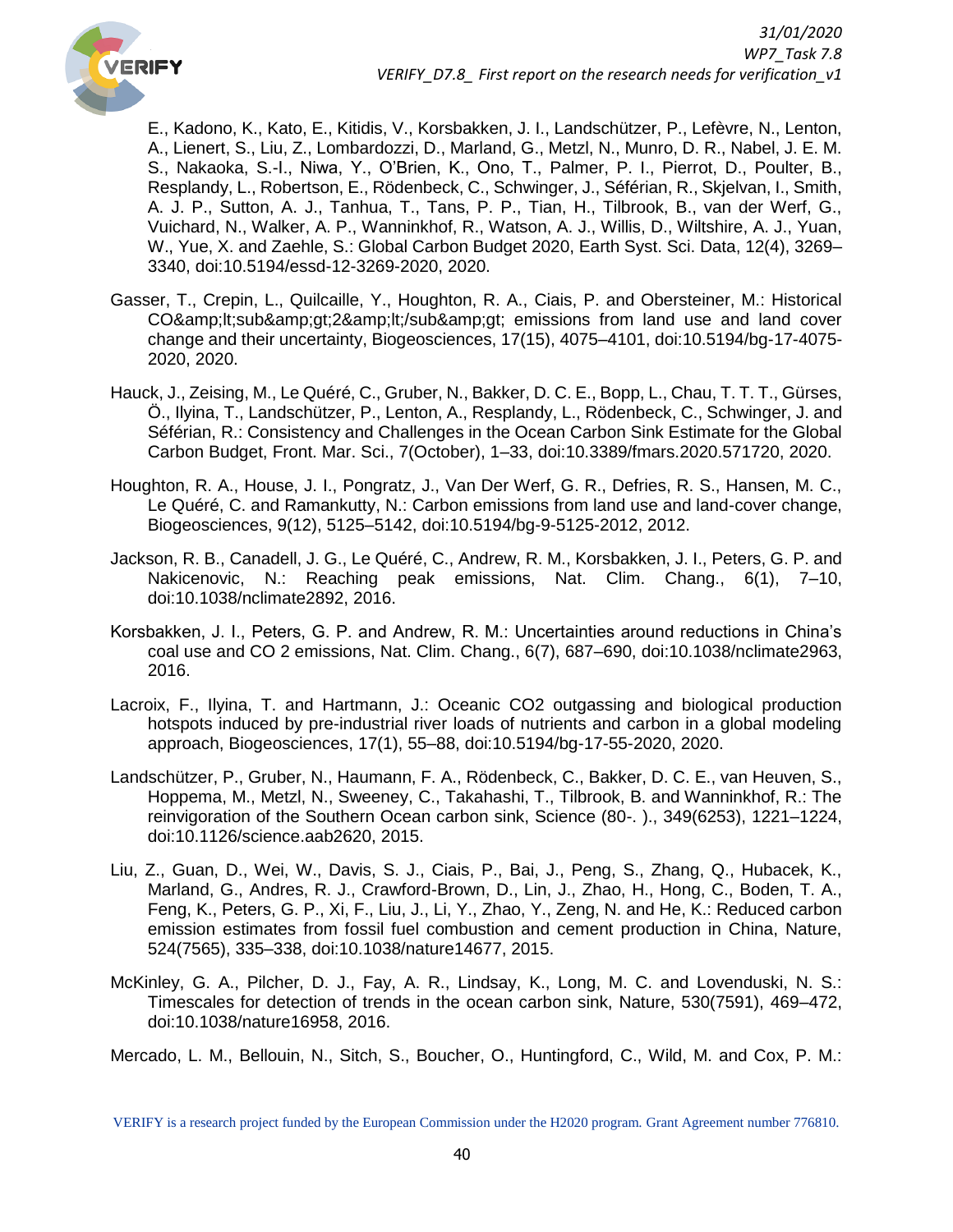

Impact of changes in diffuse radiation on the global land carbon sink, Nature, 458(7241), 1014–1017, doi:10.1038/nature07949, 2009.

- Peters, G. P., Andrew, R. M., Canadell, J. G., Fuss, S., Jackson, R. B., Korsbakken, J. I., Le Quéré, C. and Nakicenovic, N.: Key indicators to track current progress and future ambition of the Paris Agreement, Nat. Clim. Chang., 7(2), 118–122, doi:10.1038/nclimate3202, 2017a.
- Peters, G. P., Le Quéré, C., Andrew, R. M., Canadell, J. G., Friedlingstein, P., Ilyina, T., Jackson, R. B., Joos, F., Korsbakken, J. I., McKinley, G. A., Sitch, S. and Tans, P.: Towards real-time verification of CO2 emissions, Nat. Clim. Chang., 7(12), 848–850, doi:10.1038/s41558-017- 0013-9, 2017b.
- Pongratz, J., Reick, C. H., Houghton, R. A. and House, J. I.: Terminology as a key uncertainty in net land use and land cover change carbon flux estimates, Earth Syst. Dyn., 5(1), 177–195, doi:10.5194/esd-5-177-2014, 2014.
- Le Quéré, C., Moriarty, R., Andrew, R. M., Canadell, J. G., Sitch, S., Korsbakken, J. I., Friedlingstein, P., Peters, G. P., Andres, R. J., Boden, T. A., Houghton, R. A., House, J. I., Keeling, R. F., Tans, P., Arneth, A., Bakker, D. C. E., Barbero, L., Bopp, L., Chang, J., Chevallier, F., Chini, L. P., Ciais, P., Fader, M., Feely, R. A., Gkritzalis, T., Harris, I., Hauck, J., Ilyina, T., Jain, A. K., Kato, E., Kitidis, V., Klein Goldewijk, K., Koven, C., Landschützer, P., Lauvset, S. K., Lefèvre, N., Lenton, A., Lima, I. D., Metzl, N., Millero, F., Munro, D. R., Murata, A., S. Nabel, J. E. M., Nakaoka, S., Nojiri, Y., O'Brien, K., Olsen, A., Ono, T., Pérez, F. F., Pfeil, B., Pierrot, D., Poulter, B., Rehder, G., Rödenbeck, C., Saito, S., Schuster, U., Schwinger, J., Séférian, R., Steinhoff, T., Stocker, B. D., Sutton, A. J., Takahashi, T., Tilbrook, B., Van Der Laan-Luijkx, I. T., Van Der Werf, G. R., Van Heuven, S., Vandemark, D., Viovy, N., Wiltshire, A., Zaehle, S. and Zeng, N.: Global Carbon Budget 2015, Earth Syst. Sci. Data, doi:10.5194/essd-7-349-2015, 2015.
- Le Quéré, C., Andrew, R. M., Friedlingstein, P., Sitch, S., Pongratz, J., Manning, A. C., Korsbakken, J. I., Peters, G. P., Canadell, J. G., Jackson, R. B., Boden, T. A., Tans, P. P., Andrews, O. D., Arora, V. K., Bakker, D. C. E., Barbero, L., Becker, M., Betts, R. A., Bopp, L., Chevallier, F., Chini, L. P., Ciais, P., Cosca, C. E., Cross, J., Currie, K., Gasser, T., Harris, I., Hauck, J., Haverd, V., Houghton, R. A., Hunt, C. W., Hurtt, G., Ilyina, T., Jain, A. K., Kato, E., Kautz, M., Keeling, R. F., Klein Goldewijk, K., Körtzinger, A., Landschützer, P., Lefèvre, N., Lenton, A., Lienert, S., Lima, I., Lombardozzi, D., Metzl, N., Millero, F., Monteiro, P. M. S., Munro, D. R., Nabel, J. E. M. S., Nakaoka, S., Nojiri, Y., Padin, X. A., Peregon, A., Pfeil, B., Pierrot, D., Poulter, B., Rehder, G., Reimer, J., Rödenbeck, C., Schwinger, J., Séférian, R., Skjelvan, I., Stocker, B. D., Tian, H., Tilbrook, B., Tubiello, F. N., van der Laan-Luijkx, I. T., van der Werf, G. R., van Heuven, S., Viovy, N., Vuichard, N., Walker, A. P., Watson, A. J., Wiltshire, A. J., Zaehle, S. and Zhu, D.: Global Carbon Budget 2017, Earth Syst. Sci. Data, 10(1), 405–448, doi:10.5194/essd-10-405-2018, 2018a.
- Le Quéré, C., Andrew, R. M., Friedlingstein, P., Sitch, S., Hauck, J., Pongratz, J., Pickers, P. A., Korsbakken, J. I., Peters, G. P., Canadell, J. G., Arneth, A., Arora, V. K., Barbero, L., Bastos, A., Bopp, L., Chevallier, F., Chini, L. P., Ciais, P., Doney, S. C., Gkritzalis, T., Goll, D. S., Harris, I., Haverd, V., Hoffman, F. M., Hoppema, M., Houghton, R. A., Hurtt, G., Ilyina, T., Jain, A. K., Johannessen, T., Jones, C. D., Kato, E., Keeling, R. F., Goldewijk, K. K., Landschützer, P., Lefèvre, N., Lienert, S., Liu, Z., Lombardozzi, D., Metzl, N., Munro, D. R., Nabel, J. E. M. S., Nakaoka, S., Neill, C., Olsen, A., Ono, T., Patra, P., Peregon, A., Peters,

VERIFY is a research project funded by the European Commission under the H2020 program. Grant Agreement number 776810.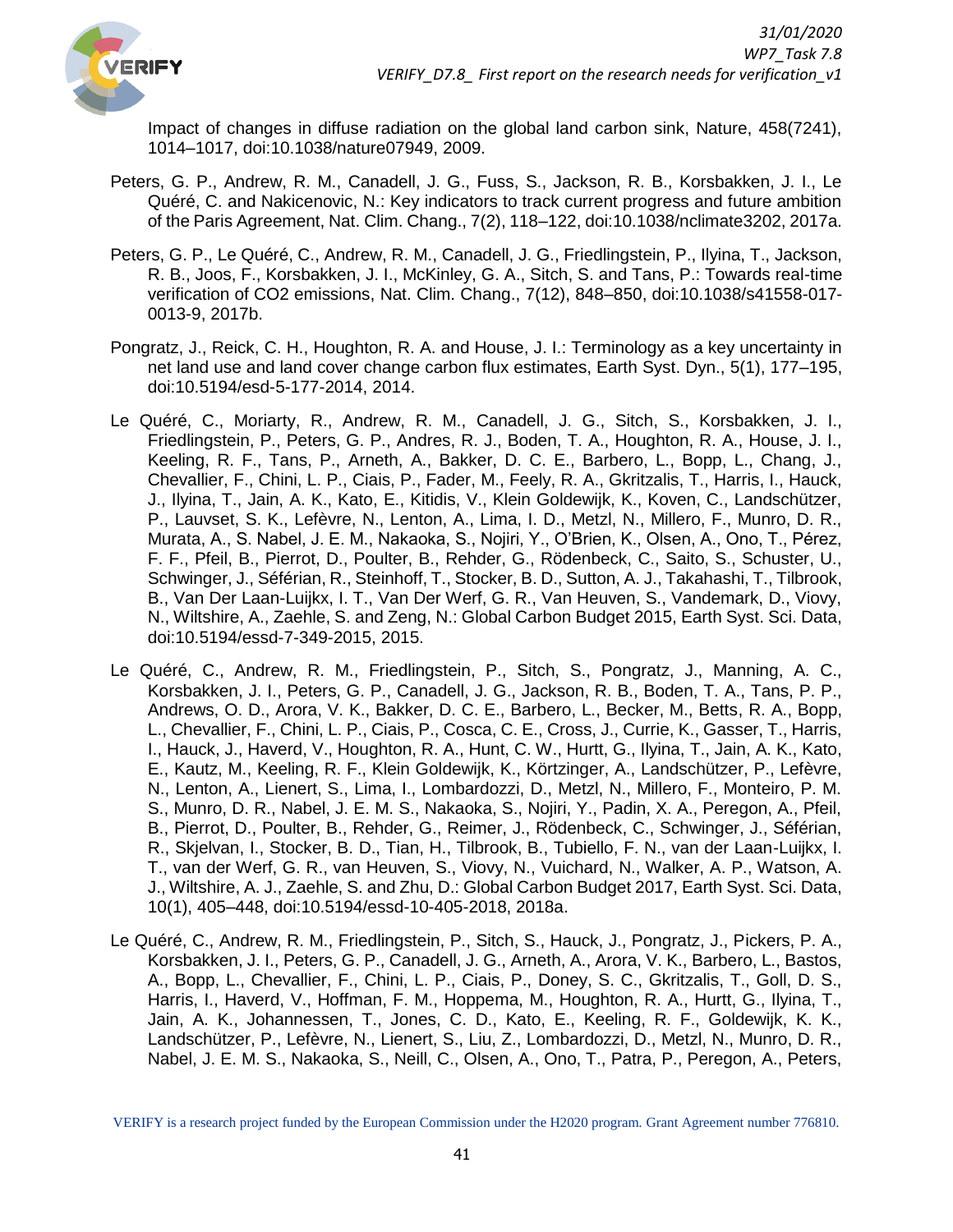

W., Peylin, P., Pfeil, B., Pierrot, D., Poulter, B., Rehder, G., Resplandy, L., Robertson, E., Rocher, M., Rödenbeck, C., Schuster, U., Schwinger, J., Séférian, R., Skjelvan, I., Steinhoff, T., Sutton, A., Tans, P. P., Tian, H., Tilbrook, B., Tubiello, F. N., van der Laan-Luijkx, I. T., van der Werf, G. R., Viovy, N., Walker, A. P., Wiltshire, A. J., Wright, R., Zaehle, S. and Zheng, B.: Global Carbon Budget 2018, Earth Syst. Sci. Data, 10(4), 2141–2194, doi:10.5194/essd-10-2141-2018, 2018b.

- Swart, N. C., Fyfe, J. C., Saenko, O. A. and Eby, M.: Wind-driven changes in the ocean carbon sink, Biogeosciences, 11(21), 6107–6117, doi:10.5194/bg-11-6107-2014, 2014.
- Takahashi, T., Sutherland, S. C., Wanninkhof, R., Sweeney, C., Feely, R. A., Chipman, D. W., Hales, B., Friederich, G., Chavez, F. and Sabine, C.: Climatological mean and decadal change in surface ocean pCO2, and net sea–air CO2 flux over the global oceans, Deep Sea Res. Part II Top. Stud. Oceanogr., 56(8–10), 554–577, 2009.
- Watson, A. J., Schuster, U., Shutler, J. D., Holding, T., Ashton, I. G. C., Landschützer, P., Woolf, D. K. and Goddijn-Murphy, L.: Revised estimates of ocean-atmosphere CO2 flux are consistent with ocean carbon inventory, Nat. Commun., 11(1), 1–6, doi:10.1038/s41467-020- 18203-3, 2020.
- Wenzel, S., Cox, P. M., Eyring, V. and Friedlingstein, P.: Projected land photosynthesis constrained by changes in the seasonal cycle of atmospheric CO2, Nature, 538(7626), 499– 501, doi:10.1038/nature19772, 2016.
- van der Werf, G. R., Randerson, J. T., Giglio, L., Collatz, G. J., Mu, M., Kasibhatla, P. S., Morton, D. C., DeFries, R. S., Jin, Y. and van Leeuwen, T. T.: Global fire emissions and the contribution of deforestation, savanna, forest, agricultural, and peat fires (1997–2009), Atmos. Chem. Phys., 10(23), 11707–11735, doi:10.5194/acp-10-11707-2010, 2010.
- Wilkenskjeld, S., Kloster, S., Pongratz, J., Raddatz, T. and Reick, C. H.: Comparing the influence of net and gross anthropogenic land-use and land-cover changes on the carbon cycle in the MPI-ESM, Biogeosciences, 11(17), 4817–4828, doi:10.5194/bg-11-4817-2014, 2014.
- Zaehle, S., Sitch, S., Smith, B., & Hatterman, F. (2005). Effects of parameter uncertainties on the modeling of terrestrial biosphere dynamics. Global Biogeochemical Cycles, 19(3), 1–16. https://doi.org/10.1029/2004GB002395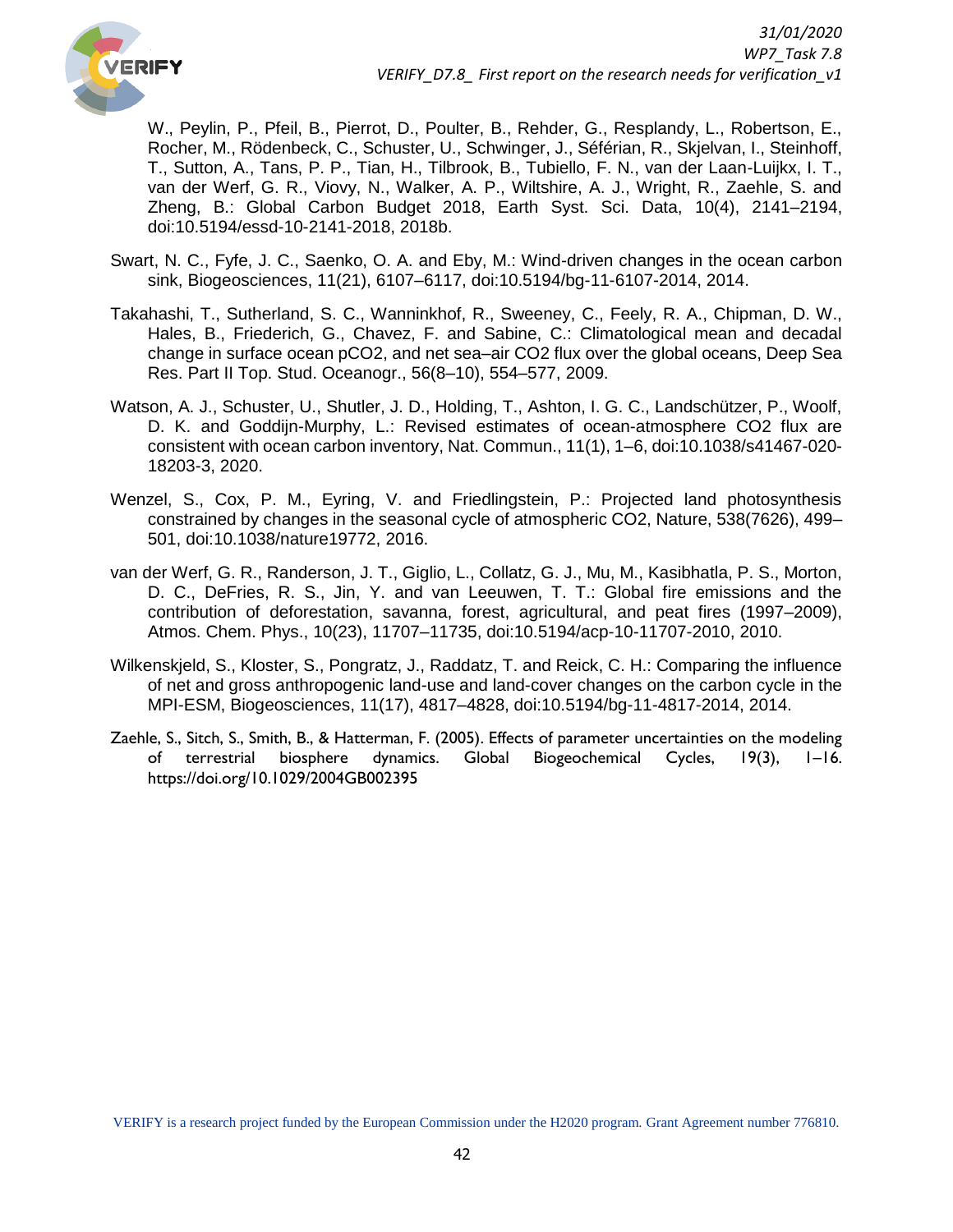

# <span id="page-42-0"></span>**9. Appendix A: The Global Carbon Budget in the decarbonization decade**

This appendix is an external assessment by Young and Mengel strategic communications.

# <span id="page-42-1"></span>**9.1. The policy and narrative context at a turning point**

Since its launch in 2001, the Global Carbon Budget has succeeded in standardizing carbon budget reporting and becoming the go-to resource for up-to-date emissions figures used by both global media and relevant actors in the climate space.

Now, the policy context in which the GCB is operating is shifting significantly. Since 2018, the release of the 1.5C report, the Fridays for Future youth movement, a series of extreme weather events such as bushfires in Australia, California and Brazil, have moved the climate issue from being a niche technical concern to a mainstream political and societal issue. This is a major historic shift, which many sectors are still trying to catch up with in terms of literacies, governance, and strategy.

In the past two years, many countries have also embraced ambitious, long-term climate coals. Furthermore, with peak emissions expected to arrive soon, the world is entering a new narrative arc where the GCB's key messages will move from urgency about increasing emissions to charting and validating progress on emissions reductions.

Similar thoughts echo in a recent article by David-Wallace Wells. He writes that the Biden victory "signals an effective end to the age of denial and the probable beginning of a new era of climate realism". Journalist Akshat Rathi (one of the survey respondents) also wrote that the Biden victory sends "a strong sign that climate action is starting to be 'institutionalized', meaning that it is getting deeply embedded into how the world works.

An additional question to consider is the relationship between the annual COP meetings and the GCB. It is likely that the COPs will become less political and more technical in nature, and this means news organizations will be less inclined to send high profile reporters to cover them. The Montréal Protocol is an example of how after the conclusion of the political process the "media moment" was over and implementation has been a relatively low-key, technical affair.

This is a timely moment to ask questions about the role, relevance, and the future of the GCB. The high credibility and legitimacy of the GCB as a go-to resource creates potential to build on this reputation with new products and services.

Based on our analysis of the GCB's current and future policy context as well as our stakeholder survey, we believe that the GCB has three options available:

● One is to stay in the purely scientific lane, making only incremental adjustments to what kind of data the project provides and how it communicates.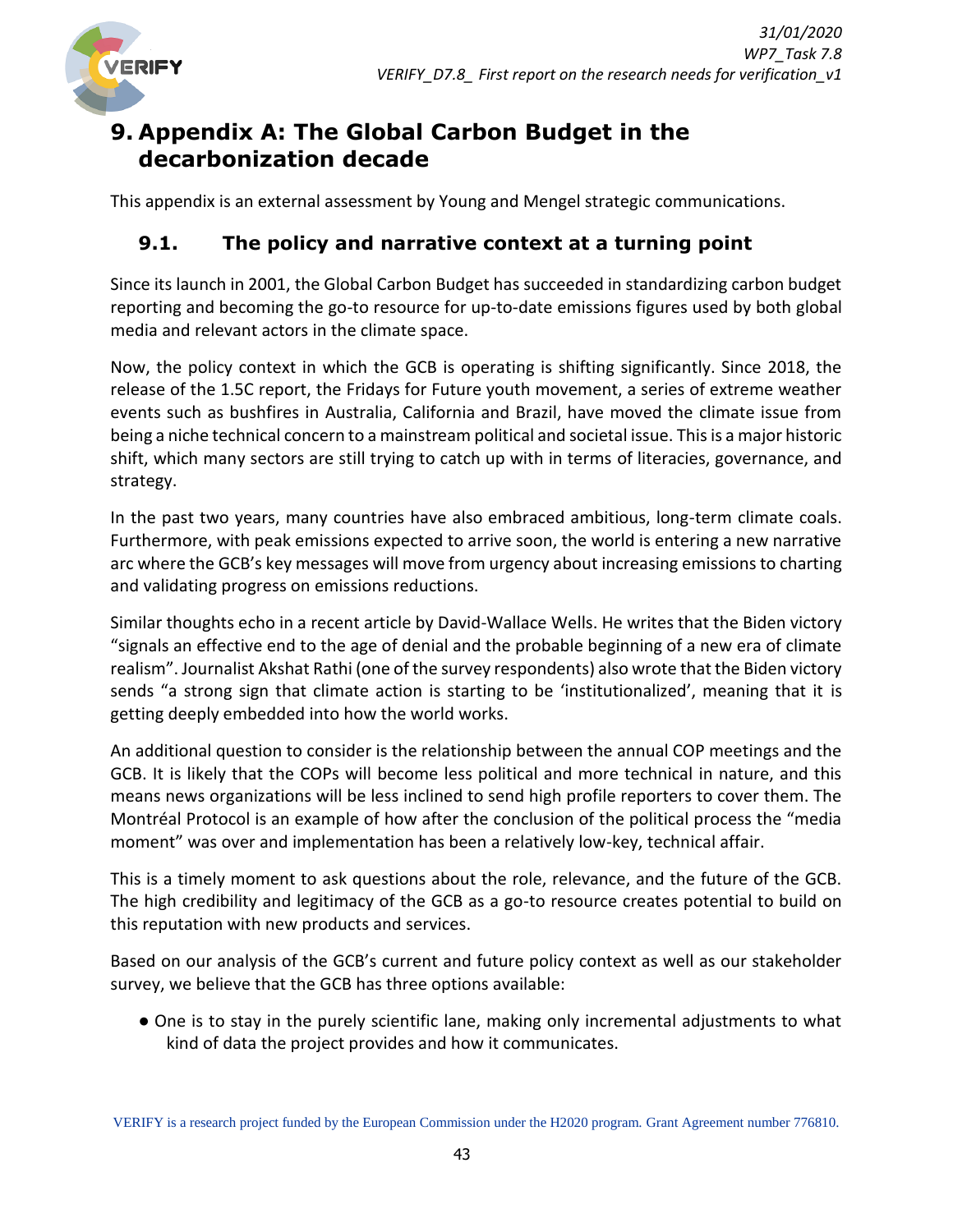

- A "middle ground" option would be about aligning GCB products with the needs of specific target audiences, including ones that are not the traditional core users of the project.
- The third option is a policy-impact-oriented approach that seeks to develop products focused on policy goals such as holding governments to account in their progress to decrease emissions.

# <span id="page-43-0"></span>**9.2. Option 1: the Scientific Lane**

# **9.2.1.Products**

### <span id="page-43-1"></span>**Introduction**

This direction builds on the success of the past 15 years and takes into account the likelihood that there won't be significant injections of new funding or resources. It adjusts the data production and communications products to the new policy context and the latest technological developments.

It remains true to the original purpose of the GCP which is to increase knowledge and communicate that knowledge, via the media for the most part, without differentiating clearly among different user groups, or customizing to their needs.

There is an opportunity to meet an increasing demand for new datasets, by:

- making data more accessible to audiences,
- increasing transparency around uncertainties and models,
- setting a regular schedule for the release of a methane budget,
- providing more information on sinks and sources.

The risk in this approach is that media coverage and interest will decline over time as emissions decline and the sense of urgency around global emissions erodes.

#### **Be a data provider to news websites**

The GCB could partner with news organizations to be the trusted data provider for climate dashboards and build an API to automate the process of updating these. Many media have started adding climate dashboards to their websites (e.g. Bloomberg Green , Süddeutsche Zeitung , Der Spiegel ).

Being the data provider for news websites' climate dashboards will bring additional exposure especially to the general public but will bring with it the challenge to update the budget more frequently and to maintain the technical platform.

#### **Create a real-time climate data dashboard**

A key communication challenge for the GCB is that there is actually no "safe" budget for remaining below 1.5°C or below any target. The uncertainties around how the climate will react to any given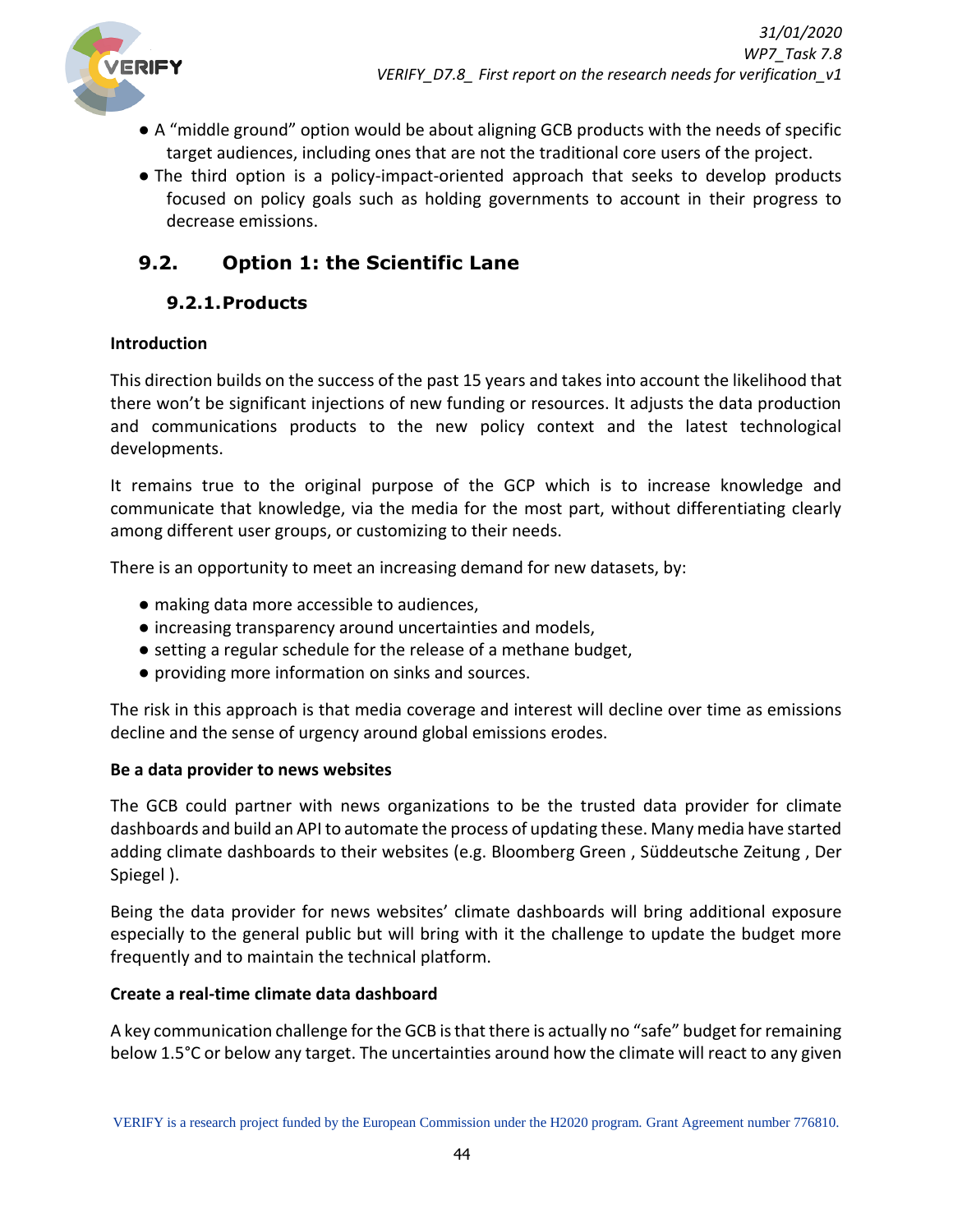

number of emissions is just too high. At the same time, the 1.5°C target is of high political value to some communities and in the NGO space.

Interactive data visualization could be key to communicating these uncertainties. The GCB could develop a new dashboard — for example an updated Global Carbon Atlas — that better communicates uncertainties and probabilities. For example, such a product could allow users to explore uncertainties by adjusting a slider with a desired goal of e.g. limiting climate change to 1.5°C, with a 25% chance of success, and see the remaining carbon budget? It could also create opportunities to improve understanding of carbon sinks.

Examples of such live dashboards have emerged during the Covid-19-pandemic. One of these is the German vaccination dashboard, http://impfdashboard.de . This updates daily to provide key numbers and visualizations on how the vaccination campaign is progressing.

A dashboard for the GCB could include messages like "at current rate of emissions, we lock in 0.1°C of warming every X years"; "we'll hit GHG neutrality in the year X"; "by that time, sea level will have risen by x cm".

In the medium term, the dashboard and the GCB website should merge to become one, as running both in parallel creates potentially confusing user journeys and stretches resources.

#### **Refresh the GCP website**

The current website is suffering from organic growth over the timeline of the project, with projects and information added over time with little attention dedicated to the overall structure and information hierarchy. This results in difficult navigation and the need to invest additional resources to make users aware of existing content. Taking a more user-centric approach would help create a shift over time towards building new channels of real time engagement, that are also searchable as an archive.

#### **Themed quarterly updates**

One way to sustain media interest might be to publish themed quarterly updates. These could cover topics such as:

- Methane
- Land use change
- <span id="page-44-0"></span>● Sinks and sources

#### **9.2.2.Metrics**

In this approach, the metrics used to measure success will be largely similar to what is already in place: Media reach, social media reach, etc.

# <span id="page-44-1"></span>**9.3. Option 2: The user-centric lane**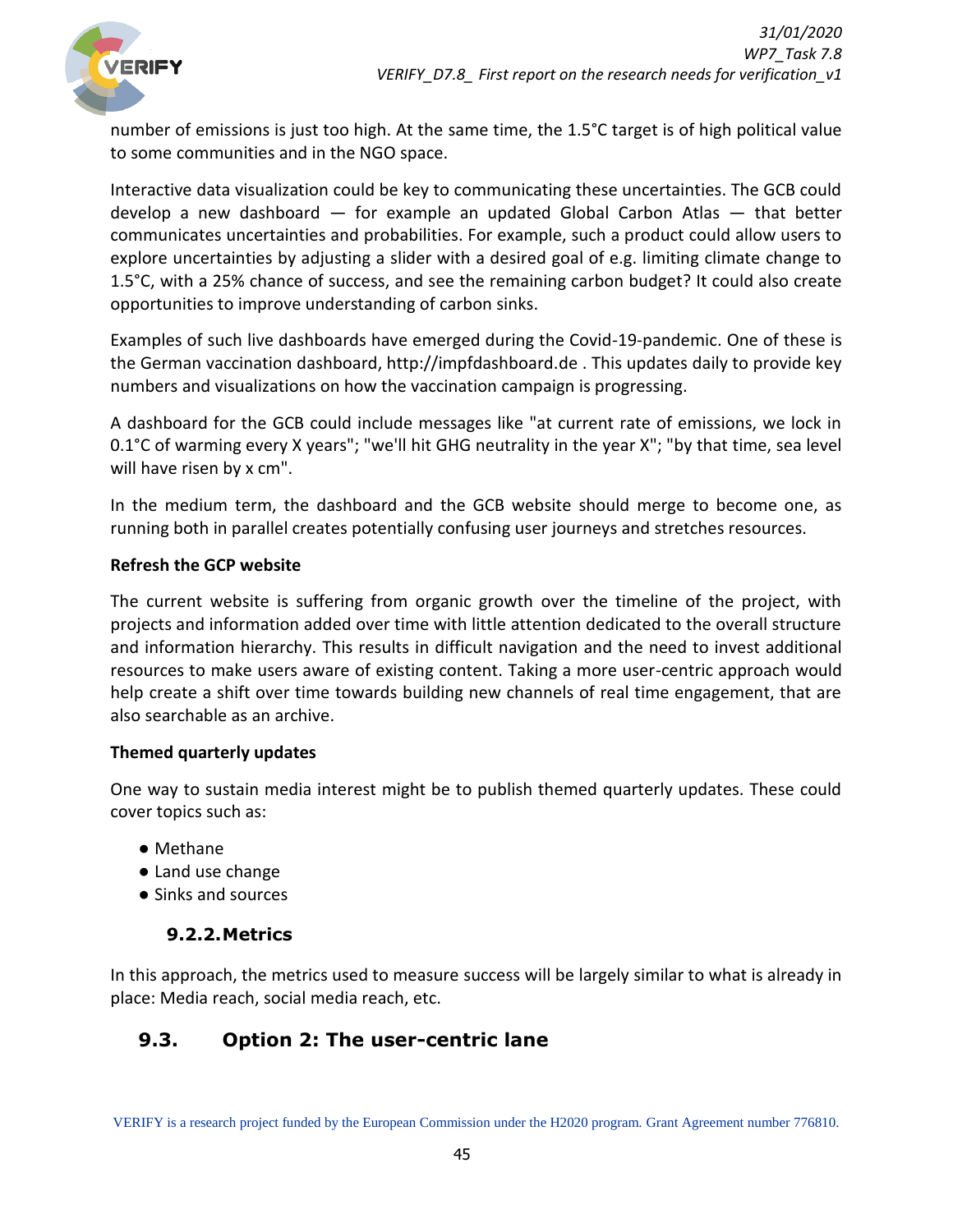

### **9.3.1.Introduction**

<span id="page-45-0"></span>This approach would, while staying mostly in the realm of data provision, create custom products for specific stakeholder groups ranging from policy to business and finance.

In a way, this already happens naturally. For example, on Twitter, Glen often shares emerging data trends and his followers frequently ask for more analysis, interpretation of the data, they want the policy implications of that data. Another example is Corinne's appearance in the Carbon Brief webinar on the first COVID emissions data and policy implications.

There is an opportunity to develop a more user-centric approach, one that is contextually adjusted to a changing policy environment and narrative.

The risk in this approach is that:

- This would stretch the resources of the GCB or would require additional funding and/or humans.

- It requires going beyond "business as usual" to engage deeply with stakeholder groups to understand their needs and design products that are fit for their purposes.

### **9.3.2.Products**

#### <span id="page-45-1"></span>**Launch an open repository where users can log requests for data or analysis**

This is an idea that emerged from our survey of GCB users and stakeholders. One of the respondents suggested creating an online open-source repository on a platform like Github or a similar online repository. Users could then open issues and suggest ideas for visualizations or log data needs. Depending on the platform used, other users could vote for the suggestions that seem most pertinent.

A PI would then accept a project and respond with a publication.

Verbatim quote from the survey respondent:

"Crazy idea: have an open-source github repository (or other shared online repo), and allow people to open issues and suggest ideas (e.g. Analysis or visualisation, directly in the code).

Instead of having a limited number of authors, be open to more. Of course, a PI will still have to accept each suggestion."

#### **Embrace more channels for dissemination of GCB messages**

An important first step in moving to a more user-centric approach is to embrace the ongoing shift away from websites to more direct, tailored forms of communication with users. Overall, fewer and fewer users satisfy their information needs by visiting websites, rather, they tailor their information flows by subscribing to specialist newsletters, podcasts or Youtube channels. In the last few years, podcasts and newsletters have become popular formats because they help cut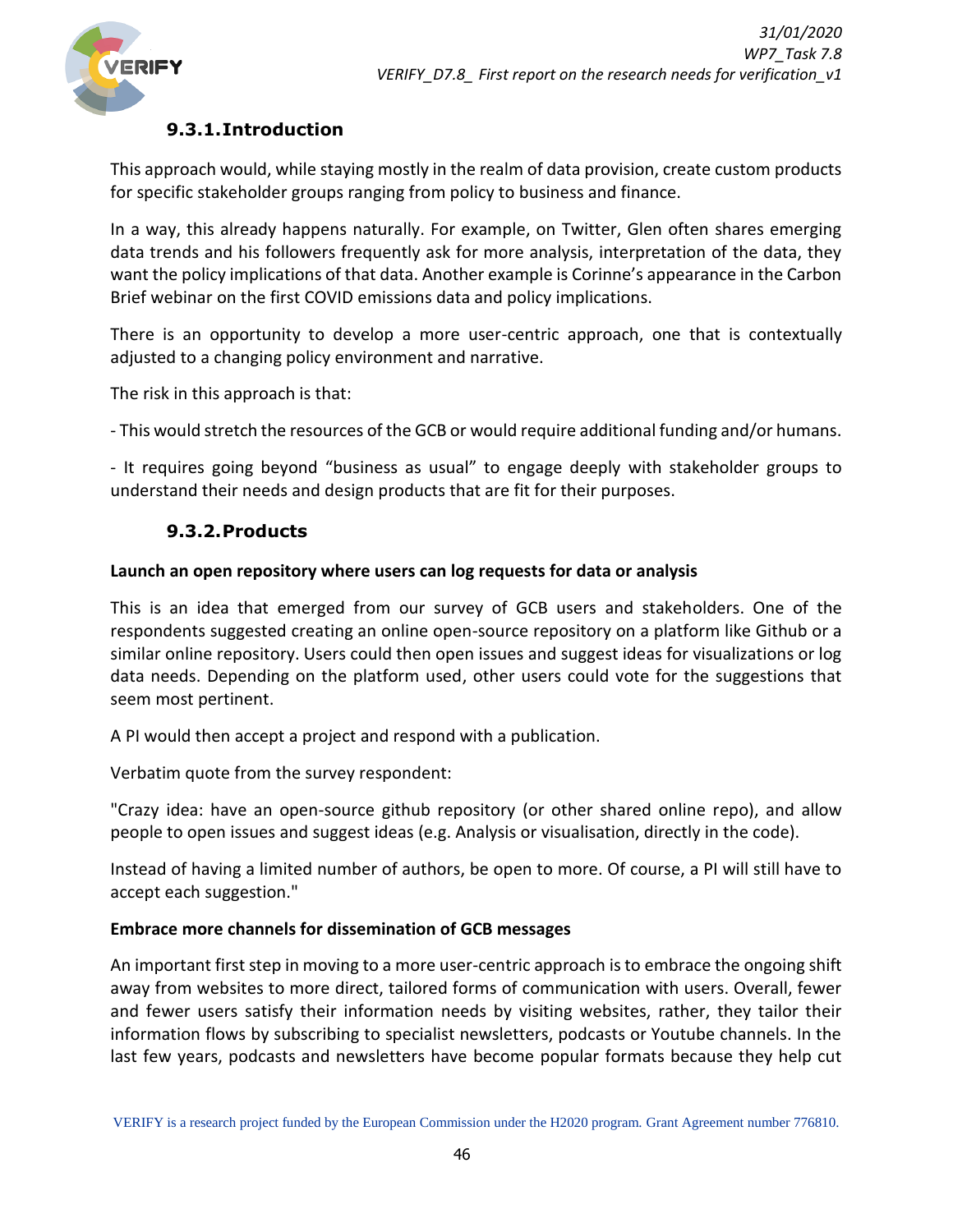

through information overload yet help people get smarter about a topic they are passionate about.

The GCB could channel its rapidly expanding knowledge base by building custom products that enable users to add the GCB's messages to their regular information diet by subscribing to e.g. a podcast, newsletter or video channel.

Such products would raise the users' level of knowledge about climate change and climate data and, when done right, can also help increase understanding of the user base through feedback received from the distribution channels.

#### *Example 1: Develop a climate data newsletter, for a generalist audience*

One example of a product in this vein would be a climate data explainer product that builds on the existing GCB resources and also on Glen's heavy Twitter activity, however that is focused on an audience with less prior knowledge of climate, modeling and data. For example, the finance and business communities have an increasing need for evidence to support shifts to greener activities and supply chains.

Such a product could take the form of a weekly newsletter written in an accessible style for policy and business audiences - explaining trends in climate change that are emerging from the latest data. A popular platform for all kinds of newsletters right now is Substack - see the Sinocism and Volts newsletters for examples that dive deeply into a particular subject.

#### *Example 2: Run a climate data explainer Youtube channel*

An advantage of a video channel rather than e.g. a podcast, would be that it allows users to look at the charts being discussed in real time. There are great examples of data explainer videos, especially the ones created by the late Hans Rosling.

There is an opportunity here for one of the project's PIs to be the host of such a channel, and cohost with younger scientists as a way to build outreach capacity for the next generation.

#### **Become an agenda-setter on underreported data**

In the coming decade, there will be increasing demand for all different types of climate data. For example, as "disclosing climate risk" eventually becomes standardized financial reporting, the business and finance communities will have increased data needs.

While the GCB may not have any interest in aligning with these heavy corporate processes, it will inevitably have an agenda-setting function by signalling new areas and data sets that are important scientifically but may not yet be on the radar of the corporate worldview.

<span id="page-46-0"></span>For example, a regular Methane budget release will send a signal that they need to consider how to report on this.

#### **9.3.3.Metrics**

VERIFY is a research project funded by the European Commission under the H2020 program. Grant Agreement number 776810.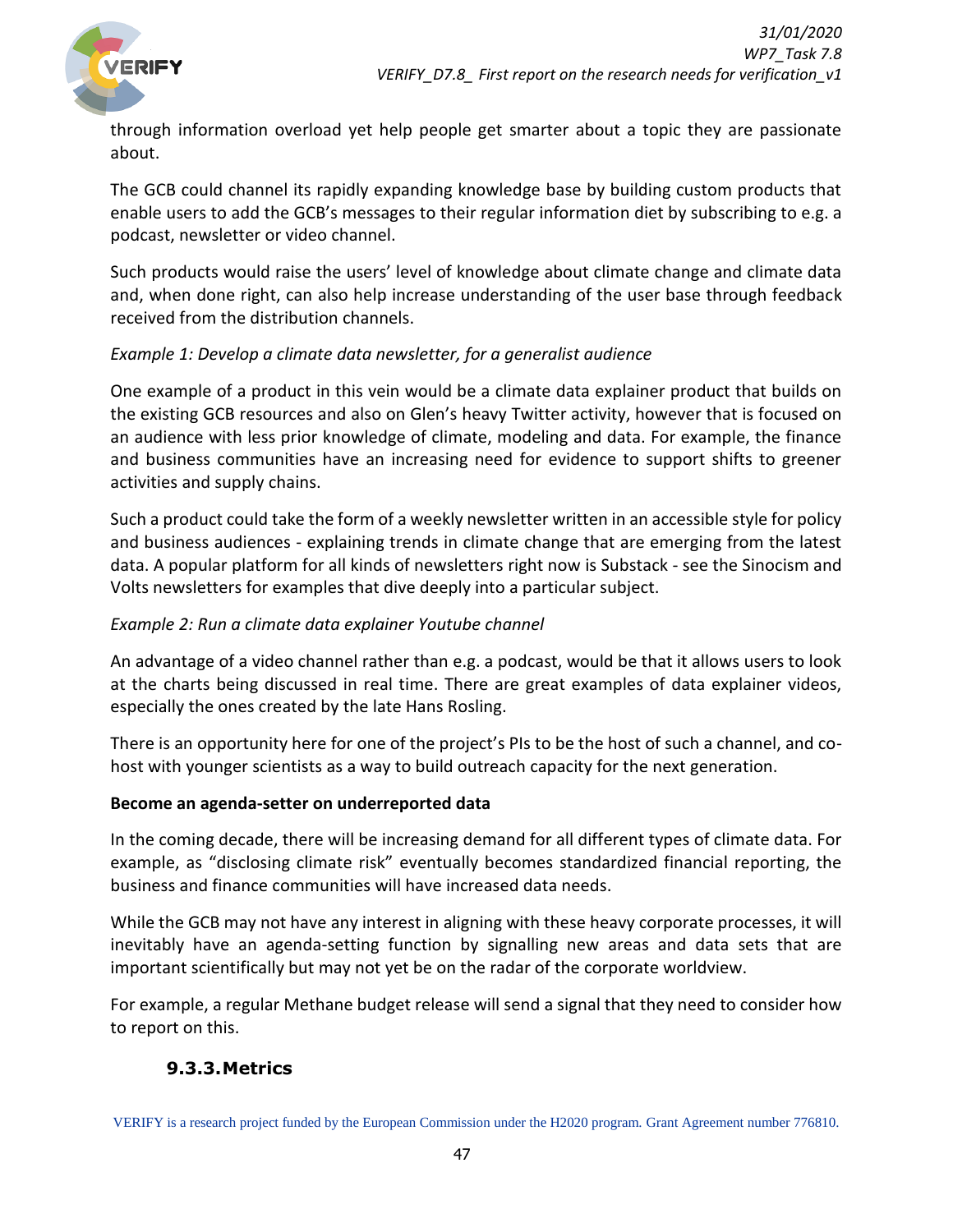

Measuring usefulness to stakeholder groups will require a combination of quantitative and qualitative metrics. It will also involve a more complex process of setting targets and of developing ways of meaningfully measuring progress towards these, for example by conducting surveys in target groups, but also collecting qualitative and even anecdotal evidence.

Quantitative metrics - for example on usage of particular products - would complement the qualitative metrics but should not be regarded in isolation.

This combination of metrics will enable a deeper understanding of the GCB's role in the climate change space than just simple quantitative metrics like media reach or website usage statistics.

# <span id="page-47-0"></span>**9.4. Option 3: The advocacy lane**

# **9.4.1.Introduction**

<span id="page-47-1"></span>With very little effort, the Global Carbon Atlas could be changed to show a "scorecard" of how well each country progresses towards its declared emissions reduction goals, thus naming and shaming the laggards. This would change completely how the Global Carbon Budget is used and perceived.

There is an opportunity to become a much more active partner in the policy process to:

- Hold governments to account and be a data source to monitor whether or not national policies are on track.
- Have a bigger impact on the actual reduction of emissions.

The risk in this approach is that:

● perceptions of the GCB could shift towards it being perceived as somewhat activist.

This is echoed in the survey responses, with some respondents supporting the idea of providing more policy analyses quite strongly, and others feeling equally strongly that this would fall outside of the GCB's remit.

# **9.4.2.Products**

#### <span id="page-47-2"></span>**A Global Carbon Atlas refocused on policy impact**

The Global Carbon Atlas could be refocused to support specific goals for change. For example, if the goal of GCB communications becomes to push governments to increase their ambition in emissions reduction, the Global Carbon Atlas could show the above mentioned scorecard where the difference between stated ambitions, actual reductions and global climate goals is made evident.

# **9.4.3.Metrics**

<span id="page-47-3"></span>VERIFY is a research project funded by the European Commission under the H2020 program. Grant Agreement number 776810.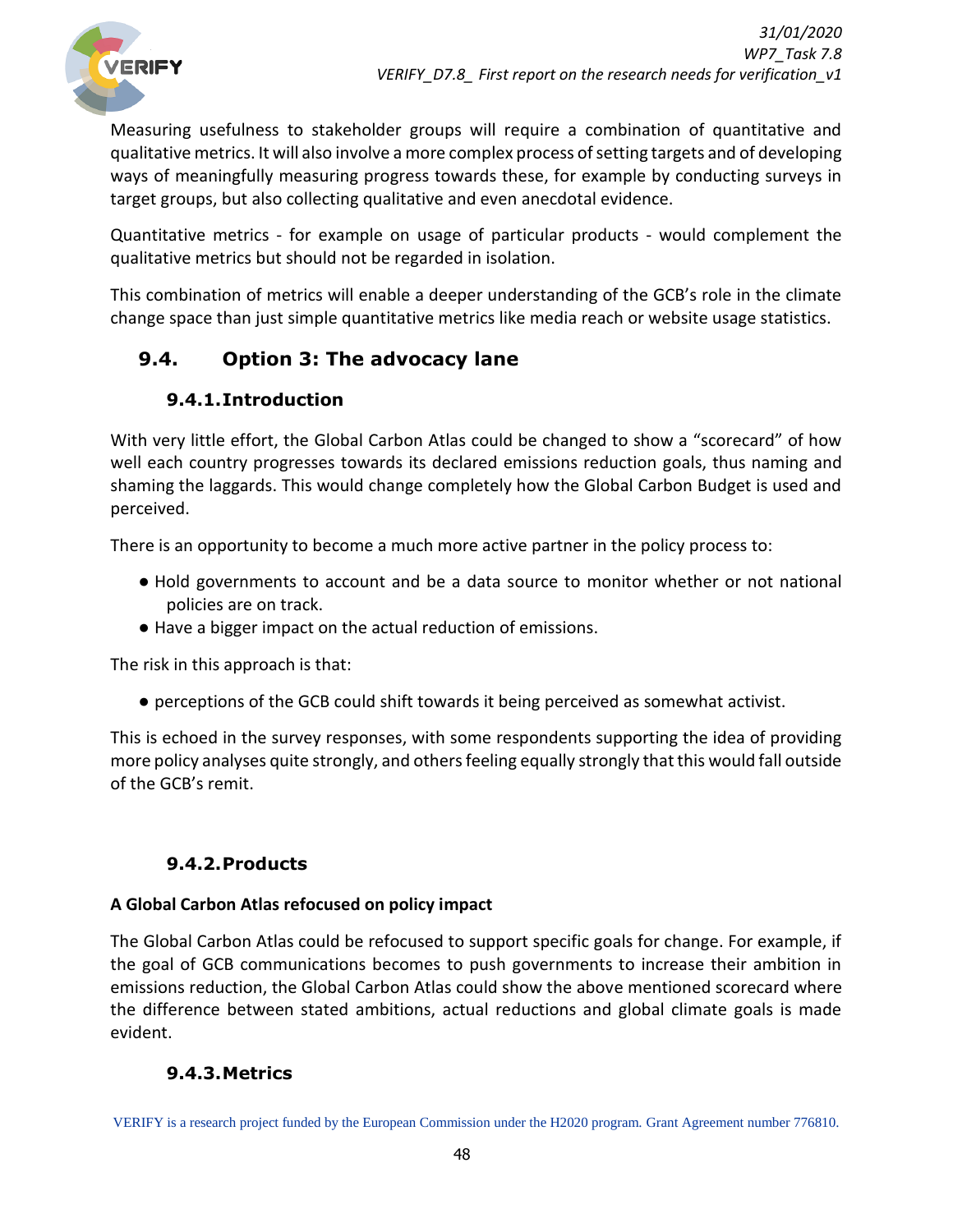

This approach would require thinking backward from a specific target - e.g. getting government X to adjust their ambitions to Y - and thinking back from there, developing products that can help others to put pressure on said government.

# <span id="page-48-0"></span>**9.5. Survey Findings**

### **9.5.1.Our process**

<span id="page-48-1"></span>To inform our work on the GCB's potential for evolution, we designed an informal survey collaboration with the GCB leadership and Katharine Mansell of the GSSC. It invites respondents to provide input on four fundamental questions:

- How do you use the Global Carbon Budget in your work? For you, is it a data set, a scorecard, a source of a narrative, a source of policy analysis, or something else? What is unique about it?
- What would you like to see more of from the Global Carbon Budget?
- How satisfied are you with the yearly communication of the Global Carbon Budget? What could the Global Carbon Budget do to better communicate its work? Are there any specific products you would like to see?
- Should the Global Carbon Budget continue to publish on an annual basis, or should it evolve into a process of continuous policy advice and dialogue? If the latter, please elaborate how such a process could usefully work?

The survey also asked respondents to self-identify as belonging to a field of work such as media, academia, policy, NGO, etc. This survey was sent to mailing lists of the GSSC, GCB, to personal contacts, and was also shared on Twitter. A total of around 115 users responded to the survey.

Of the respondents, roughly 70% were from academia. In order to not have the results skewed uniquely towards this group, we provide separate analyses for the academia group and for other stakeholders such as media, civil society, and policy. We label these as 'scientists' for the former and 'users' for the latter.

# <span id="page-48-2"></span>**9.6. Perceptions of the GCB**

# **9.6.1.Users**

<span id="page-48-3"></span>An overwhelming majority of respondents emphasise that they come to the GCB for reliable and authoritative data. Its provenance from an independent, scientific network is what also sets it apart from some of the competing sources of emissions data.

Words used to describe the GCB were: authoritative, reference, trustworthy, reliable, yardstick.

However, there were also a few voices that said they see the GCB as a source of a narrative for moving towards zero emissions.

VERIFY is a research project funded by the European Commission under the H2020 program. Grant Agreement number 776810.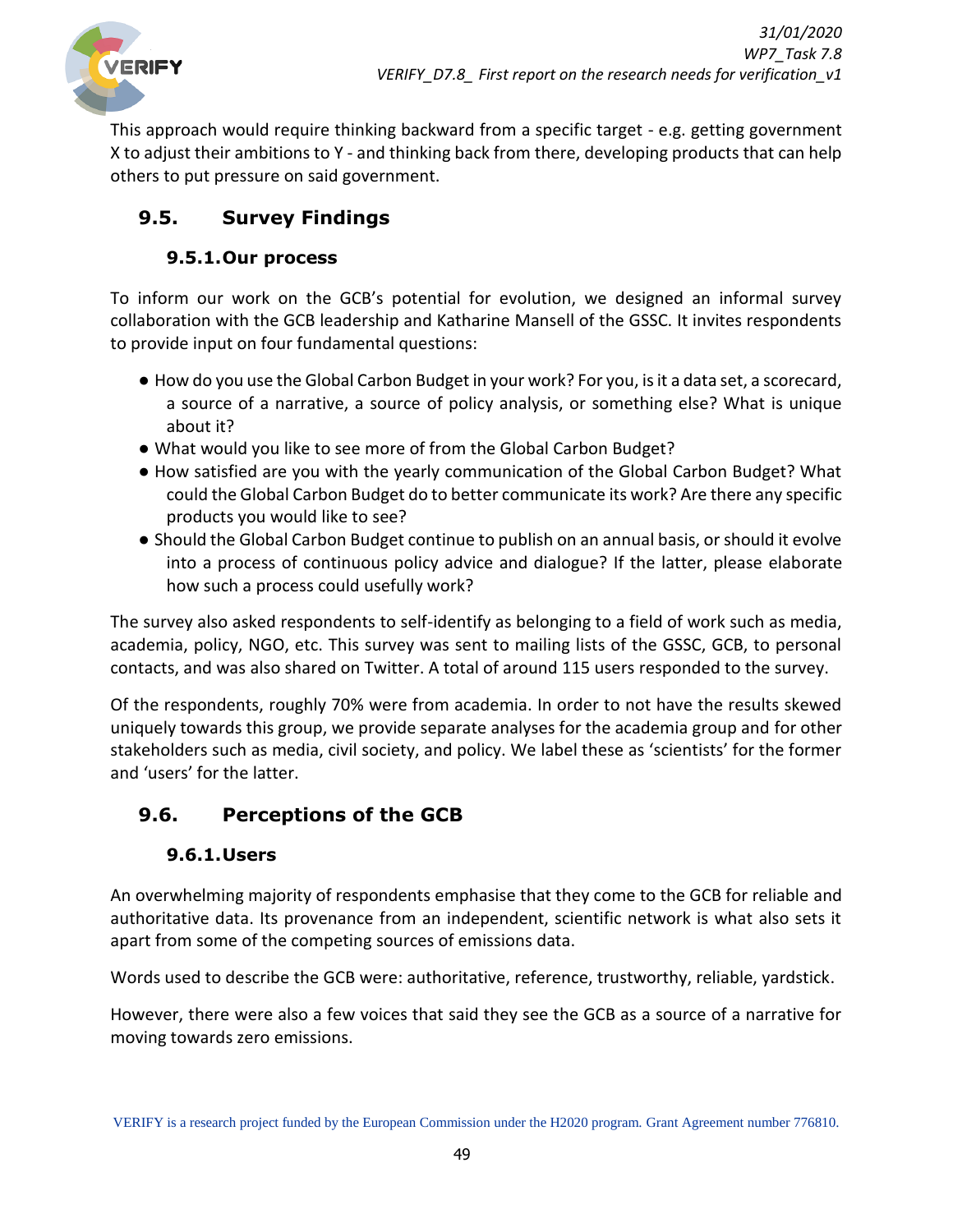

### **9.6.2.Scientists**

<span id="page-49-0"></span>Academia respondents mostly perceive the GCB as a reference data set. Many respondents use GCB materials for teaching or for public talks. This applies especially to the figures and the data, but some also say they use it as a source of a narrative.

One respondent said that they formulate research directions based on GCB data, another said that it helps placing their research in context. Another uses the data as a target for designing climate models.

Words used to describe the GCB were: credible, important, unique, comprehensive, reputable, useful.

# <span id="page-49-1"></span>**9.7. Needs and demands**

### <span id="page-49-2"></span>**9.7.1. Users**

Several respondents express a desire for more and more frequent and timely policy analysis from the GCB. One respondent suggested "policy analysis that can be used to explain the statistical findings." Another affirmed that "we are in the decade for delivery and governments need to be held accountable."

One responding journalist pointed out that the media are increasingly interested in emissions & carbon budget implications of political/energy/macro stories, and suggested more frequent analysis to aid reporters with this kind of work.

Further requests include quarterly updates for key emitters such as China or India.

### <span id="page-49-3"></span>**9.7.2. Scientists**

There is a clear frontrunner among scientists on what they want to see more of: data on carbon sinks. A key stated reason for this is that without a deeper understanding of how carbon sinks react to future emissions it will be difficult to estimate trajectories or to calculate the amount of negative emissions technology needed. Detailed data on carbon sinks would also help better understand countries' net-zero policies that use carbon sinks.

There was some support for more policy analysis, but also dissenting voices cautioning that this would not play to the strengths of the GCB and stretch its resources too widely.

# <span id="page-49-4"></span>**9.8. Communications**

#### <span id="page-49-5"></span>**9.8.1. Users**

Several respondents complimented the animated bucket GIF and suggested more output in a similar vein. Additional responses suggested a basic slide deck or video explaining the key findings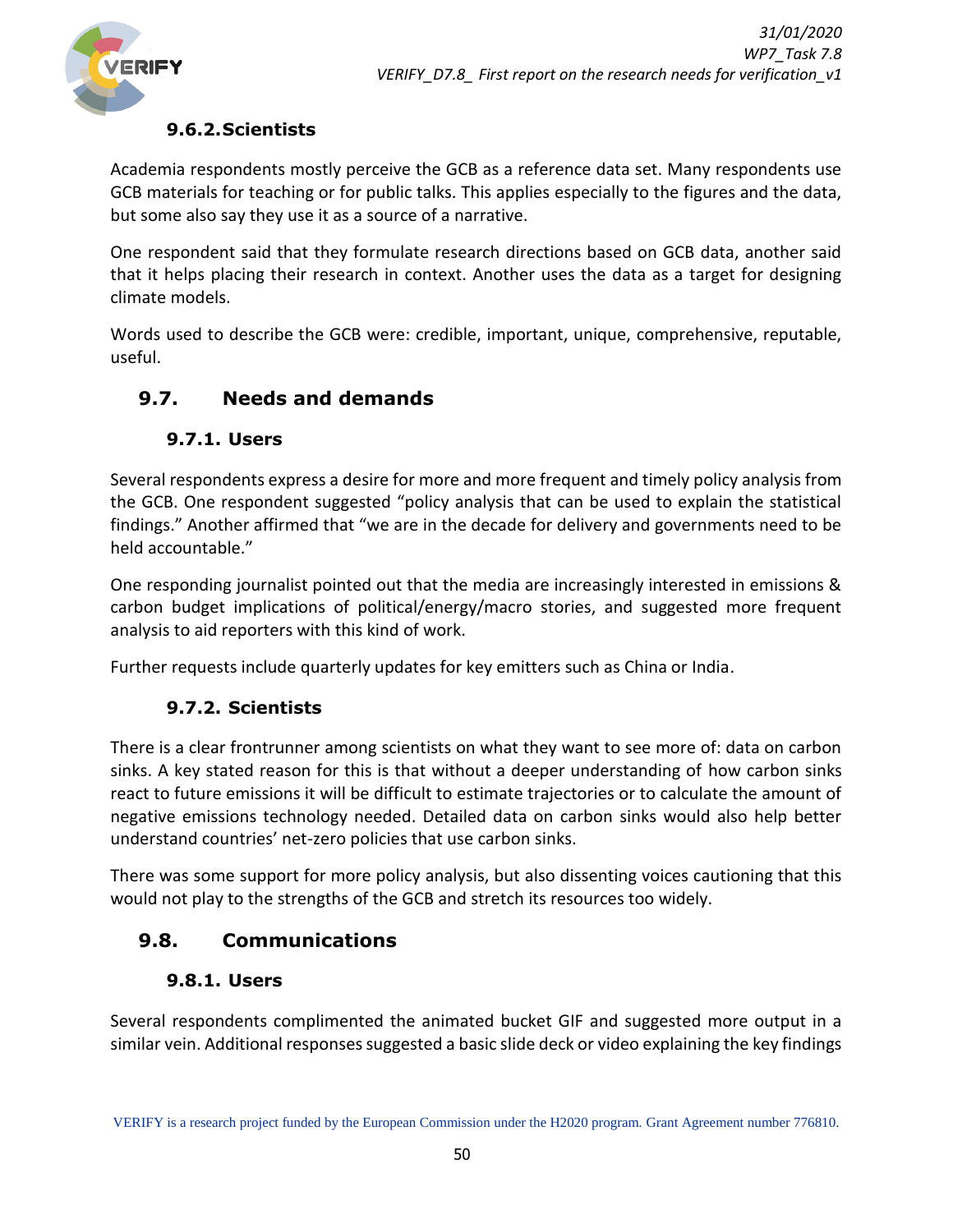

in an accessible way, suggesting that the current 90+ page slide deck may be somewhat too complex for these users.

One respondent, who is working in China, points out that the political and economic reality there is quite different. More specific analysis and policy recommendations that's tailored for China would thus be needed for additional impact.

### <span id="page-50-0"></span>**9.8.2. Scientists**

Respondents from academia express a high level of satisfaction with GCB communications and are particularly enamored with the slide deck: "The slide deck you produce each year is terrific." They use figures from the slide talks for teaching and public talks.

One respondent however thinks that "the figures can be improved quite a lot, in presentation and also being more easily reproducible" and says that they would be happy to provide additional feedback on this. ( gerbrand.koren@wur.nl ).

Some respondents suggest improvements may be possible in making the communications of the GCB more accessible to a generalist audience by providing background information on models & terminology, putting more emphasis in communications products on parametric uncertainty in the models. This could also mean producing a different slide deck for a more generalist audience.

Another respondent proposes going beyond static 2D graphics towards web based visualisation, interactive use of datasets and models, suggesting that this would be more attractive to a generalist audience, and adds that "[o]pen-source, transparency and accessibility will be key for next generations of scientific collaboration and communication to politics and the public."

Other suggestions include: translating the GCB slides into other languages, doing an explainer video, communicating more at the national level, adding more data sources, explaining uncertainties.

# <span id="page-50-1"></span>**9.9. Publication schedule and process**

### <span id="page-50-2"></span>**9.9.1. Users**

Overall, respondents favour the annual publication schedule, or at least an emphasis on an annual event to drive media coverage. However, some see the value in supplementing this with a more continuous reporting and publication of data, one respondent even going so far as suggesting a long-term goal of providing real-time data.

More granular data was also cited as a need, especially on cities, sectors, companies .-and finding new ways of visualising this data.

# <span id="page-50-3"></span>**9.9.2. Scientists**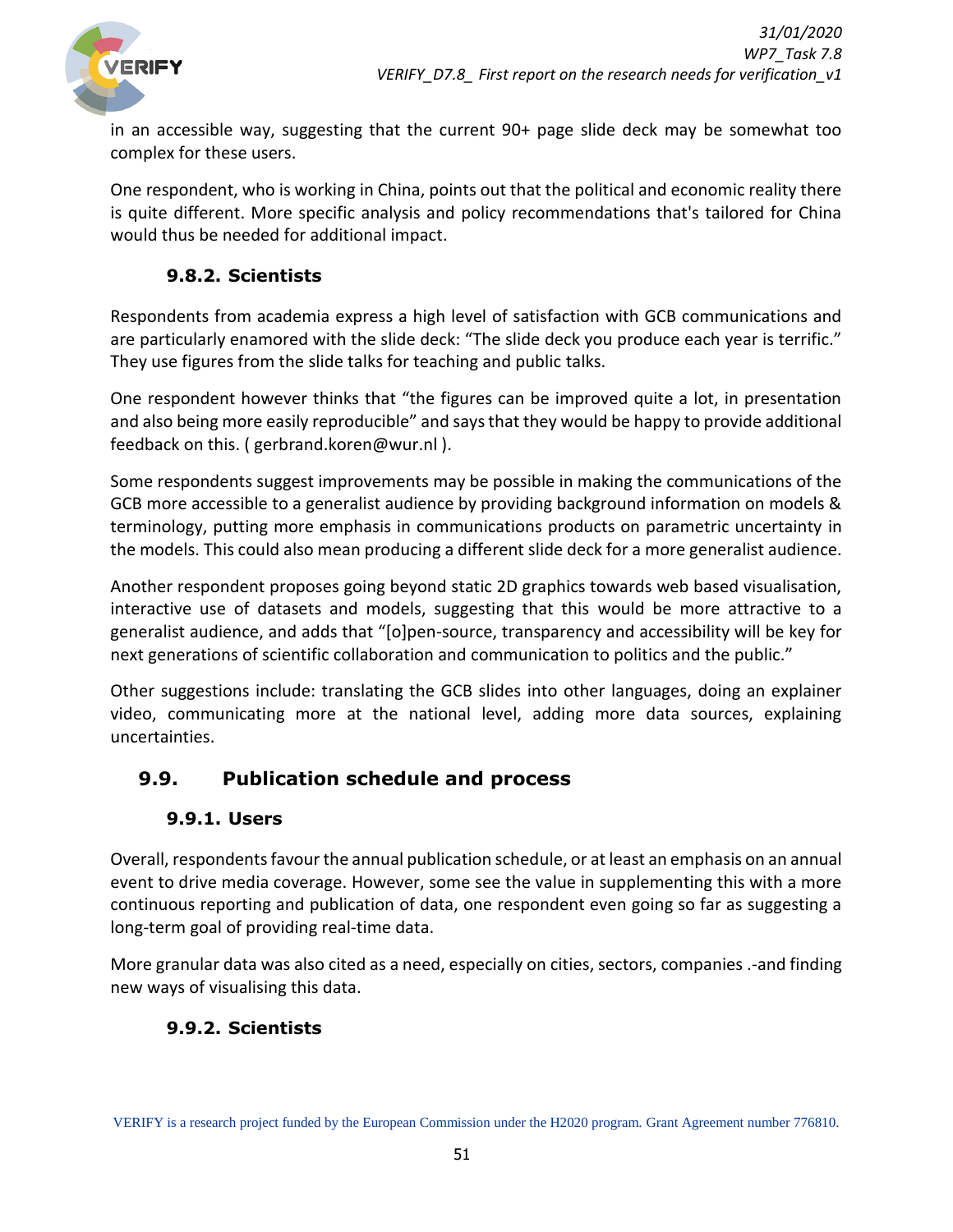

A majority of respondents favoured maintaining the annual publishing schedule, saying that publishing more frequently could dilute or lessen its importance, as well as its media impact: "I think your messaging would be diluted if you went into continuous policy advocacy."

A few were in favour of mid-term reviews, citing the 2020 paper on impact of COVID-19 on emissions as an example. This was also suggested once as a model that would allow maintaining the current annual schedule while still reacting flexibly to opportunities to complement the annual publication with important data on emerging trends.

One responded suggested quarterly updates coordinated with a revamped IPCC process. Another pointed out that the annual publishing schedule is useful as it bridges the gaps between IPCC reports.

# <span id="page-51-0"></span>**9.10. Anything else you would like to share?**

# <span id="page-51-1"></span>**9.10.1. Users**

One respondent pointed out that the website is not very clear for those looking for the current data/estimates on the carbon budget. Design & navigation/architecture changes could improve this a lot.

### <span id="page-51-2"></span>**9.10.2. Scientists**

There were two suggestions that the GCP/TRENDY should become more inclusive and open. The first suggested that the scientists involved in creating the models used in the creation of the GCB do not receive enough credit in the publication and suggests taking a cue from the fields of genetics or field ecology to develop more inclusive authorship strategies. The second suggests the GCB should support the shift to more open and reproducible science by publishing data proactively, for example the underlying model output of the GCB's annual estimate of the global terrestrial sink.

# <span id="page-51-3"></span>**9.11. Outlook: Developing a new narrative**

As we described in our introduction, the shifting policy and narrative context for the GCB makes the year 2021 the perfect moment to be the first to move in defining a new narrative about global emissions that preempts the already emerging efforts (in the media, within the GSSC) to craft new messages beyond 1.5°C. This requires examining the overall messaging and framing of the GCB's communications, including the publication of a "budget".

As we understand from conversations with GCB researchers, the budget framing is popular with journalists but is difficult from both a scientific and a communications perspective. On the one hand, the uncertainties around the remaining budget for any given target are extremely high. On